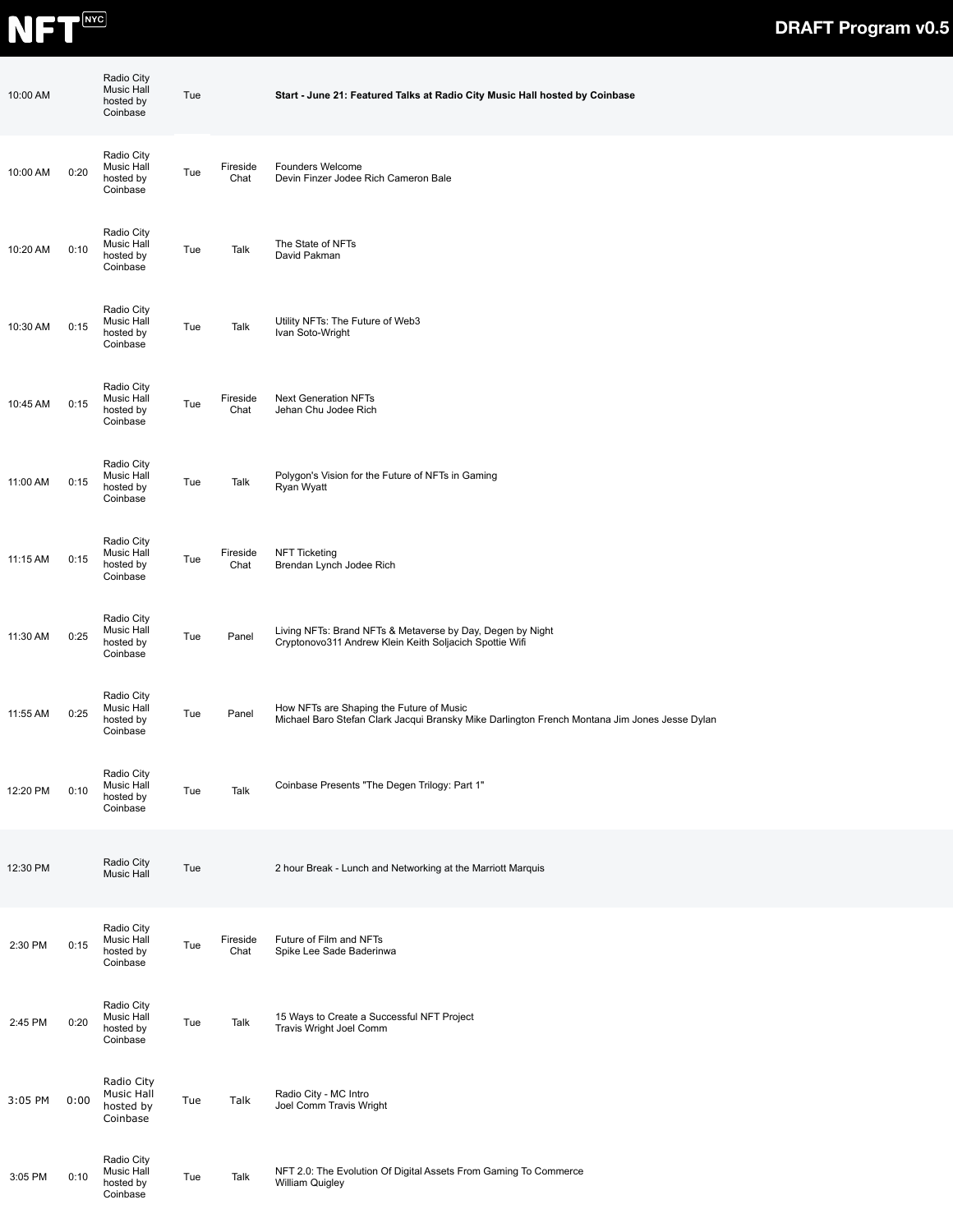

| 3:15 PM  | 0:25 | Radio City<br>Music Hall<br>hosted by<br>Coinbase | Tue | Panel            | Women Led NFT Projects<br>Rachel Wolchin Cassandra Sagehorn Lisa Mayer Ashley Smith Danielle Davis Vicki Jeavons                                  |  |
|----------|------|---------------------------------------------------|-----|------------------|---------------------------------------------------------------------------------------------------------------------------------------------------|--|
| 3:40 PM  | 0:25 | Radio City<br>Music Hall<br>hosted by<br>Coinbase | Tue | Panel            | NFT Art for Good: Artist Spotlight with MAPS and Christie's<br>Sarah Meyohas Noah Davis Michah Howard-Dowbak Ryan Zurrer Maciej Kuciara           |  |
| 4:05 PM  | 0:10 | Radio City<br>Music Hall<br>hosted by<br>Coinbase | Tue | Talk             | The Future of Social Metaverse: Where People get Paid to Socialize with Others<br>Sumit Ghosh                                                     |  |
| 4:15 PM  | 0:25 | Radio City<br>Music Hall<br>hosted by<br>Coinbase | Tue | Panel            | The Future of Decentralized Media and NFT Communities<br>Henry The Grape Boris Ermis Pablo Stanley Patrick Amadon Farokh Sarmad Larry Dvoskin     |  |
| 4:40 PM  | 0:15 | Radio City<br>Music Hall<br>hosted by<br>Coinbase | Tue | Fireside<br>Chat | Bridging the NFT and Media Spaces<br>Betty ThankYouX Lesley Silverman                                                                             |  |
| 4:55 PM  | 0:10 | Radio City<br>Music Hall<br>hosted by<br>Coinbase | Tue | Talk             | Building a Sustainable Future with NFTs<br>David Schwartz                                                                                         |  |
| 5:05 PM  | 0:25 | Radio City<br>Music Hall<br>hosted by<br>Coinbase | Tue | Panel            | How Gaming can Successfully Incorporate NFTs<br>Sarojini Mckenna Shea Newkirk Cagy Jan Jung Woong (James) Park Sebastien Borget Amy Wu Dirk Lueth |  |
| 5:30 PM  | 0:10 | Radio City<br>Music Hall<br>hosted by<br>Coinbase | Tue | Talk             | Coinbase Presents "The Degen Trilogy: Part 1"                                                                                                     |  |
| 5:40 PM  |      | Radio City<br><b>Music Hall</b>                   | Tue |                  | End - June 21: Featured Talks at Radio City Music Hall hosted by Coinbase                                                                         |  |
| 10:00 AM |      | Edison<br>Ballroom<br>hosted by<br>Chingari       | Tue |                  | Start - June 21: Fashion Track at the Edison Ballroom hosted by Chingari                                                                          |  |
| 10:00 AM | 0:05 | Edison<br>Ballroom<br>hosted by<br>Chingari       | Tue | Talk             | Fashion Track - MC Intro<br>Giovanna Graziosi Casimiro                                                                                            |  |
| 10:05 AM | 0:25 | Edison<br>Ballroom<br>hosted by<br>Chingari       | Tue | Panel            | Tactics to Make Your Fashion NFTs Crush It<br>Nico Fara Natalie Johnson Nelly Mensah Marco Marchesi Jessica Greenwalt Ashli Weiss                 |  |
| 10:30 AM | 0:10 | Edison<br>Ballroom<br>hosted by<br>Chingari       | Tue | Talk             | Meta Jacket NFT: An NFT Fashion Story from Bhutan<br>Sonam Pelden                                                                                 |  |
| 10:40 AM | 0:25 | Edison<br>Ballroom<br>hosted by<br>Chingari       | Tue | Panel            | The Metaverse Fashion Week: NFTs Connecting Physical and Digital Experiences<br>Giovanna Graziosi Casimiro Stefano Rosso Shashi Menon David Cash  |  |
| 11:05 AM | 0:25 | Edison<br>Ballroom<br>hosted by<br>Chingari       | Tue | Panel            | The NFT Digital Fashion Revolution is Here. Are You In?<br>Rebekah Keida David Cash Natalia Modenova Adrian Baschuk Amber Slooten                 |  |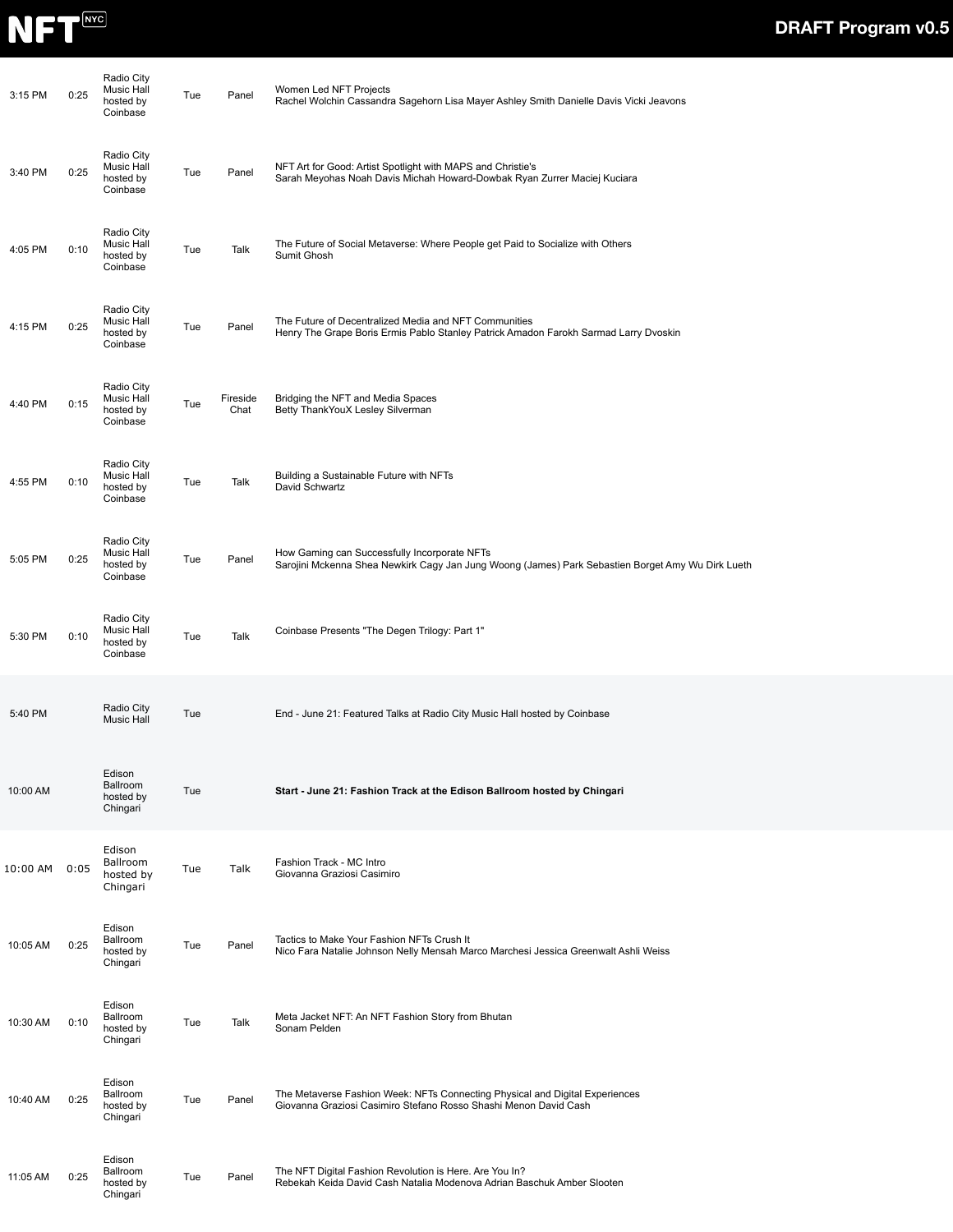

| 11:30 AM | 0:10 | Edison<br>Ballroom<br>hosted by<br>Chingari | Tue | Talk             | Phygital NFTs: A Bridge Between Physical Products and Metaverse Wearables<br>Christopher Perdek                                                                       |
|----------|------|---------------------------------------------|-----|------------------|-----------------------------------------------------------------------------------------------------------------------------------------------------------------------|
| 11:40 AM | 0:10 | Edison<br>Ballroom<br>hosted by<br>Chingari | Tue | Talk             | WTF is a Digital Wearable NFT? Identity and Individuality at the Forefront of Fashion's Digital Future<br>Stephen Hadeed Jr.                                          |
| 11:50 AM | 0:25 | Edison<br>Ballroom<br>hosted by<br>Chingari | Tue | Panel            | How IRL Fashion Brands can Take the Leap into the World of NFT Wearables<br>Leanne Elliott Young Indre Viltrakyte Chad Knight Angel Pui Nikita Rotanov Eshita Nandini |
| 12:15 PM |      | Edison<br>Ballroom<br>hosted by<br>Chingari | Tue |                  | Lunch and Networking at the Marriott Marquis                                                                                                                          |
| 12:15 PM | 0:25 | Edison<br>Ballroom<br>hosted by<br>Chingari | Tue | Panel            | How Fashion Brands Can Leverage NFTs<br>Blair Breitenstein Madi Lieber Zak Kurtz Gala Marija Vrbanic Michelle Mccormack                                               |
| 12:40 PM | 0:10 | Edison<br>Ballroom<br>hosted by<br>Chingari | Tue | Talk             | How to Bring Inclusivity and Joy to NFTs through Fashion Illustration<br><b>Talia Zoref</b>                                                                           |
| 12:50 PM | 0:25 | Edison<br>Ballroom<br>hosted by<br>Chingari | Tue | Panel            | From Project to Business: Integration with NFTs<br>Elissa Maercklein Zey Gossape Zino Haro Syama Meagher                                                              |
| 1:15 PM  | 0:10 | Edison<br>Ballroom<br>hosted by<br>Chingari | Tue | Talk             | Luxury, Fashion and Arts in NFTs<br>Ashumi Sanghvi                                                                                                                    |
| 1:25 PM  | 0:25 | Edison<br>Ballroom<br>hosted by<br>Chingari | Tue | Panel            | Connecting the Physical and Digital World in Retail with NFTs<br>Josip Vlah Mark Shekleton Michelle Reeves Yonathan Lapchik Krissy Mashinsky                          |
| 1:50 PM  | 0:10 | Edison<br>Ballroom<br>hosted by<br>Chingari | Tue | Talk             | The Future Content: Interactive Commerce, Future of Advertising, and Big Brands with NFTs<br>lan Feiner                                                               |
| 2:00 PM  | 0:25 | Edison<br>Ballroom<br>hosted by<br>Chingari | Tue | Panel            | NFTs: The Next Frontier for Luxury Brands<br>Greg Norman Douglas Scott Joanna Lim Olivier Moingeon Shekinah Apedo                                                     |
| 2:25 PM  | 0:10 | Edison<br>Ballroom<br>hosted by<br>Chingari | Tue | Talk             | I Don't Want to Own Any Physical Assets: A Harbinger of the Future with NFTs<br>Benyamin Ahmed                                                                        |
| 2:35 PM  | 0:05 | Edison<br>Ballroom<br>hosted by<br>Chingari | Tue | Talk             | Giving Tangibility to NFTs: Extending fashion, Culture and Lifestyle Experiences<br>Valeriya Minaeva                                                                  |
| 2:40 PM  | 0:15 | Edison<br>Ballroom<br>hosted by<br>Chingari | Tue | Fireside<br>Chat | NFTs with Gucci and SuperRare<br>Zack Yanger Nicolas Oudinot                                                                                                          |
| 2:55 PM  |      | Edison<br>Ballroom<br>hosted by<br>Chingari | Tue |                  | End - June 21: Fashion Track at the Edison Ballroom hosted by Chingari                                                                                                |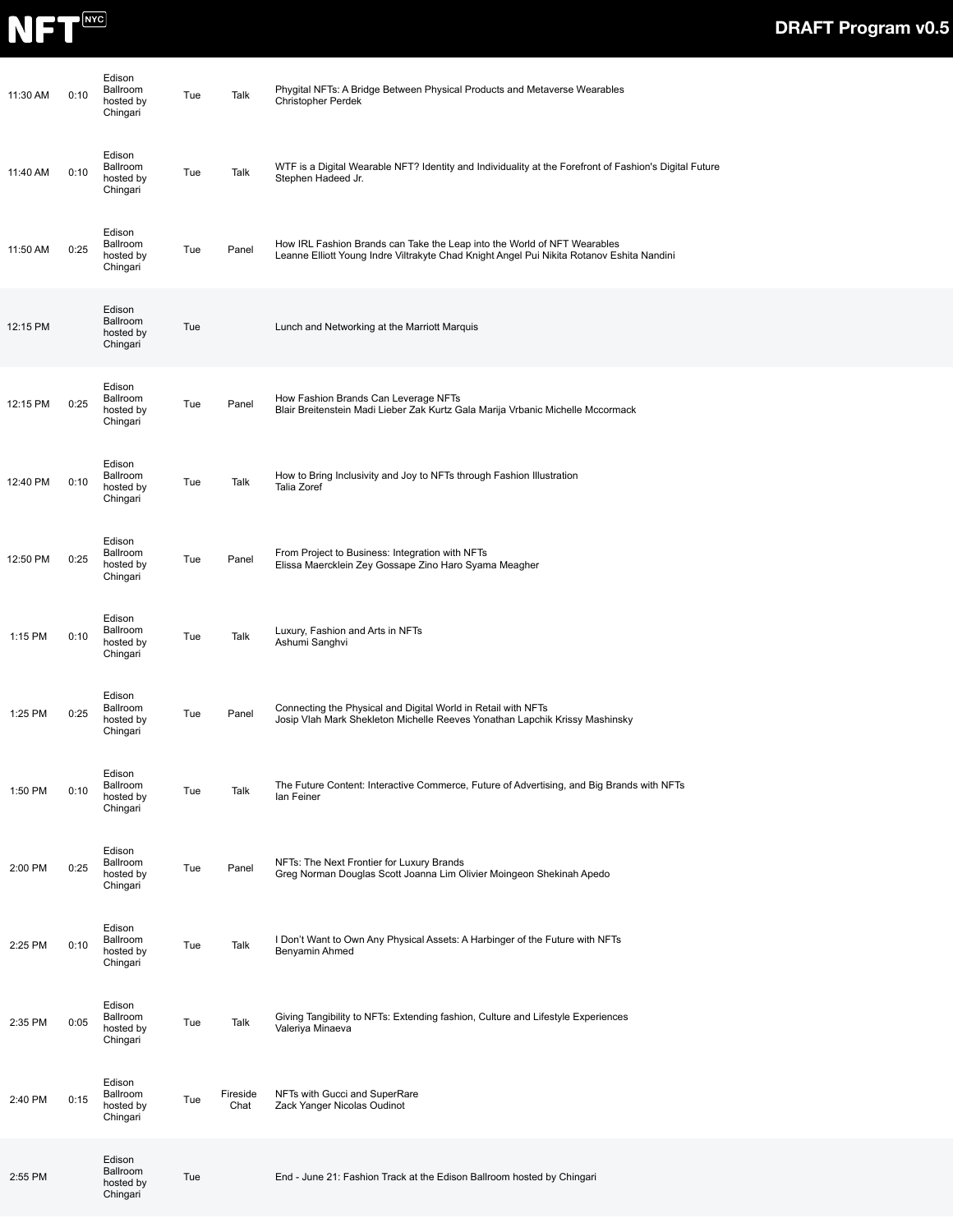

| 2:55 PM |      | Edison<br>Ballroom<br>hosted by<br>Chingari | Tue | Start - June 21: Drops Stage at the Edison Ballroom hosted by Chingari |  |  |  |
|---------|------|---------------------------------------------|-----|------------------------------------------------------------------------|--|--|--|
| 2:55 PM | 0:10 | Edison<br>Ballroom<br>hosted by<br>Chingari | Tue | LOFI - Watch2Earn Platform<br>Seongyu Ryan Ko                          |  |  |  |
| 3:05 PM | 0:10 | Edison<br>Ballroom<br>hosted by<br>Chingari | Tue | Build The Future - Build The Future Drop<br>Matt Challberg             |  |  |  |
| 3:15 PM | 0:10 | Edison<br>Ballroom<br>hosted by<br>Chingari | Tue | Halo - Eternity Halo NFT Drop<br><b>Eternity Halo</b>                  |  |  |  |
| 3:25 PM | 0:10 | Edison<br>Ballroom<br>hosted by<br>Chingari | Tue | Mundocrypto - Mass adoption through Education<br>Ruben Ortiz           |  |  |  |
| 3:35 PM | 0:10 | Edison<br>Ballroom<br>hosted by<br>Chingari | Tue | BEATS BEARS INC - BEATS BEARS NFT COLLECTION<br>Felicia Pizzonia       |  |  |  |
| 3:45 PM | 0:10 | Edison<br>Ballroom<br>hosted by<br>Chingari | Tue | GYR FALCON NFT - GYR FALCON DROP<br>Sarmad Al-Zadjaly                  |  |  |  |
| 3:55 PM | 0:10 | Edison<br>Ballroom<br>hosted by<br>Chingari | Tue | ZRX - ZRX NFT Drop<br>Will Wang                                        |  |  |  |
| 4:05 PM | 0:10 | Edison<br>Ballroom<br>hosted by<br>Chingari | Tue | YCLUB - YCLUB NFT Drop<br>Kennyatta Collins                            |  |  |  |
| 4:15 PM | 0:10 | Edison<br>Ballroom<br>hosted by<br>Chingari | Tue | Metatope - Metatope NFT Drop<br>Jordan Yallen                          |  |  |  |
| 4:25 PM | 0:10 | Edison<br>Ballroom<br>hosted by<br>Chingari | Tue | Novopangea - Novopangea NFT Drop<br>Warwick McLaren                    |  |  |  |
| 4:35 PM | 0:10 | Edison<br>Ballroom<br>hosted by<br>Chingari | Tue | Idyllic - Idyllic NFT Drop<br>DEMIAN GOLDSTRAJ                         |  |  |  |
| 4:45 PM | 0:10 | Edison<br>Ballroom<br>hosted by<br>Chingari | Tue | HT Core - HT Core NFT Drop<br>William Wang                             |  |  |  |
| 4:55 PM | 0:10 | Edison<br>Ballroom<br>hosted by<br>Chingari | Tue | G4AL - G4AL NFT Drop<br>Lucia Badrinas                                 |  |  |  |
| 5:05 PM | 0:10 | Edison<br>Ballroom<br>hosted by<br>Chingari | Tue | DoraHacks - DoraHacks NFT Drop<br>Steve Ngok                           |  |  |  |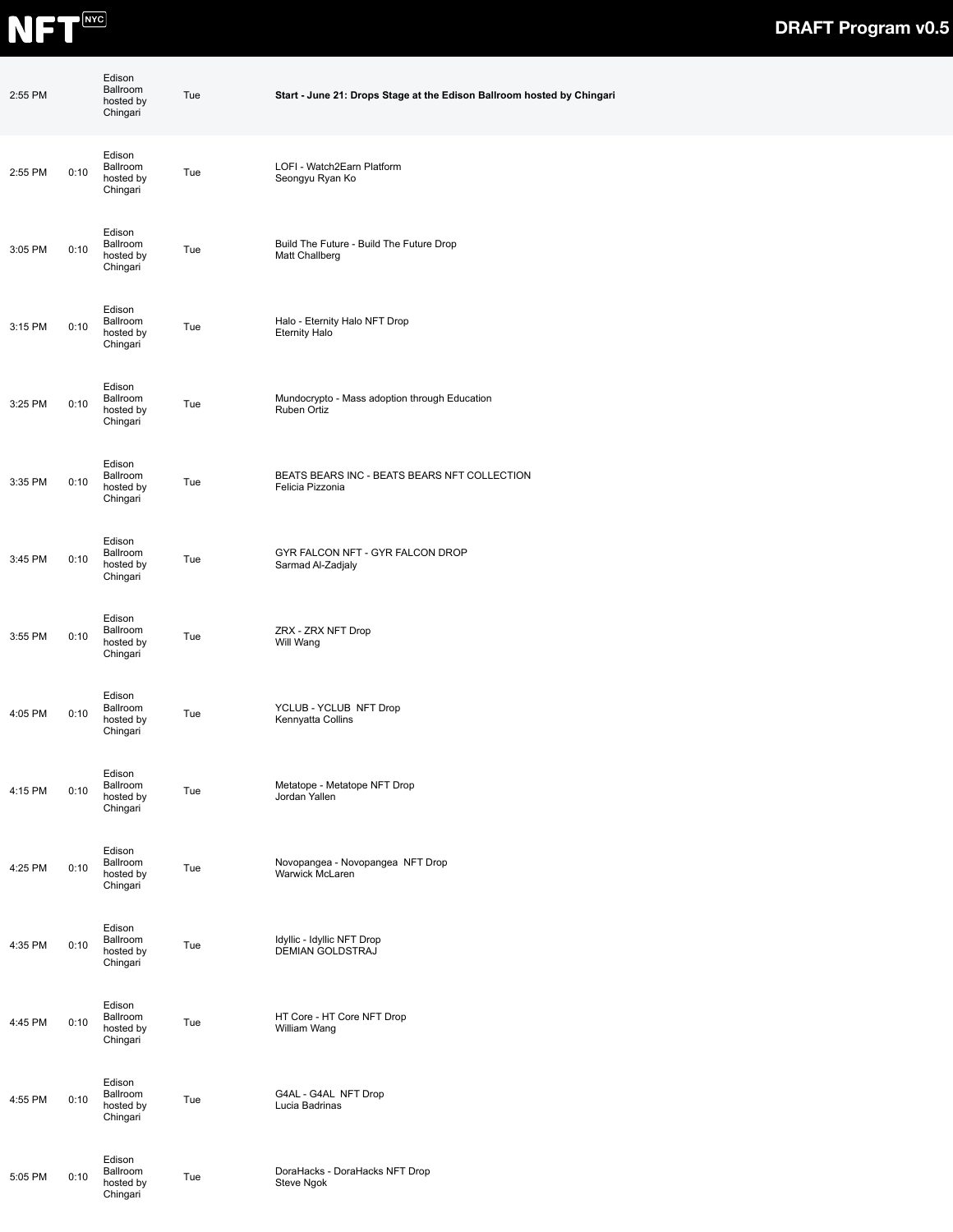

| 5:15 PM  | 0:10 | Edison<br>Ballroom<br>hosted by<br>Chingari       | Tue |       | Cheese Labs, Inc. - Cheese Labs NFT Drop<br>Peter Sinkevich                                                   |
|----------|------|---------------------------------------------------|-----|-------|---------------------------------------------------------------------------------------------------------------|
| 5:25 PM  | 0:10 | Edison<br>Ballroom<br>hosted by<br>Chingari       | Tue |       | Ambitionz Corp. - Ambitionz Corp. NFT Drop<br>Daniel Elliott                                                  |
| 5:35 PM  |      | Edison<br>Ballroom<br>hosted by<br>Chingari       | Tue |       | End - June 21: Drops Stage at the Edison Ballroom hosted by Chingari                                          |
| 10:00 AM |      | Edison<br>Ballroom<br>South hosted<br>by Chingari | Tue |       | Start - June 21: Developer Track at the Edison Ballroom South hosted by Chingari                              |
| 10:00 AM | 0:05 | Edison<br>Ballroom<br>South hosted<br>by Chingari | Tue | Talk  | Developer Track - MC Intro<br>William Entriken                                                                |
| 10:05 AM | 0:15 | Edison<br>Ballroom<br>South hosted<br>by Chingari | Tue | Talk  | The Future of Decentralization of NFT: APENFT, TRON, and BitTorrent<br>Steve Liu                              |
| 10:20 AM | 0:25 | Edison<br>Ballroom<br>South hosted<br>by Chingari | Tue | Panel | Evolving Standards and the Path to NFT 2.0<br>Ira Rothken Israel Wilson Andreas Freund John Wolpert Jp Bedoya |
| 10:45 AM | 0:10 | Edison<br>Ballroom<br>South hosted<br>by Chingari | Tue | Talk  | Customized Dynamic NFTs<br>Patrick Collins                                                                    |
| 10:55 AM | 0:10 | Edison<br>Ballroom<br>South hosted<br>by Chingari | Tue | Talk  | The Path Forward for NFTs: The Key Tenets<br>Nacho lacovino                                                   |
| 11:05 AM | 0:25 | Edison<br>Ballroom<br>South hosted<br>by Chingari | Tue | Panel | Stop the Mint Meltdowns<br>Alexander Mayes Charu Sethi Chris Hart Lenny Criddle                               |
| 11:30 AM | 0:10 | Edison<br>Ballroom<br>South hosted<br>by Chingari | Tue | Talk  | Reduce NFT Gas Cost with These 10 Solidity Tricks<br>Frank Poncelet                                           |
| 11:40 AM | 0:10 | Edison<br>Ballroom<br>South hosted<br>by Chingari | Tue | Talk  | NFT Smart Contract Fundamentals<br>Russell Fustino                                                            |
| 11:50 AM | 0:25 | Edison<br>Ballroom<br>South hosted<br>by Chingari | Tue | Panel | The Value of Decentralized Data and NFT Analytics<br>Paul Paray Sandeep Sangli Eric Witschen                  |
| 12:15 PM |      | Edison<br>Ballroom<br>South hosted<br>by Chingari | Tue |       | Lunch and Networking at the Marriott Marquis                                                                  |
| 12:15 PM | 0:10 | Edison<br>Ballroom<br>South hosted<br>by Chingari | Tue | Talk  | Intro to Etherscan<br>John Pham                                                                               |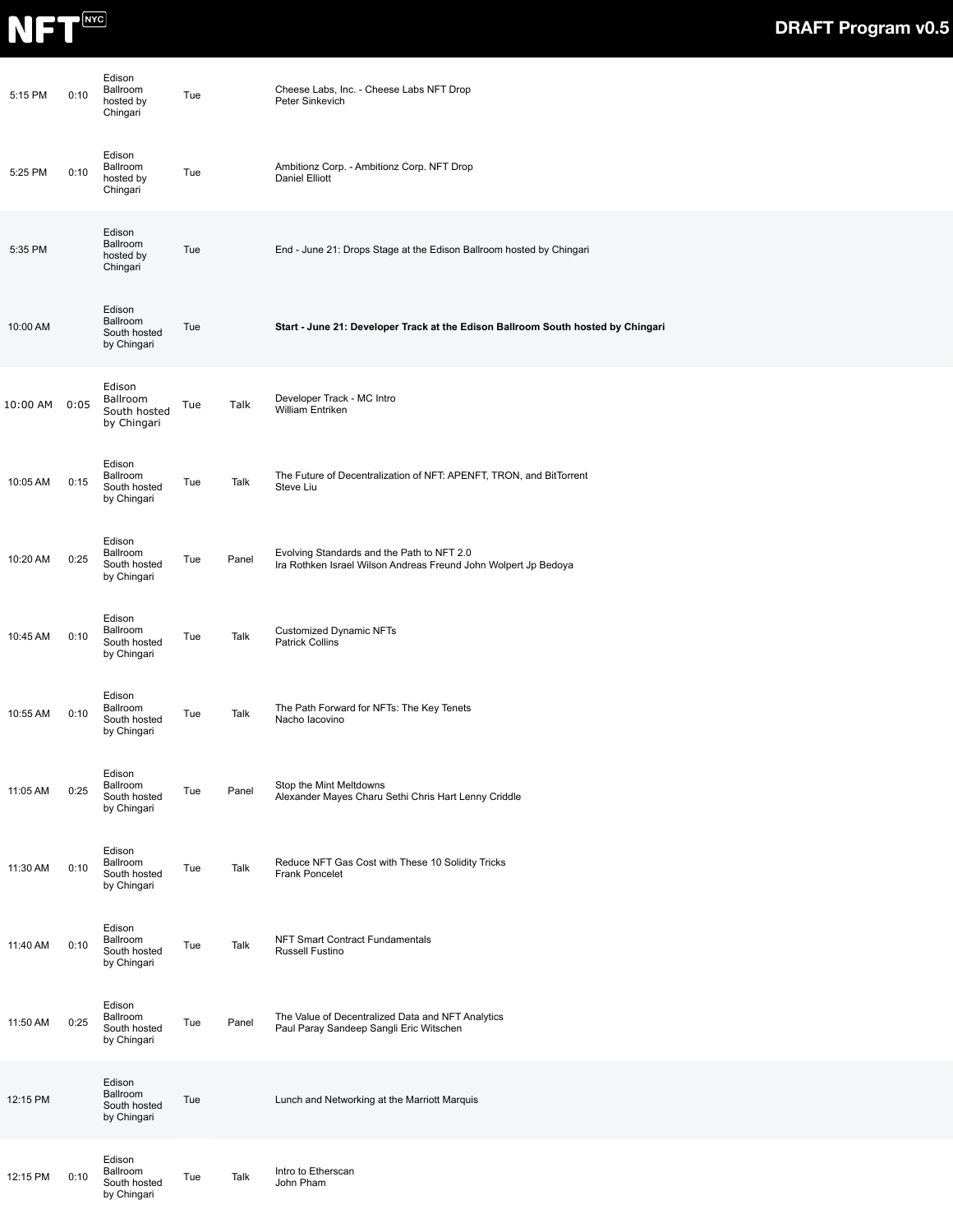

| 12:25 PM | 0:10 | Edison<br>Ballroom<br>South hosted<br>by Chingari        | Tue | Talk  | An Analysis of What a Good NFT Smart Contract Can Look Like<br>Radek Sienkiewicz                                                                                      |
|----------|------|----------------------------------------------------------|-----|-------|-----------------------------------------------------------------------------------------------------------------------------------------------------------------------|
| 12:35 PM | 0:25 | Edison<br><b>Ballroom</b><br>South hosted<br>by Chingari | Tue | Panel | Don't Get Rekt: How to Use Blockchain Analytics to Identify and Protect Yourself from NFT Scams<br>Liat Karpel Gurwicz Jake Goh Si Yuan Heidi Wilder Christian Manaog |
| 1:00 PM  | 0:10 | Edison<br><b>Ballroom</b><br>South hosted<br>by Chingari | Tue | Talk  | Your NFTs will be Worth Nothing (Unless You Watch this Presentation)<br>Nahiko Mikasa                                                                                 |
| 1:10 PM  | 0:05 | Edison<br>Ballroom<br>South hosted<br>by Chingari        | Tue | Talk  | Rigs: On-chain rules & relational NFT data with Tableland<br>Sander Pick                                                                                              |
| 1:15 PM  | 0:10 | Edison<br>Ballroom<br>South hosted<br>by Chingari        | Tue | Talk  | Introducing the Seaport protocol by OpenSea<br>0Age                                                                                                                   |
| 1:25 PM  | 0:25 | Edison<br>Ballroom<br>South hosted<br>by Chingari        | Tue | Panel | Why Accessible Discovery is the Missing Piece for a Sustainable NFT Ecosystem<br>Yuansong Feng Fabien Ghrenassia Winston Robson André Geest                           |
| 1:50 PM  | 0:10 | Edison<br>Ballroom<br>South hosted<br>by Chingari        | Tue | Talk  | Securing the NFT Ecosystem<br>Vijay Pravin Maharajan                                                                                                                  |
| 2:00 PM  | 0:05 | Edison<br>Ballroom<br>South hosted<br>by Chingari        | Tue | Talk  | Developer Track - MC Intro<br>Andrew Horn                                                                                                                             |
| 2:05 PM  | 0:05 | Edison<br>Ballroom<br>South hosted<br>by Chingari        | Tue | Talk  | Aggregating Fragmented Memories in Dataverse<br>Qibing Li                                                                                                             |
| 2:10 PM  | 0:25 | Edison<br>Ballroom<br>South hosted<br>by Chingari        | Tue | Panel | Next Gen NFT Standards and Protocols<br>Raullen Chai Michael Sofaer Jonathan Dorfman Victor Zhang Riccardo Sibani                                                     |
| 2:35 PM  | 0:10 | Edison<br>Ballroom<br>South hosted<br>by Chingari        | Tue | Talk  | NFT Diplomas and Certificates: Future of Non-Transferable and Revocable NFTs (ERC-1238s)<br>Shauhin Davari                                                            |
| 2:45 PM  | 0:10 | Edison<br>Ballroom<br>South hosted<br>by Chingari        | Tue | Talk  | Why are My Coder Friends so Angry?<br>Sara Chipps                                                                                                                     |
| 2:55 PM  | 0:05 | Edison<br>Ballroom<br>South hosted<br>by Chingari        | Tue | Talk  | Verifiable Data for Mainstream NFT Adoption<br>Leilani Ledingham                                                                                                      |
| 3:00 PM  | 0:10 | Edison<br>Ballroom<br>South hosted<br>by Chingari        | Tue | Talk  | What You Need to be Secure in the NFT Space<br>Patrick Wagner                                                                                                         |
| 3:10 PM  | 0:05 | Edison<br>Ballroom<br>South hosted<br>by Chingari        | Tue | Talk  | Fast and Cost-Free Transactions: Deploying Your Solidity Smart Contracts on the SKALE Network<br>Chadwick Strange                                                     |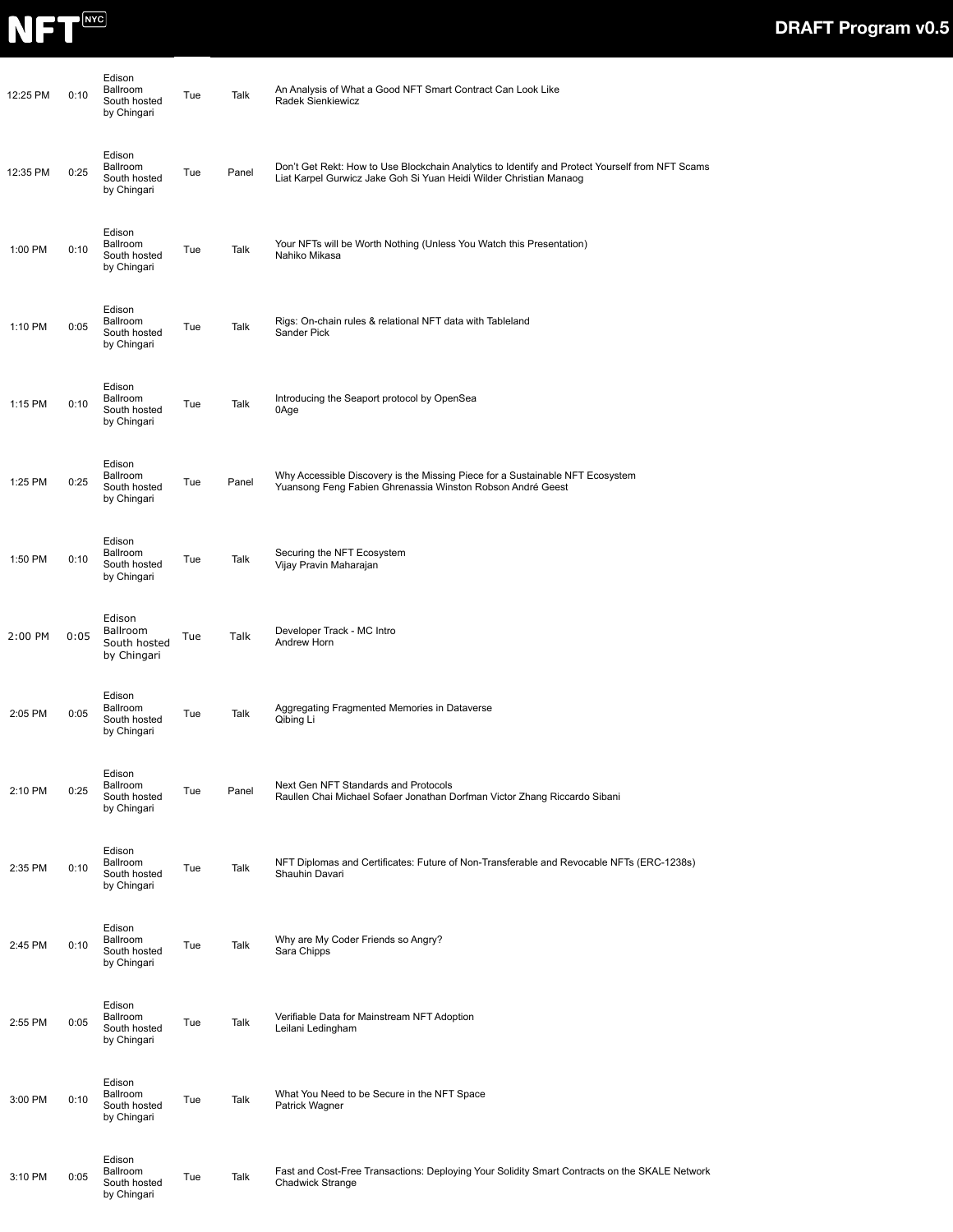

| 3:15 PM | 0:10 | Edison<br>Ballroom<br>South hosted<br>by Chingari | Tue | Talk  | Communicating NFT Drops to the Digital World<br>Harsh Rajat                                                                                                             |  |
|---------|------|---------------------------------------------------|-----|-------|-------------------------------------------------------------------------------------------------------------------------------------------------------------------------|--|
| 3:25 PM | 0:05 | Edison<br>Ballroom<br>South hosted<br>by Chingari | Tue | Talk  | Building NFT Apps at Acale with the icy.tools GraphQL API<br>Dan Van Der Merwe                                                                                          |  |
| 3:30 PM | 0:10 | Edison<br>Ballroom<br>South hosted<br>by Chingari | Tue | Talk  | Building the Infrastructure for the Cross-Chain Future of NFTs<br>Caleb Applegate                                                                                       |  |
| 3:40 PM | 0:05 | Edison<br>Ballroom<br>South hosted<br>by Chingari | Tue | Talk  | AI and NFTs: How AI Can be Useful in Cleaning up the NFT space<br>Vijay Pravin Maharajan                                                                                |  |
| 3:45 PM | 0:15 | Edison<br>Ballroom<br>South hosted<br>by Chingari | Tue | Talk  | WIW: A Privacy-Preserving Identity Protocol for NFTs<br>Michael Lee                                                                                                     |  |
| 4:00 PM | 0:05 | Edison<br>Ballroom<br>South hosted<br>by Chingari | Tue | Talk  | Verifiable Data for Mainstream NFT Adoption<br>Ganesh Swami                                                                                                             |  |
| 4:05 PM | 0:10 | Edison<br>Ballroom<br>South hosted<br>by Chingari | Tue | Talk  | The Future Will Be Synthesized: A Live Chat With a Virtual Human<br><b>Christopher Travers</b>                                                                          |  |
| 4:15 PM | 0:05 | Edison<br>Ballroom<br>South hosted<br>by Chingari | Tue | Talk  | Blockchain for BCG in the Mass Adoption Period<br>Daiki Moriyama                                                                                                        |  |
| 4:20 PM | 0:10 | Edison<br>Ballroom<br>South hosted<br>by Chingari | Tue | Talk  | The Gateway to Connect Layer 1 and Layer 2 NFTs<br>Elena Sinelnikova                                                                                                    |  |
| 4:30 PM |      | Edison<br>Ballroom<br>South hosted<br>by Chingari | Tue |       | End - June 21: Developer Track at the Edison Ballroom South hosted by Chingari                                                                                          |  |
| 4:30 PM |      | Edison<br>Ballroom<br>South hosted<br>by Chingari | Tue |       | Start - June 21: NFTs for Good Track at the Edison Ballroom South hosted by Chingari                                                                                    |  |
| 4:30 PM | 0:25 | Edison<br>Ballroom<br>South hosted<br>by Chingari | Tue | Panel | Where NFTs for Good Go Next: Sustainable Development, Financial Sovereignty, & Proof-of-Impact<br>Rene Hennen Kirck Allen David Ghrenassia Bobbi Muscara Lucia Gallardo |  |
| 4:55 PM | 0:10 | Edison<br>Ballroom<br>South hosted<br>by Chingari | Tue | Talk  | Onboarding Eco-NFT Beginners<br>Katie Langhammer                                                                                                                        |  |
| 5:05 PM | 0:25 | Edison<br>Ballroom<br>South hosted<br>by Chingari | Tue | Panel | Save Planet Earth with the Power of NFTs<br>Jose Andres Heather Richmond Blue Moon Joe Vargas Andre Vanyi Robin                                                         |  |
| 5:30 PM | 0:05 | Edison<br>Ballroom<br>South hosted<br>by Chingari | Tue | Talk  | How NFT Stories Can Shape The World<br>Soniya Ahuja                                                                                                                     |  |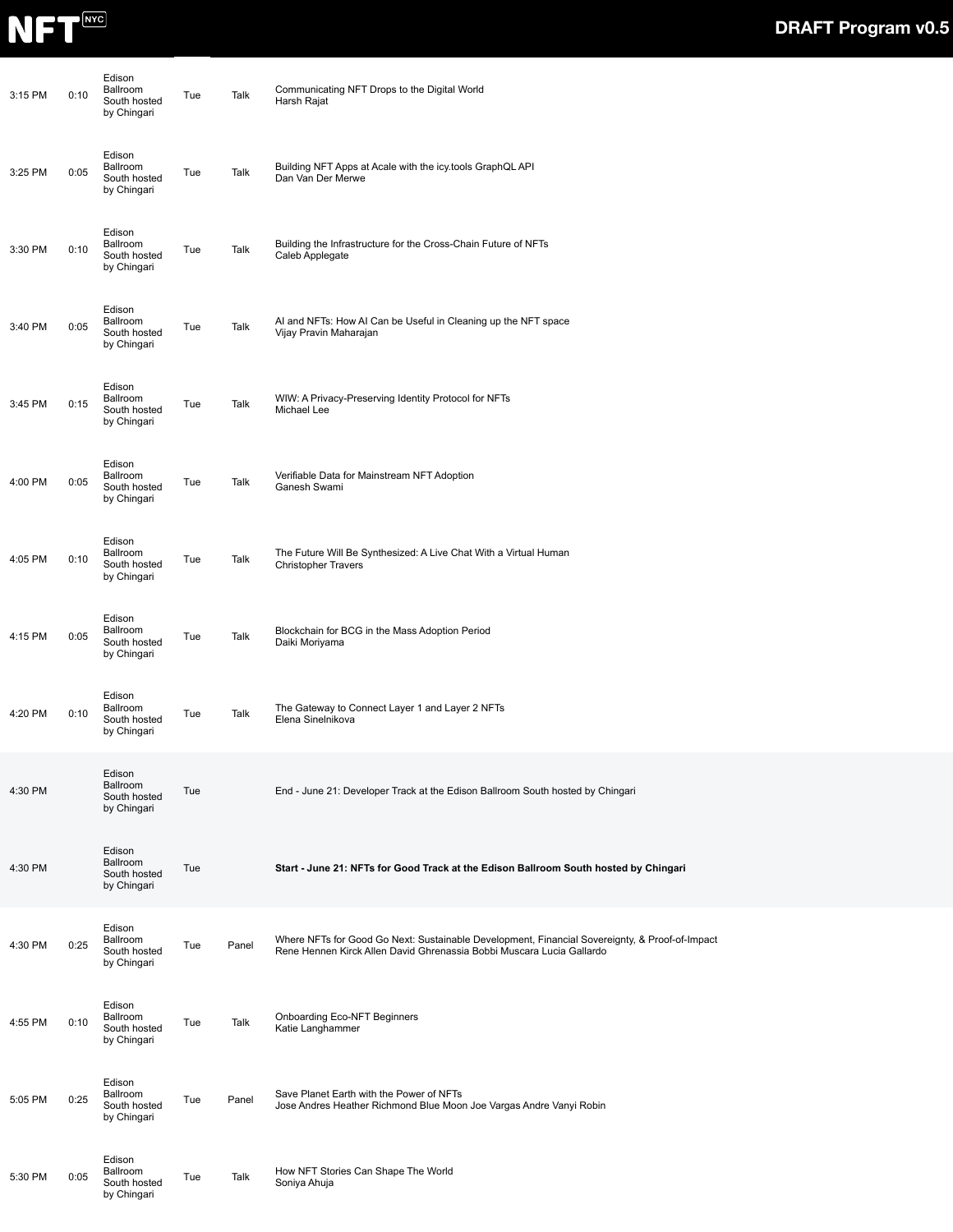

| 5:35 PM  | 0:10 | Edison<br>Ballroom<br>South hosted<br>by Chingari         | Tue | Talk             | NFT-ization for a Cause<br>Sunita Chaudhary                                                                                          |
|----------|------|-----------------------------------------------------------|-----|------------------|--------------------------------------------------------------------------------------------------------------------------------------|
| 5:45 PM  | 0:05 | Edison<br>Ballroom<br>South hosted<br>by Chingari         | Tue | Talk             | Imagine if Your NFT Could Talk<br>Nick Yap                                                                                           |
| 5:50 PM  |      | Edison<br>Ballroom<br>South hosted<br>by Chingari         | Tue |                  | End - June 21: NFTs for Good Track at the Edison Ballroom South hosted by Chingari                                                   |
| 10:00 AM |      | Flow Theater<br>at the Marriott<br>Marquis (5th<br>Floor) | Tue |                  | Start - June 21: Music Track at Flow Theater at the Marriott Marquis (5th Floor)                                                     |
| 10:00 AM | 0:05 | Flow Theater<br>at the Marriott<br>Marquis (5th<br>Floor) | Tue | Talk             | Music Track - MC Intro<br>Larry Dvoskin                                                                                              |
| 10:05 AM | 0:15 | Flow Theater<br>at the Marriott<br>Marquis (5th<br>Floor) | Tue | Fireside<br>Chat | Revolutionizing the Music Industry with NFTs<br>Ghazi Shami Money Man                                                                |
| 10:20 AM | 0:10 | Flow Theater<br>at the Marriott<br>Marquis (5th<br>Floor) | Tue | Talk             | NFT Utility for Musicians by Louie C Rhymes<br>Louie C Rhymes                                                                        |
| 10:30 AM | 0:25 | Flow Theater<br>at the Marriott<br>Marquis (5th<br>Floor) | Tue | Panel            | NFTs are Now, the Music Business is Then: Let's Meet In The Middle<br>Casmir Patterson Ty Roberts Artz Allende Sam Hysell            |
| 10:55 AM | 0:10 | Flow Theater<br>at the Marriott<br>Marquis (5th<br>Floor) | Tue | Talk             | Was Mozart the First Generative Artist?<br>Soula Parassidis                                                                          |
| 11:05 AM | 0:25 | Flow Theater<br>at the Marriott<br>Marquis (5th<br>Floor) | Tue | Panel            | Music NFTs and Fan Engagement<br>Matt Solomon Shah + Paris Blohm Andre Benz Andrew Schiffman Shiva Rajaraman                         |
| 11:30 AM | 0:10 | Flow Theater<br>at the Marriott<br>Marquis (5th<br>Floor) | Tue | Talk             | Music NFTs by Professionals in the Music Industry<br>Azeem Khan                                                                      |
| 11:40 AM | 0:25 | Flow Theater<br>at the Marriott<br>Marquis (5th<br>Floor) | Tue | Panel            | How NFTs are Helping Brands Reach their Fans in Authentic Ways<br>Mickey Maher Will Weinraub Maurice Fadida Farah Selena Jeremy Born |
| 12:05 PM | 0:05 | Flow Theater<br>at the Marriott<br>Marquis (5th<br>Floor) | Tue | Talk             | Fan Power: How NFTs Power Artist-Fan Engagement<br>Emil Angervall                                                                    |
| 12:10 PM | 0:10 | Flow Theater<br>at the Marriott<br>Marquis (5th<br>Floor) | Tue | Talk             | The Virtual Visual<br>Carrie Able                                                                                                    |
| 12:20 PM | 0:25 | Flow Theater<br>at the Marriott<br>Marquis (5th<br>Floor) | Tue | Panel            | Music NFTs and Next-Gen Fandom<br>Adrien Ohannessian Roger Chabra Max Shand Miguel Pimentel Máuhan Zonoozy                           |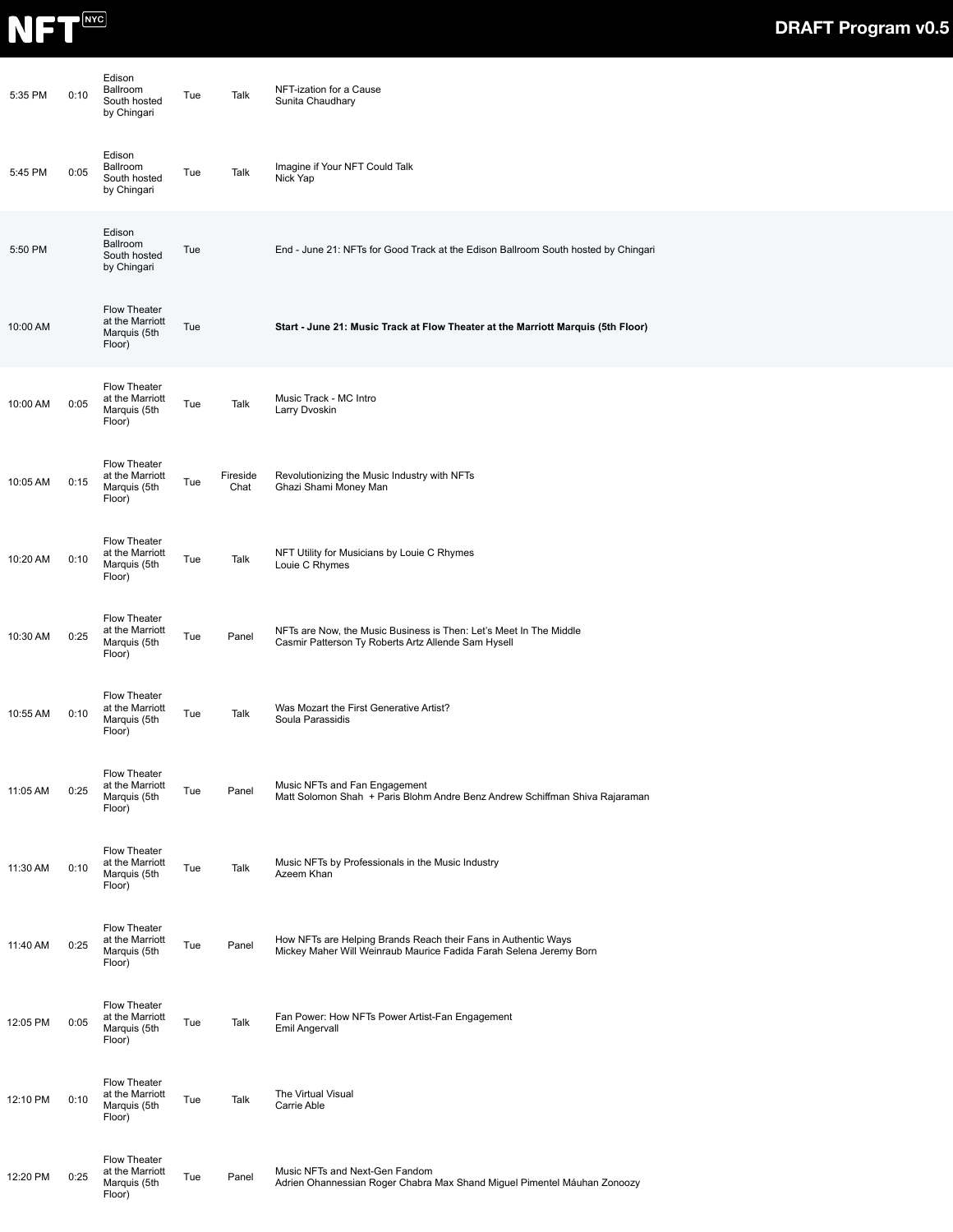

| 12:45 PM | 0:10 | <b>Flow Theater</b><br>at the Marriott<br>Marquis (5th<br>Floor) | Tue | Talk             | How I Made Over \$100k with Instrumental Music NFTs as a Saxophonist<br>Milo Lombardi                                          |
|----------|------|------------------------------------------------------------------|-----|------------------|--------------------------------------------------------------------------------------------------------------------------------|
| 12:55 PM |      | Flow Theater<br>at the Marriott<br>Marquis (5th<br>Floor)        | Tue |                  | Lunch and Networking at the Marriott Marquis                                                                                   |
| 12:55 PM | 0:25 | Flow Theater<br>at the Marriott<br>Marquis (5th<br>Floor)        | Tue | Panel            | The NFT Creator Economy: Music NFTs for Independent Artists<br>John Ferrell Pat Dimitri Dyl Rhodes Sterling Campbell           |
| 1:20 PM  | 0:05 | Flow Theater<br>at the Marriott<br>Marquis (5th<br>Floor)        | Tue | Talk             | Introducting Modhaus: The World's First Decentralized Pop Artist Project<br>Joseph Baek                                        |
| 1:25 PM  | 0:25 | Flow Theater<br>at the Marriott<br>Marquis (5th<br>Floor)        | Tue | Panel            | How Music NFT Ownership Will Empower Musicians<br>Bouquet Okcu Bjorn Niclas Haitham El Mengad Andreas Bigert Stuart Booker     |
| 1:50 PM  | 0:10 | Flow Theater<br>at the Marriott<br>Marquis (5th<br>Floor)        | Tue | Talk             | Improv NFTs: Music NFTs can Unlock a Special Moment in Time<br>Tim Cox                                                         |
| 2:00 PM  | 0:05 | Flow Theater<br>at the Marriott<br>Marquis (5th<br>Floor)        | Tue | MC               | Music Track - MC Intro<br>Peter Schwinge                                                                                       |
| 2:05 PM  | 0:25 | Flow Theater<br>at the Marriott<br>Marquis (5th<br>Floor)        | Tue | Panel            | How NFTs Will Save The Music Industry<br>Michael Blu Richard Vagner Mia Ferrari Shamir Ozery                                   |
| 2:30 PM  | 0:05 | Flow Theater<br>at the Marriott<br>Marquis (5th<br>Floor)        | Tue | Talk             | The Rise of NFT Philanthropy<br><b>Ben Pousty</b>                                                                              |
| 2:35 PM  | 0:15 | Flow Theater<br>at the Marriott<br>Marquis (5th<br>Floor)        | Tue | Fireside<br>Chat | How to Succeed with Music NFTs<br>Latashá Alcindor Gavin Bridge                                                                |
| 2:50 PM  | 0:10 | Flow Theater<br>at the Marriott<br>Marquis (5th<br>Floor)        | Tue | Talk             | Music Distribution through NFT Projects<br><b>Emily Lazar</b>                                                                  |
| 3:00 PM  | 0:25 | Flow Theater<br>at the Marriott<br>Marquis (5th<br>Floor)        | Tue | Panel            | Redefining the Future of Music Ownership: NFT Music Rights<br>Pablo Balladares Paula Reina Michel Dahlberg Traore Sean Gardner |
| 3:25 PM  | 0:10 | Flow Theater<br>at the Marriott<br>Marquis (5th<br>Floor)        | Tue | Talk             | Live Music and NFT Production<br>Zee Santiago                                                                                  |
| 3:35 PM  | 0:25 | Flow Theater<br>at the Marriott<br>Marquis (5th<br>Floor)        | Tue | Panel            | NFTs: The Future of Music, Art and Culture<br>Jack Gallagher Noah Cook Dina Fanai Angela Whaley Biba Bianca                    |
| 4:00 PM  | 0:10 | Flow Theater<br>at the Marriott<br>Marquis (5th<br>Floor)        | Tue | Talk             | Spatial NFTs: A New Media Format to Create Remixable Music NFTs<br>Chris Nunes                                                 |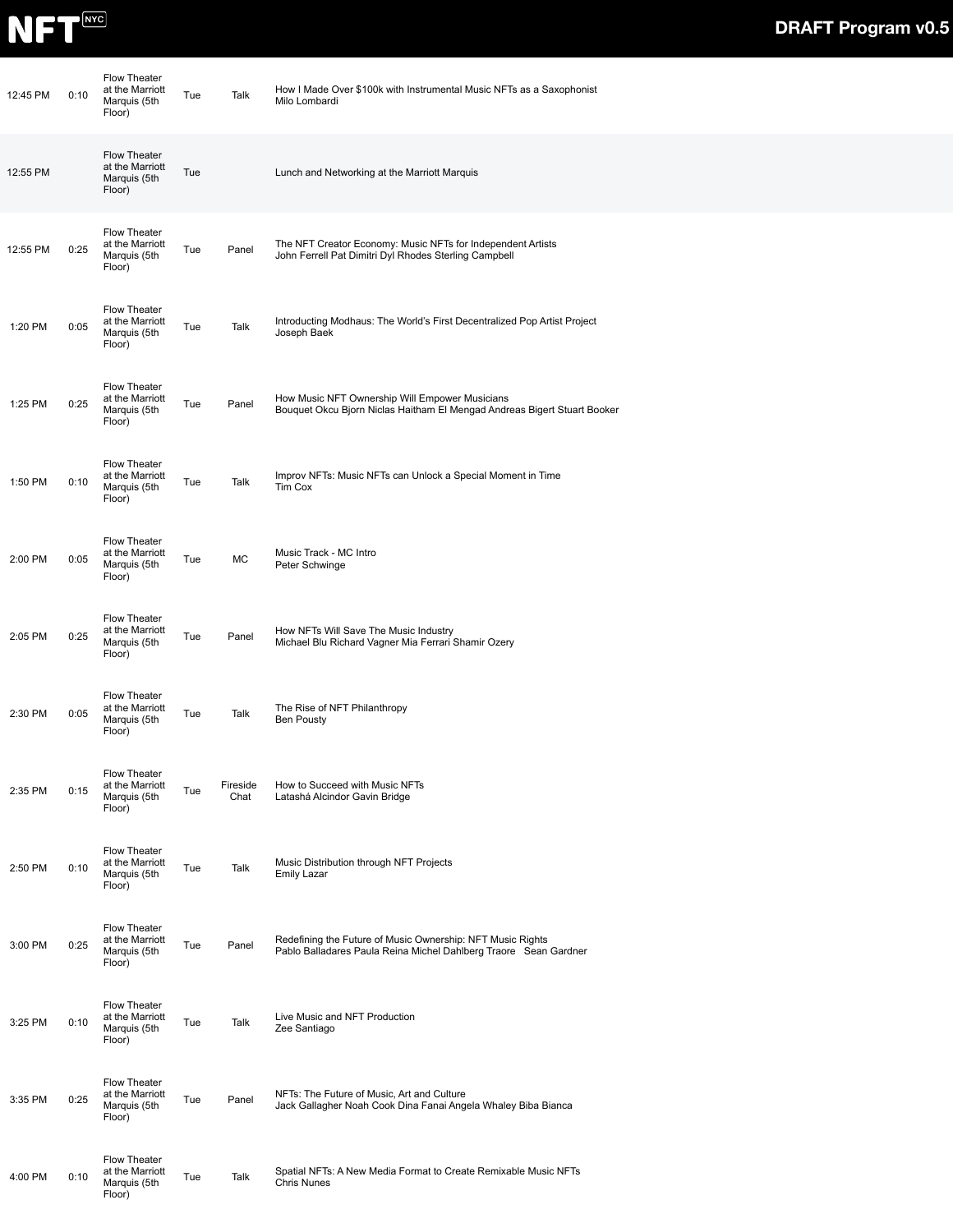

| 4:10 PM  | 0:25 | <b>Flow Theater</b><br>at the Marriott<br>Marquis (5th<br>Floor) | Tue | Panel            | Making Music NFTs great with Hyper Utility<br>Ezra Levinger RZN Keit Kollo Thomas Emmanuel                                                                      |
|----------|------|------------------------------------------------------------------|-----|------------------|-----------------------------------------------------------------------------------------------------------------------------------------------------------------|
| 4:35 PM  | 0:25 | <b>Flow Theater</b><br>at the Marriott<br>Marquis (5th<br>Floor) | Tue | Panel            | Music NFTs: Presenting New Ways to Consume Music<br>Jesse Kirshbaum Dayo Adeosun Sidney Swift Adrian Swish Nfthypeman Arghtee                                   |
| 5:00 PM  | 0:25 | Flow Theater<br>at the Marriott<br>Marquis (5th<br>Floor)        | Tue | Panel            | How to Succeed with Music NFTs<br>Jacob Lee Kylie Ayala Adrien Stern Richard Brownstein Latashá Alcindor                                                        |
| 5:25 PM  | 0:10 | Flow Theater<br>at the Marriott<br>Marquis (5th<br>Floor)        | Tue | Talk             | Opera NFTs and VR<br>Lauren Michelle                                                                                                                            |
| 5:35 PM  | 0:25 | Flow Theater<br>at the Marriott<br>Marquis (5th<br>Floor)        | Tue | Panel            | Why Music NFTs will Save the Music Industry<br>Joe Nix Violetta Zironi Obie Fernandez Joshua Savage                                                             |
| 6:00 PM  | 0:10 | Flow Theater<br>at the Marriott<br>Marquis (5th<br>Floor)        | Tue | Talk             | The Importance of Songwriters in NFT Music<br>Alastair Webber                                                                                                   |
| 6:10 PM  | 0:10 | Flow Theater<br>at the Marriott<br>Marquis (5th<br>Floor)        | Tue | Talk             | Metavoice by Abverse: An Exploration of Voice NFTs through Beatboxing<br>Abhishek Bhaskar                                                                       |
| 6:20 PM  |      | Flow Theater<br>at the Marriott<br>Marquis (5th<br>Floor)        | Tue |                  | End - June 21: Music Track at Flow Theater at the Marriott Marquis (5th Floor)                                                                                  |
| 10:00 AM |      | Tron DAO<br>Theater at the<br>Marriott<br>Marquis (7th<br>Floor) | Tue |                  | Start - June 21: Investing Track at Tron DAO Theater at the Marriott Marquis (7th Floor)                                                                        |
| 10:00 AM | 0:05 | Tron DAO<br>Theater at<br>the Marriott<br>Marquis (7th<br>Floor) | Tue | Talk             | Investing Track - MC Intro<br>Allen Hsu                                                                                                                         |
| 10:05 AM | 0:15 | Tron DAO<br>Theater at the<br>Marriott<br>Marquis (7th<br>Floor) | Tue | Fireside<br>Chat | Investing in NFTs Across the Digital and Physical Worlds<br>Aubrie Pagano David Goldberg                                                                        |
| 10:20 AM | 0:10 | Tron DAO<br>Theater at the<br>Marriott<br>Marquis (7th<br>Floor) | Tue | Talk             | Historic NFTs as an Investment Strategy<br>Adam Mcbride                                                                                                         |
| 10:30 AM | 0:25 | Tron DAO<br>Theater at the<br>Marriott<br>Marquis (7th<br>Floor) | Tue | Panel            | A VC's Guide to NFTs & Platforms: Institutional Decentralization and Investment<br>Amro Shihadah Erik Lapaglia Sagar Barvaliya Harish Komaragiri Matthew Roszak |
| 10:55 AM | 0:10 | Tron DAO<br>Theater at the<br>Marriott<br>Marquis (7th<br>Floor) | Tue | Talk             | The Relationship Between NFTs, VR, Gaming, and Other Emerging Technologies<br>Miko Matsumura                                                                    |
| 11:05 AM | 0:15 | Tron DAO<br>Theater at the<br>Marriott<br>Marquis (7th<br>Floor) | Tue | Talk             | Digital Identity in the NFT and Web 3.0 Revolution<br>lan Rogers                                                                                                |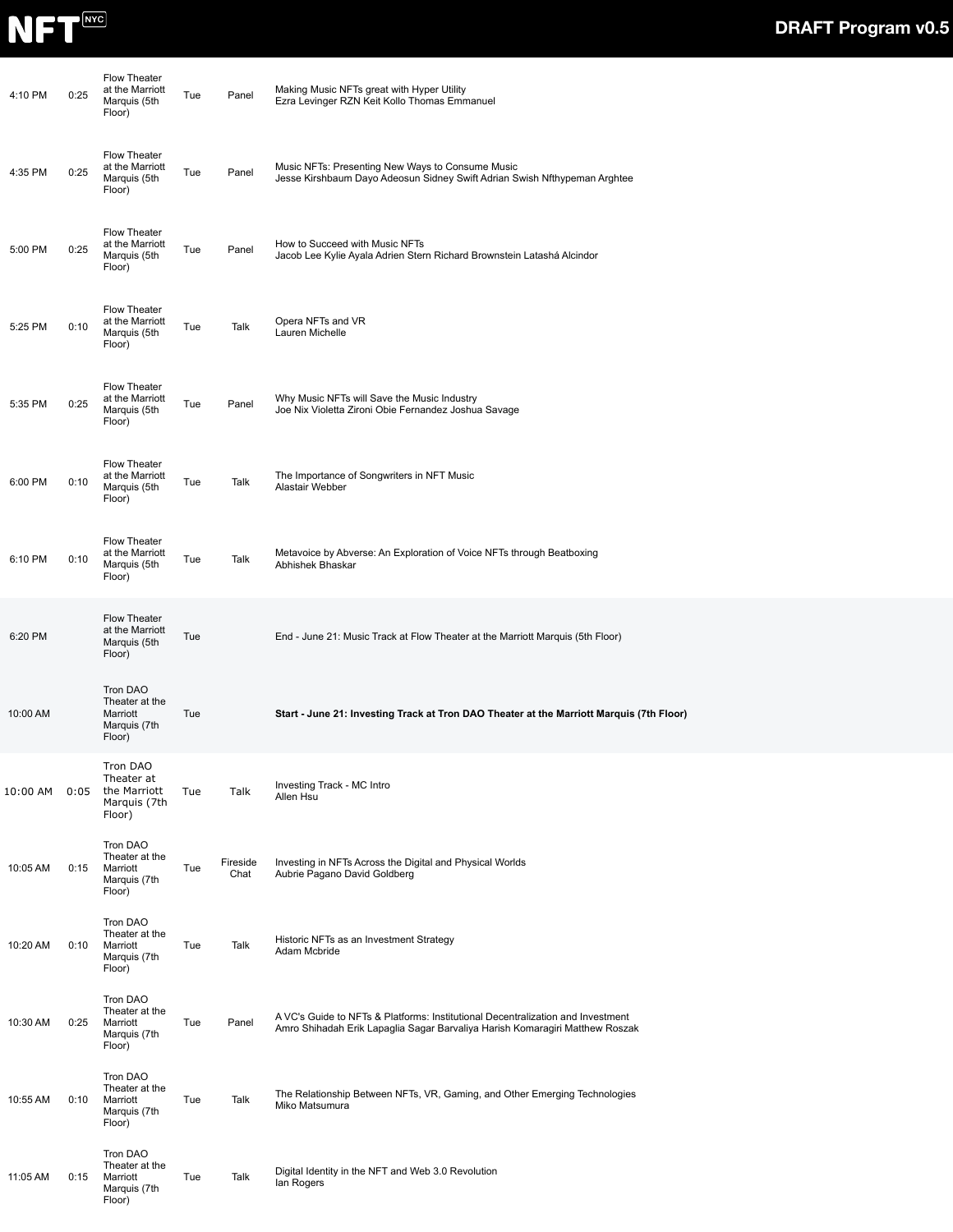

| 11:20 AM | 0:05 | Tron DAO<br>Theater at the<br>Marriott<br>Marquis (7th<br>Floor) | Tue | Talk  | What are Financial NFTs and How Will they Change Wall Street?<br>Tony Chan                                                                         |  |
|----------|------|------------------------------------------------------------------|-----|-------|----------------------------------------------------------------------------------------------------------------------------------------------------|--|
| 11:25 AM | 0:10 | Tron DAO<br>Theater at the<br>Marriott<br>Marquis (7th<br>Floor) | Tue | Talk  | We Need to Start Talking About NFTs Differently<br>Kain Warwick                                                                                    |  |
| 11:35 AM | 0:10 | Tron DAO<br>Theater at the<br>Marriott<br>Marquis (7th<br>Floor) | Tue | Talk  | Investing in NFTs: Today and Tomorrow<br>David Hsiao                                                                                               |  |
| 11:45 AM | 0:10 | Tron DAO<br>Theater at the<br>Marriott<br>Marquis (7th<br>Floor) | Tue | Talk  | Discover the Future of Intelligent NFTs<br>Arif Khan                                                                                               |  |
| 11:55 AM | 0:25 | Tron DAO<br>Theater at the<br>Marriott<br>Marquis (7th<br>Floor) | Tue | Panel | Bridging the Gap: Helping Traditional Finance Understand the Power and Importance of NFTs<br>James Wo Joanna Liang Suzanne Dannheim Andrew Holland |  |
| 12:20 PM | 0:10 | Tron DAO<br>Theater at the<br>Marriott<br>Marquis (7th<br>Floor) | Tue | Talk  | How to Use NFTs to Accomplish Your Dreams<br>Maxwell Lyman                                                                                         |  |
| 12:30 PM |      | Tron DAO<br>Theater at the<br>Marriott<br>Marquis (7th<br>Floor) | Tue |       | Lunch and Networking at the Marriott Marquis                                                                                                       |  |
| 12:30 PM | 0:25 | Tron DAO<br>Theater at the<br>Marriott<br>Marquis (7th<br>Floor) | Tue | Panel | How Underrepresented Groups Can Build Generational Wealth with NFTs<br>Cynthia Gentry Imani Gentry Gawain Bracy Brenda Gentry Dr. Hans Boateng     |  |
| 12:55 PM | 0:10 | Tron DAO<br>Theater at the<br>Marriott<br>Marquis (7th<br>Floor) | Tue | Talk  | Designing Your Home in the Metaverse for Profit<br><b>Tracy Hutson</b>                                                                             |  |
| 1:05 PM  | 0:05 | Tron DAO<br>Theater at the<br>Marriott<br>Marquis (7th<br>Floor) | Tue | Talk  | Unlock the Future of Real Estate<br>William Huston                                                                                                 |  |
| 1:10 PM  | 0:25 | Tron DAO<br>Theater at the<br>Marriott<br>Marquis (7th<br>Floor) | Tue | Panel | Understanding the Value of Tokenized Real Estate<br>Jarib Figueredo Bobby Singh Elizabeth Strickler Mathieu Tebele                                 |  |
| 1:35 PM  | 0:10 | Tron DAO<br>Theater at the<br>Marriott<br>Marquis (7th<br>Floor) | Tue | Talk  | House Party: Building the Future of Real Estate with NFTs<br>Irina Karagyaur                                                                       |  |
| 1:45 PM  | 0:05 | Tron DAO<br>Theater at the<br>Marriott<br>Marquis (7th<br>Floor) | Tue | Talk  | Nuvei: Staying Ahead of Cryptocurrency Payments Innovation<br>Jhoel P. Oviedo                                                                      |  |
| 1:50 PM  | 0:25 | Tron DAO<br>Theater at the<br>Marriott<br>Marquis (7th<br>Floor) | Tue | Panel | What Normies and Boomers Should Know in NFT and DeFi Investing: A VC Deep Dive<br>Maurice Shalam Richard Muirhead Akshi Federici Elana Dickman     |  |
| 2:15 PM  | 0:05 | Tron DAO<br>Theater at<br>the Marriott<br>Marquis (7th<br>Floor) | Tue | Talk  | Investing Track - MC Intro<br>Isabella Rich                                                                                                        |  |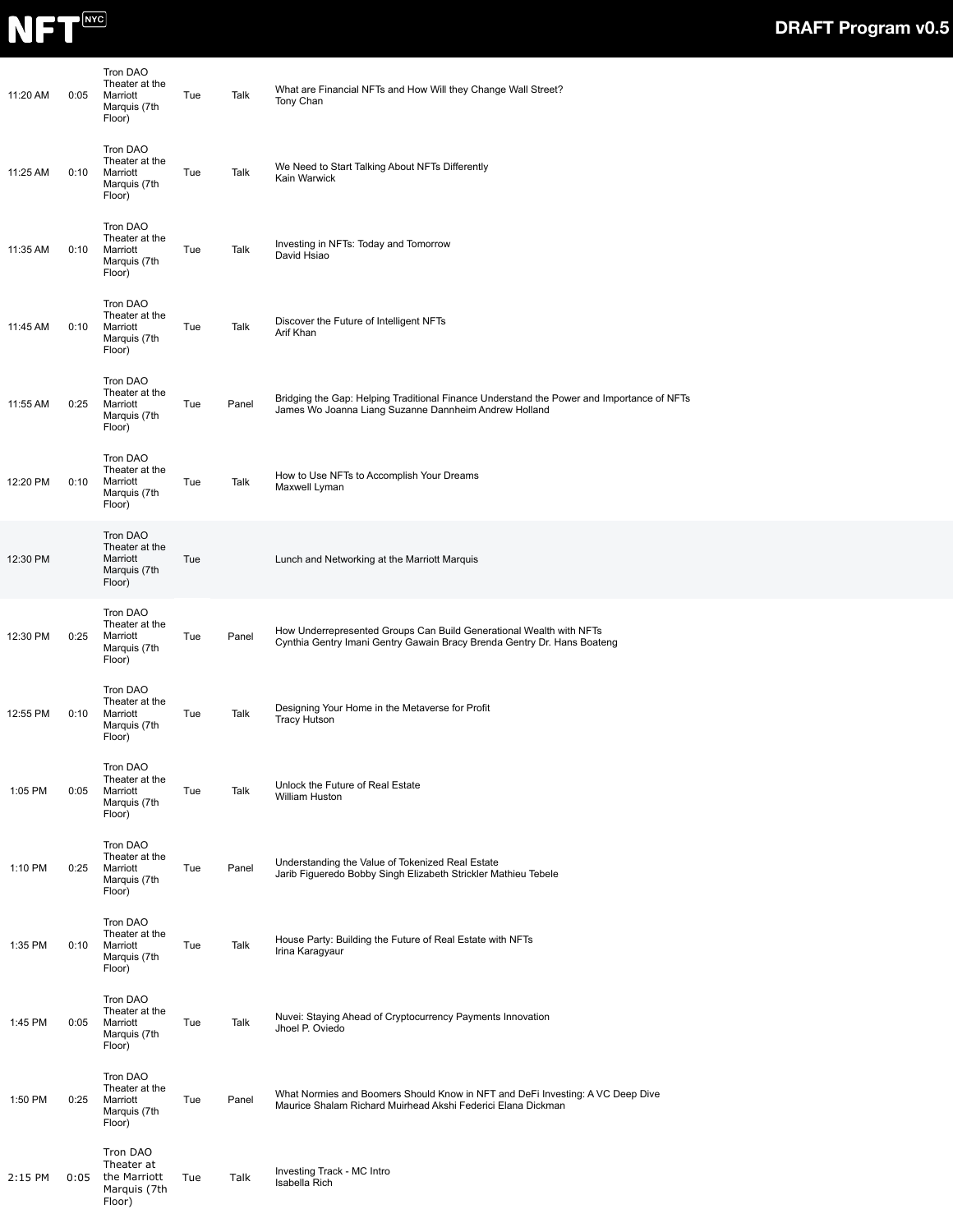

| 2:20 PM | 0:10 | Tron DAO<br>Theater at the<br>Marriott<br>Marquis (7th<br>Floor)        | Tue | Talk  | Quantitative Asset Pricing of NFTs<br>Kristof Lommers                                                                |
|---------|------|-------------------------------------------------------------------------|-----|-------|----------------------------------------------------------------------------------------------------------------------|
| 2:30 PM | 0:05 | Tron DAO<br>Theater at the<br>Marriott<br>Marquis (7th<br>Floor)        | Tue | Talk  | SecuX Nifty: World's First NFT Hardware Wallet<br>Alice Chang                                                        |
| 2:35 PM | 0:25 | Tron DAO<br>Theater at the<br>Marriott<br>Marquis (7th<br>Floor)        | Tue | Panel | NFTs and Impact Investing: A Natural Fit<br>Caleb Marsh Fatima Alam Simon Telian                                     |
| 3:00 PM | 0:10 | Tron DAO<br>Theater at the<br>Marriott<br>Marquis (7th<br>Floor)        | Tue | Talk  | The Power of NFT Investment through Community<br>JC Choi                                                             |
| 3:10 PM | 0:05 | Tron DAO<br>Theater at the<br>Marriott<br>Marquis (7th<br>Floor)        | Tue | Talk  | How We Bring a Billion People into NFTs<br>Michael Krilivsky                                                         |
| 3:15 PM | 0:05 | Tron DAO<br>Theater at the<br>Marriott<br>Marquis (7th<br>Floor)        | Tue | Talk  | The Role and Value of NFTs in the Metaverse<br>Jake Choi                                                             |
| 3:20 PM | 0:25 | Tron DAO<br>Theater at the<br>Marriott<br>Marquis (7th<br>Floor)        | Tue | Panel | The Advent of NFT Finance<br>John Black Mel Oxenreider Jacky Wang Thomas Friend Stephen Young                        |
| 3:45 PM | 0:25 | Tron DAO<br>Theater at the<br>Marriott<br>Marquis (7th<br>Floor)        | Tue | Panel | NFT Investment Strategies for 2023 and Beyond<br>Jane King Jeff Lipson Arnav Pagidyla Barry Herbst                   |
| 4:10 PM | 0:10 | Tron DAO<br>Theater at the<br>Marriott<br>Marquis (7th<br>Floor)        | Tue | Talk  | Tools that Push Innovation: NFT Analytics, DAO Tooling, Gaming Infrasture, and More<br>Yohei Nakajima                |
| 4:20 PM | 0:10 | <b>Tron DAO</b><br>Theater at the<br>Marriott<br>Marquis (7th<br>Floor) | Tue | Talk  | The Intersection of NFTs and DeFi<br>Yubo Ruan                                                                       |
| 4:30 PM | 0:25 | Tron DAO<br>Theater at the<br>Marriott<br>Marquis (7th<br>Floor)        | Tue | Panel | Novel Asset Classes: NFTs beyond JPG and Music Files<br>Genevieve Leveille Jean-Que Dar Becks Perfect                |
| 4:55 PM | 0:10 | Tron DAO<br>Theater at the<br>Marriott<br>Marquis (7th<br>Floor)        | Tue | Talk  | The Future of NFT Trading is Not Platforms: It's Aggregators<br><b>Martin Malloy</b>                                 |
| 5:05 PM | 0:05 | Tron DAO<br>Theater at the<br>Marriott<br>Marquis (7th<br>Floor)        | Tue | Talk  | Tangible NFT Projects<br>Mr. Mute                                                                                    |
| 5:10 PM | 0:25 | Edison<br>Ballroom<br>South hosted<br>by Chingari                       | Tue | Panel | Don't Get Screwed by your Government: NFT Legal Chat<br>Steven Masur Danielle Clark David Rodman Alex Washington lii |
| 5:35 PM | 0:05 | Tron DAO<br>Theater at the<br>Marriott<br>Marquis (7th<br>Floor)        | Tue | Talk  | <b>NFT Investment Strategies</b><br>Clarence Zhou                                                                    |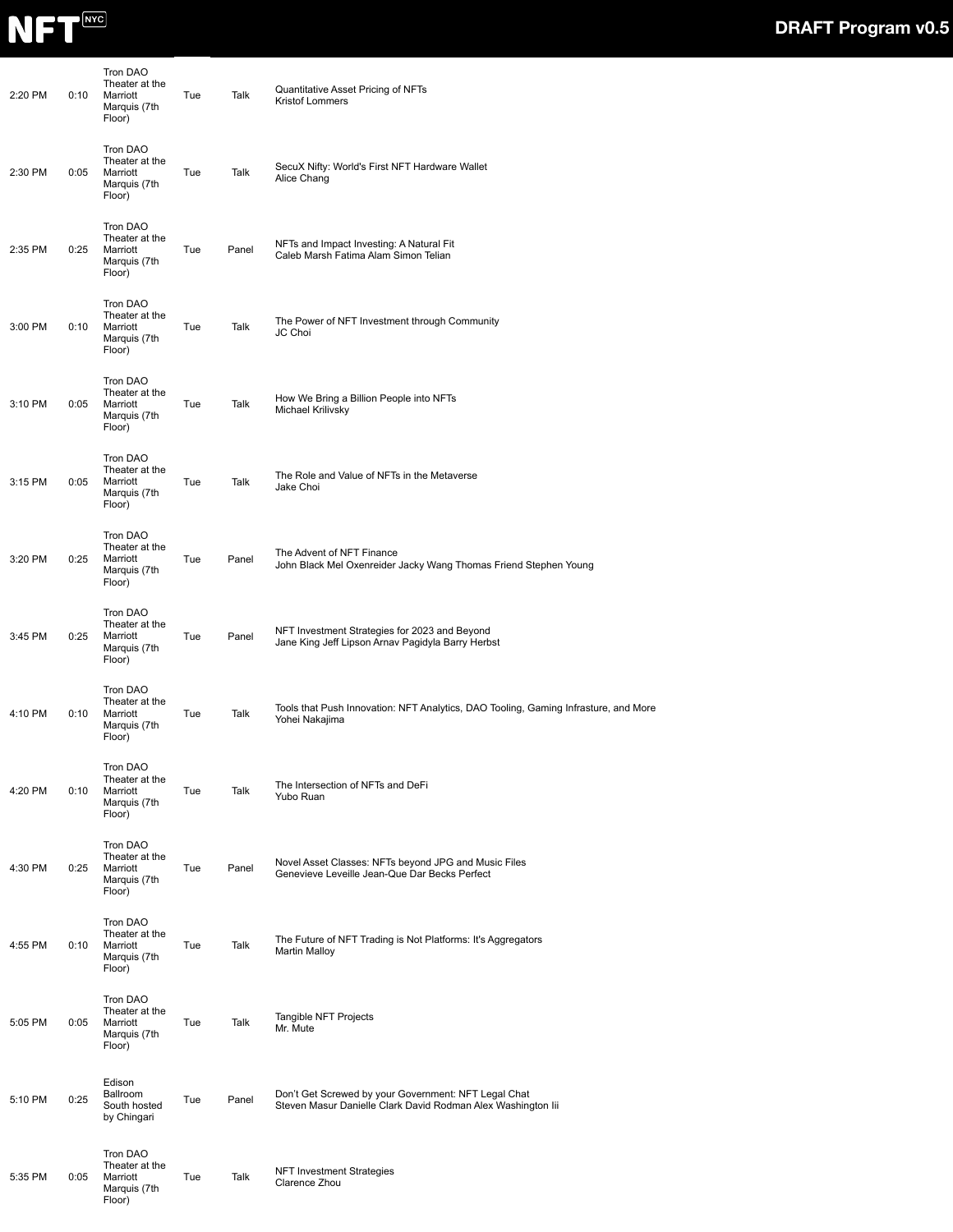

| 5:40 PM  | 0:25 | Tron DAO<br>Theater at the<br>Marriott<br>Marquis (7th<br>Floor) | Tue | Panel | The Intersection of DeFi and NFTs<br>Kavya Pearlman Ben Roy Ayesha Kiani Ioana Surpateanu Mary Gooneratne                                                        |
|----------|------|------------------------------------------------------------------|-----|-------|------------------------------------------------------------------------------------------------------------------------------------------------------------------|
| 6:05 PM  | 0:10 | Tron DAO<br>Theater at the<br>Marriott<br>Marquis (7th<br>Floor) | Tue | Talk  | The Future of Finance is Decentralized<br>Lisa Loud                                                                                                              |
| 6:15 PM  | 0:25 | Tron DAO<br>Theater at the<br>Marriott<br>Marquis (7th<br>Floor) | Tue | Panel | How NFTs Can Transform the VC Funding Gap<br>Idan Levin Tim Moore Jason Garcia Maddy Bergen Michael Anderson                                                     |
| 6:40 PM  |      | Tron DAO<br>Theater at the<br>Marriott<br>Marquis (7th<br>Floor) | Tue |       | End - June 21: Investing Track at Tron DAO Theater at the Marriott Marquis (7th Floor)                                                                           |
| 10:00 AM |      | Coinbase<br>Theater at<br>Marriott 6th<br>Floor<br>(Broadway)    | Tue |       | Start - June 21: Art Track at Coinbase Theater at the Marriott Marquis (6th Floor)                                                                               |
| 10:00 AM | 0:05 | Coinbase<br>Theater at<br>Marriott 6th<br>Floor<br>(Broadway)    | Tue | Talk  | Art Track - MC Intro<br>Josh Katz                                                                                                                                |
| 10:05 AM | 0:25 | Coinbase<br>Theater at<br>Marriott 6th<br>Floor<br>(Broadway)    | Tue | Panel | The Digital Art Renaissance: NFTs and the Evolution of the Fine Art World<br>Sarina Charugundla Andrea Bonaceto Jimmy Danko Amber Vittoria Jessica Ragzy Ewud    |
| 10:30 AM | 0:10 | Coinbase<br>Theater at<br>Marriott 6th<br>Floor<br>(Broadway)    | Tue | Talk  | How to Build an NFT Market and Community<br>John Knopf                                                                                                           |
| 10:40 AM | 0:25 | Coinbase<br>Theater at<br>Marriott 6th<br>Floor<br>(Broadway)    | Tue | Panel | Democratizing the Art World Using NFTs<br>Anna Graf Scott Gralnick Lucas Bean                                                                                    |
| 11:05 AM | 0:10 | Coinbase<br>Theater at<br>Marriott 6th<br>Floor<br>(Broadway)    | Tue | Talk  | Historic NFTs: The Creeps & Weirdos Collection<br><b>Beatriz Ramos</b>                                                                                           |
| 11:15 AM | 0:25 | Coinbase<br>Theater at<br>Marriott 6th<br>Floor<br>(Broadway)    | Tue | Panel | One Year NFT Learning Curve - Takeaways for the Traditional Art World<br>August Rosedale Emily Wigoder Richard Jacobs Anne Spalter Christina Steinbrecher-Pfandt |
| 11:40 AM | 0:10 | Coinbase<br>Theater at<br>Marriott 6th<br>Floor<br>(Broadway)    | Tue | Talk  | How NFTs Helped Bring to Life a Commercial Photographer's Personal Work<br><b>Lindsey Byrnes</b>                                                                 |
| 11:50 AM | 0:25 | Coinbase<br>Theater at<br>Marriott 6th<br>Floor<br>(Broadway)    | Tue | Panel | Building an Authentic NFT Project<br>Vijay Krishnan Jeff Caldwell Maria Popova Jiayin Chen Yehudit (Judy) Mam                                                    |
| 12:15 PM |      | Coinbase<br>Theater at<br>Marriott 6th<br>Floor<br>(Broadway)    | Tue |       | Lunch and Networking at the Marriott Marquis                                                                                                                     |
| 12:15 PM | 0:10 | Coinbase<br>Theater at<br>Marriott 6th<br>Floor<br>(Broadway)    | Tue | Talk  | From Losing Everything to Success in NFTs<br>Maryanne Chisholm                                                                                                   |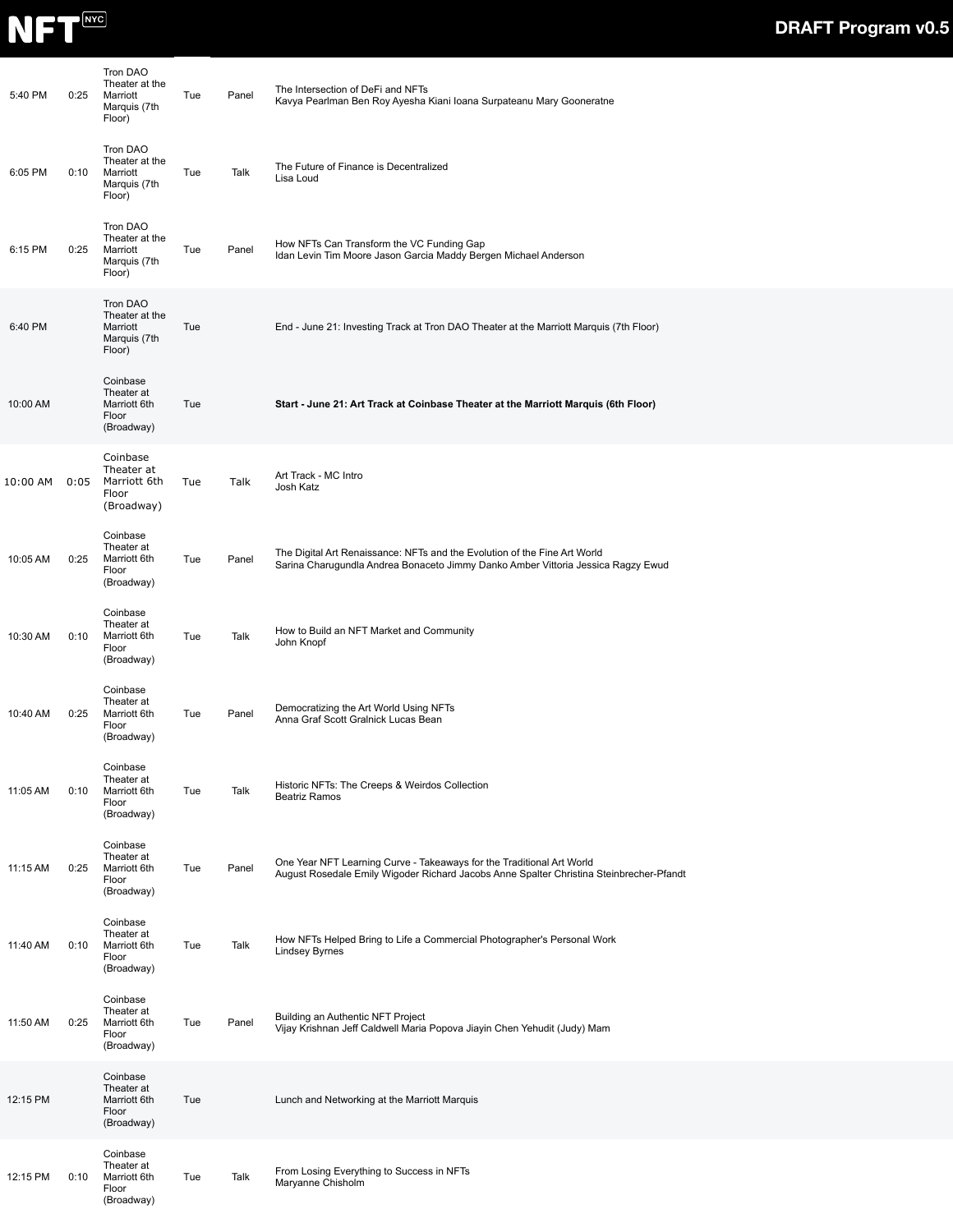

| 12:25 PM | 0:25 | Coinbase<br>Theater at<br>Marriott 6th<br>Floor<br>(Broadway) | Tue | Panel | Bringing the Traditional Art World on Chain with NFTs<br>Chris Cummings Aaron Wilcox Amanda Cassatt Aisha Arif Peter Klarnet |
|----------|------|---------------------------------------------------------------|-----|-------|------------------------------------------------------------------------------------------------------------------------------|
| 12:50 PM | 0:25 | Coinbase<br>Theater at<br>Marriott 6th<br>Floor<br>(Broadway) | Tue | Panel | On Looking: The Year of NFT Photography?<br>Laurent Chevalier Madelon De Grave Arfan Chaudhry Akosua Viktoria Adu-Sanyah     |
| 1:15 PM  | 0:25 | Coinbase<br>Theater at<br>Marriott 6th<br>Floor<br>(Broadway) | Tue | Panel | The Importance of NFTs and Storytelling in Photography<br>Matthew Morrocco Wesley Eisenhauer Jonas Lamis Oona Nour Chamoun   |
| 1:40 PM  | 0:10 | Coinbase<br>Theater at<br>Marriott 6th<br>Floor<br>(Broadway) | Tue | Talk  | Building a Personal Brand with Photography NFTs<br>Toni Payne                                                                |
| 1:50 PM  | 0:10 | Coinbase<br>Theater at<br>Marriott 6th<br>Floor<br>(Broadway) | Tue | Talk  | Creating a Photorealistic Generative NFT Project<br>Food Masku                                                               |
| 2:00 PM  | 0:05 | Coinbase<br>Theater at<br>Marriott 6th<br>Floor<br>(Broadway) | Tue | Talk  | Art Track - MC Intro<br>Kelly LeValley Hunt                                                                                  |
| 2:05 PM  | 0:25 | Coinbase<br>Theater at<br>Marriott 6th<br>Floor<br>(Broadway) | Tue | Panel | The Future of Photography NFTs<br>Ev Tchebotarev Jason Kingdon Ilgi Evecan Duran Claudia Pawlak                              |
| 2:30 PM  | 0:10 | Coinbase<br>Theater at<br>Marriott 6th<br>Floor<br>(Broadway) | Tue | Talk  | Now is the Time for Photographers Around the World to Join the NFT Space<br>Johan Lolos                                      |
| 2:40 PM  | 0:25 | Coinbase<br>Theater at<br>Marriott 6th<br>Floor<br>(Broadway) | Tue | Panel | NFT Art Museums: Bridging the Digital and Physical<br>Jennifer Wong Wolfgang Bergmann Peter Hamilton Soo-Young Lee           |
| 3:05 PM  | 0:10 | Coinbase<br>Theater at<br>Marriott 6th<br>Floor<br>(Broadway) | Tue | Talk  | 6 Steps to Create, Launch, and Scale a Succesful NFT Collection<br>Wil Lee                                                   |
| 3:15 PM  | 0:05 | Coinbase<br>Theater at<br>Marriott 6th<br>Floor<br>(Broadway) | Tue | Talk  | Welcome ot the Future of Investments<br>Farbod Sadeghian                                                                     |
| 3:20 PM  | 0:25 | Coinbase<br>Theater at<br>Marriott 6th<br>Floor<br>(Broadway) | Tue | Panel | How to Launch a Quality NFT Project 101<br>Nicole Mcgraw Sam Brukhman Joseph Munisteri Jeanne Anderson Mikaela Reyes         |
| 3:45 PM  | 0:10 | Coinbase<br>Theater at<br>Marriott 6th<br>Floor<br>(Broadway) | Tue | Talk  | How I went from Losing my Job to Becoming a Successful NFT artist<br>Visithra Manikam                                        |
| 3:55 PM  | 0:10 | Coinbase<br>Theater at<br>Marriott 6th<br>Floor<br>(Broadway) | Tue | Talk  | <b>Creative Process Evolution</b><br>Chef Cecy                                                                               |
| 4:05 PM  | 0:25 | Coinbase<br>Theater at<br>Marriott 6th<br>Floor<br>(Broadway) | Tue | Panel | The NFT Landscape in Japan<br>Kosuke Fujitaka Mike Sunda Taihei Shii Risa Mizuno Yayoi Shionoiri                             |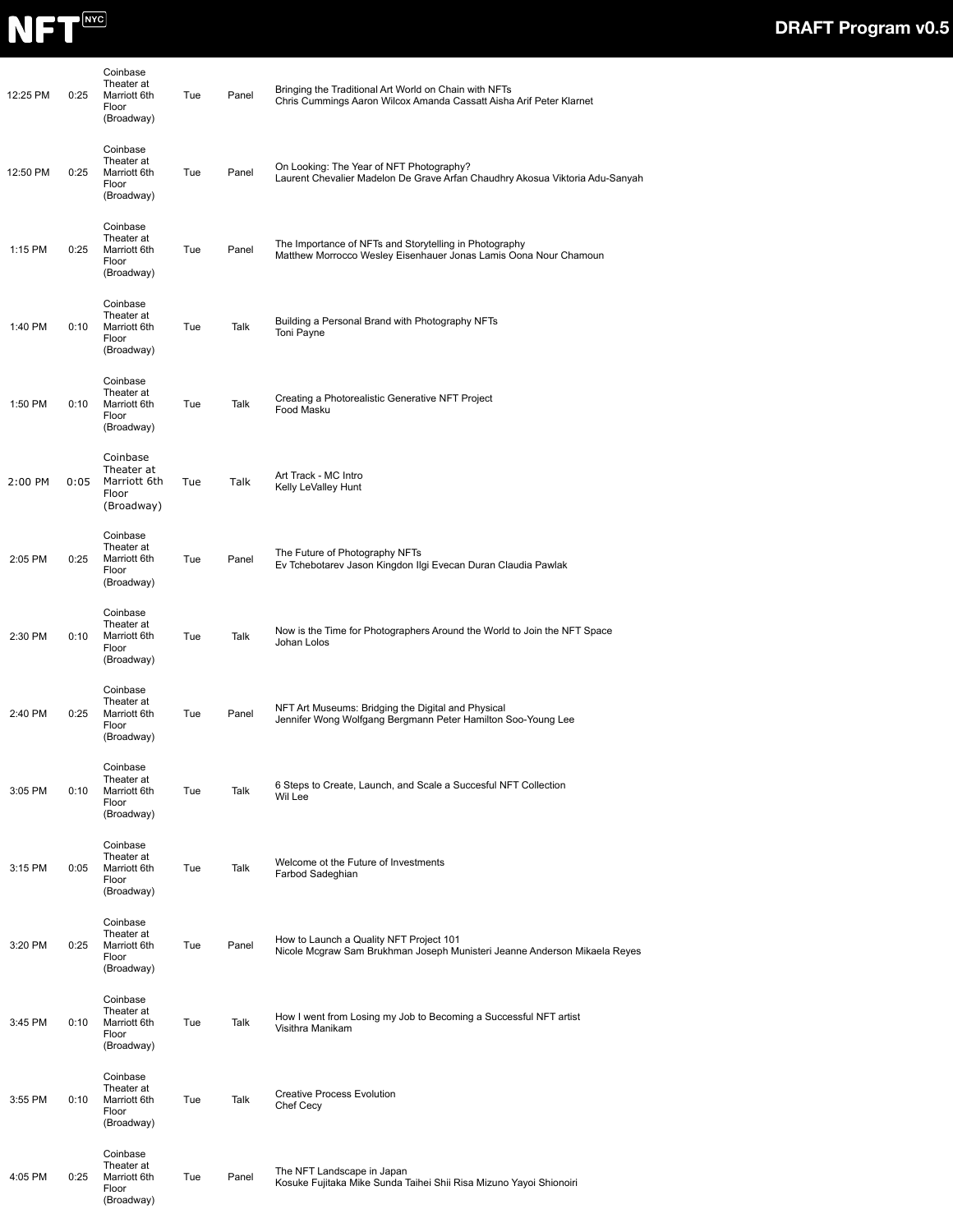

| 4:30 PM  | 0:10 | Coinbase<br>Theater at<br>Marriott 6th<br>Floor<br>(Broadway) | Tue | Talk  | Bored Ape Culture Club: Advancing Art and Culture through NFTs<br>Nik Kalyani                                                      |
|----------|------|---------------------------------------------------------------|-----|-------|------------------------------------------------------------------------------------------------------------------------------------|
| 4:40 PM  | 0:10 | Coinbase<br>Theater at<br>Marriott 6th<br>Floor<br>(Broadway) | Tue | Talk  | The Rise of NFT Utility in Building Digital Communities<br>Sunil Singhvi                                                           |
| 4:50 PM  | 0:25 | Coinbase<br>Theater at<br>Marriott 6th<br>Floor<br>(Broadway) | Tue | Panel | Manifesting Virtual Value in the Physical World with NFTs<br>Ben Lakoff Jonas Hudson Kateryna Romanova Natalie Nolan Joshua Miller |
| 5:15 PM  | 0:10 | Coinbase<br>Theater at<br>Marriott 6th<br>Floor<br>(Broadway) | Tue | Talk  | History of NFTs, Art & Photography<br>Marc Hartog                                                                                  |
| 5:25 PM  | 0:25 | Coinbase<br>Theater at<br>Marriott 6th<br>Floor<br>(Broadway) | Tue | Panel | What is Crypto Art and Why Does it Matter in NFTs?<br>Gideon Nweze Oli Sorenson Shawn Leary Marjan Moghaddam Colborn Bell          |
| 5:50 PM  | 0:10 | Coinbase<br>Theater at<br>Marriott 6th<br>Floor<br>(Broadway) | Tue | Talk  | 10 tips for NFT Art Collectors<br>Fanny Lakoubay                                                                                   |
| 6:00 PM  | 0:05 | Coinbase<br>Theater at<br>Marriott 6th<br>Floor<br>(Broadway) | Tue | Talk  | NFTs Make Digital Art Collectible<br>William Anderson                                                                              |
| 6:05 PM  | 0:10 | Coinbase<br>Theater at<br>Marriott 6th<br>Floor<br>(Broadway) | Tue | Talk  | Tech and Fine Art: Enabling Full Transparency<br>Christina Lewis                                                                   |
| 6:15 PM  |      | Coinbase<br>Theater at<br>Marriott 6th<br>Floor<br>(Broadway) | Tue |       | End - June 21: Art Track at Coinbase Theater at the Marriott Marquis (6th Floor)                                                   |
| 10:00 AM |      | Palladium<br>hosted by<br>Outside.io                          | Tue |       | Start - June 21: Sports Track at the Palladium hosted by Outside.io                                                                |
| 10:00 AM | 0:05 | Palladium<br>hosted by<br>Outside.io                          | Tue | Talk  | Sports Track - MC Intro<br>John Kosner                                                                                             |
| 10:05 AM | 0:10 | Palladium<br>hosted by<br>Outside.io                          | Tue | Talk  | F1 & Technology: NFTs for the Fans<br>Romain Grosjean                                                                              |
| 10:15 AM | 0:25 | Palladium<br>hosted by<br>Outside.io                          | Tue | Panel | Sports League NFTs: IP and Licensing<br>Sean Kelly Jeremy Lindblad Terance Mann Pj Washington Charles Cavalier                     |
| 10:40 AM | 0:25 | Palladium<br>hosted by<br>Outside.io                          | Tue | Panel | The Future of Fandom with NFTs<br>Jorge Urrutia Del Pozo Kiernan Fitzsimons Julia Landauer Scott Lawin                             |
| 11:05 AM | 0:10 | Palladium<br>hosted by<br>Outside.io                          | Tue | Talk  | Transforming Sports Fashion With NFTs<br>Rodney Wallace                                                                            |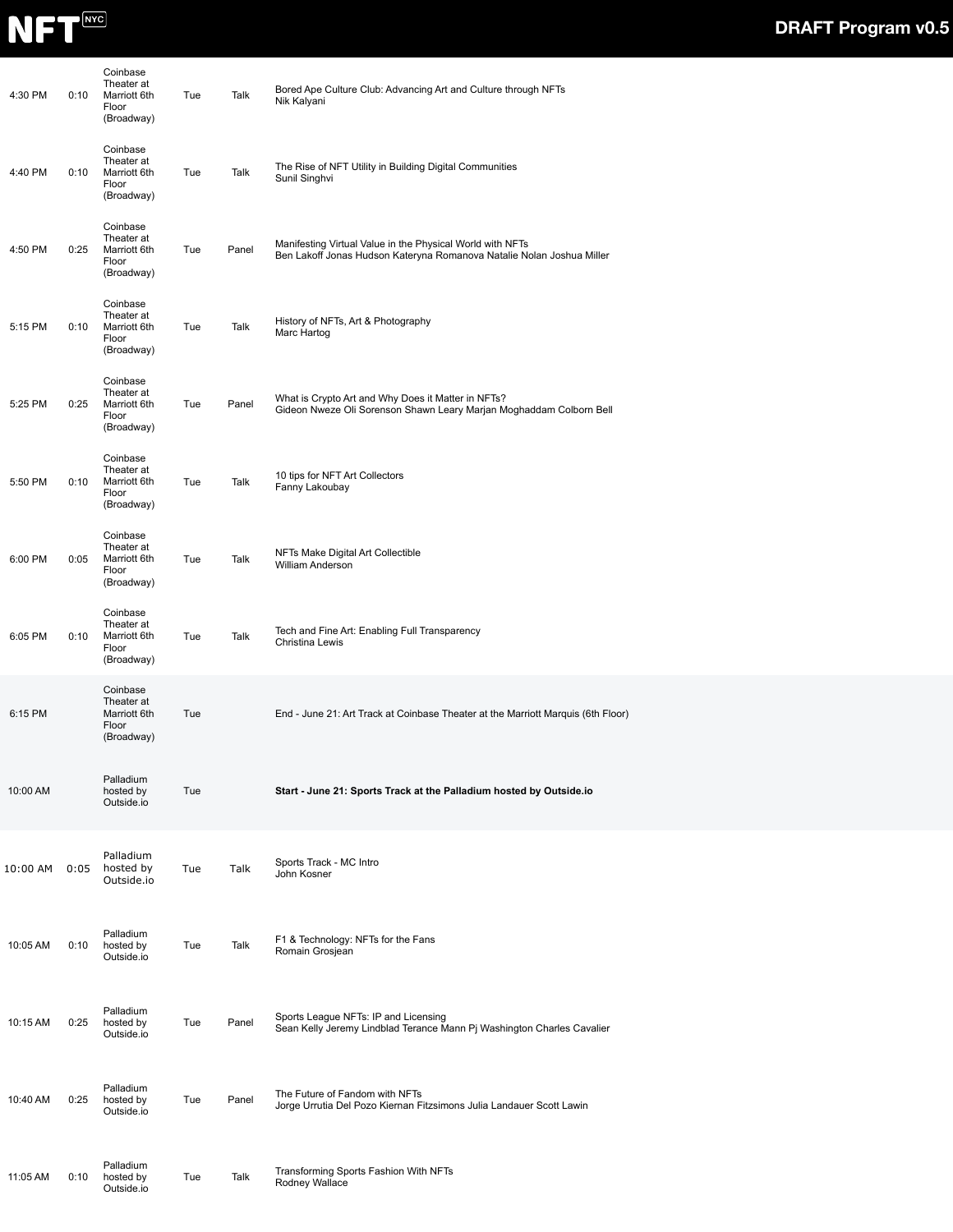

| 11:15 AM | 0:25 | Palladium<br>hosted by<br>Outside.io | Tue | Panel               | Olympians and NFTs<br>Calvyn Justus Curtis Mcdowald                                                                                                                 |
|----------|------|--------------------------------------|-----|---------------------|---------------------------------------------------------------------------------------------------------------------------------------------------------------------|
| 11:40 AM | 0:15 | Palladium<br>hosted by<br>Outside.io | Tue | Fireside<br>Chat    | The Future of Ticketing is Here<br>Asher Weiss John Kosner                                                                                                          |
| 11:55 AM | 0:10 | Palladium<br>hosted by<br>Outside.io | Tue | Talk                | Mass Market Blockchain Gaming<br>Jesse Reich                                                                                                                        |
| 12:05 PM | 0:25 | Palladium<br>hosted by<br>Outside.io | Tue | Panel               | University Athletics and NFTs<br>Mario Morris Patrick Nowlin Jess Brubaker Horst Mario Morris Claire VeNard                                                         |
| 12:30 PM |      | Palladium<br>hosted by<br>Outside.io | Tue |                     | Lunch and Networking at the Marriott Marquis                                                                                                                        |
| 12:30 PM | 1:00 | Palladium<br>hosted by<br>Outside.io | Tue | Breakout<br>Session | Building an NFT Playbook for Brands<br>Andrew Klein                                                                                                                 |
| 1:30 PM  | 0:10 | Palladium<br>hosted by<br>Outside.io | Tue | Talk                | NFTs Decentral and Easy for all Sports Fans: ERC725 Universal Profiles and Apps<br>Claudio Weck                                                                     |
| 1:40 PM  | 0:25 | Palladium<br>hosted by<br>Outside.io | Tue | Panel               | Athlete3: Introducing Athletes to NFTs<br>Mary Beth Sales Sharnee Zoll Jelani Floyd                                                                                 |
| 2:05 PM  | 0:10 | Palladium<br>hosted by<br>Outside.io | Tue | Talk                | How NFTs will Disrupt Tennis<br>Stefan Kovach                                                                                                                       |
| 2:15 PM  | 0:10 | Palladium<br>hosted by<br>Outside.io | Tue | Talk                | Horse Racing NFTs: Bridging Traditional Sports with the Metaverse<br>Kia Joorabchian                                                                                |
| 2:25 PM  | 0:25 | Palladium<br>hosted by<br>Outside.io | Tue | Panel               | The Gamification of Sports NFTs and How They are Changing Sports: Fantasy, Fan Engagement and More<br>Justin Herzig Beth Beiriger Hantao Yuan Jae Heller Yang Adija |
| 2:50 PM  | 0:10 | Palladium<br>hosted by<br>Outside.io | Tue | Talk                | The eSports Industry and Play-to-Earn NFTs: Where are We Now?<br>Genie                                                                                              |
| 3:00 PM  | 0:25 | Palladium<br>hosted by<br>Outside.io | Tue | Panel               | Sports and NFTs in the Next-Gen Web<br>Joanna Rindell Chris Worsey Dax Hansen Matt Marino                                                                           |
| 3:25 PM  | 0:10 | Palladium<br>hosted by<br>Outside.io | Tue | Talk                | NFTs as a Digital Membership Card for Sports Fans<br>Jeff Zeller                                                                                                    |
| 3:35 PM  | 0:25 | Palladium<br>hosted by<br>Outside.io | Tue | Panel               | Bridging the Gap Between Sports Entertainment and NFTs<br>Dillon Rosenblatt River Tamoor Baig Lewis Tuffnell                                                        |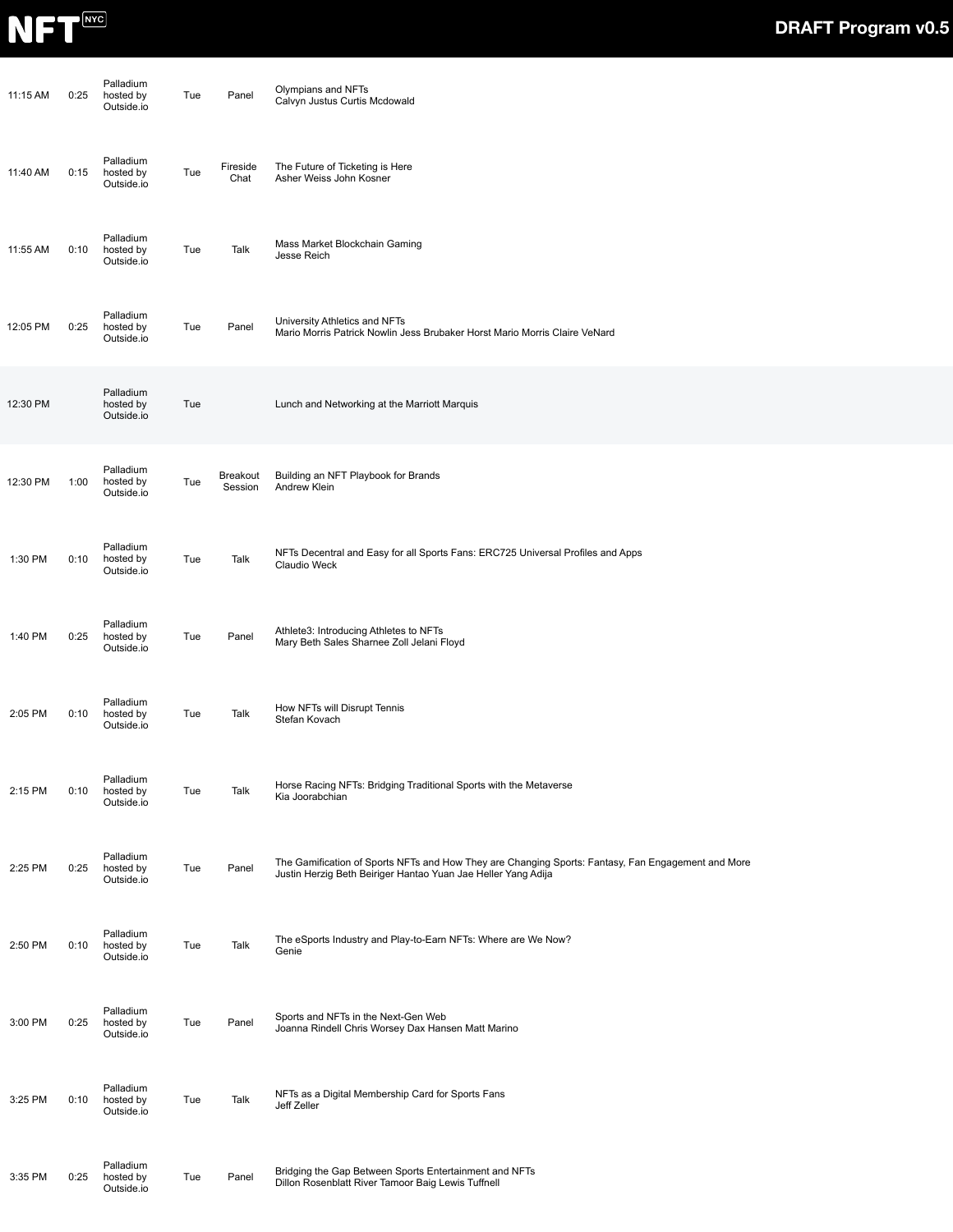

| 4:00 PM  | 0:10 | Palladium<br>hosted by<br>Outside.io        | Tue | Talk             | Vertically Integrated NFT Adoption for Universities and Technology Transfer<br>Adam Small                                                   |
|----------|------|---------------------------------------------|-----|------------------|---------------------------------------------------------------------------------------------------------------------------------------------|
| 4:10 PM  | 0:10 | Palladium<br>hosted by<br>Outside.io        | Tue | Talk             | NFTs In-Stadium and Real World Applications<br>Luis Carranza                                                                                |
| 4:20 PM  | 0:25 | Palladium<br>hosted by<br>Outside.io        | Tue | Panel            | How NFTs are Changing the Face of Sports<br>Adam De Cata Sarah May Ridley Plummer                                                           |
| 4:45 PM  | 0:10 | Palladium<br>hosted by<br>Outside.io        | Tue | Talk             | How to Get Hired in the NFT Space<br>Tj Laessig                                                                                             |
| 4:55 PM  | 0:05 | Palladium<br>hosted by<br>Outside.io        | Tue | Talk             | How Web3 is Connecting Fans to Athletes and Teams<br>Nicolas Julia                                                                          |
| 5:00 PM  | 0:25 | Palladium<br>hosted by<br>Outside.io        | Tue | Panel            | Why NFT Gaming will Bring Millions to Blockchain<br>Grant James Michael Huynh Michael Sanders Luke Barwikowski Bozena Rezab                 |
| 5:25 PM  |      | Palladium<br>hosted by<br>Outside.io        | Tue |                  | End - June 21: Sports Track at the Palladium hosted by Outside.io                                                                           |
| 9:00 AM  |      | Edison<br>Ballroom<br>hosted by<br>Chingari | Wed |                  | Start - June 22: Social Track at the Edison Ballroom hosted by Chingari                                                                     |
| 9:00 AM  | 0:05 | Edison<br>Ballroom<br>hosted by<br>Chingari | Wed | Talk             | Social Track - MC Intro<br>Lou Kerner                                                                                                       |
| 9:05 AM  | 0:25 | Edison<br>Ballroom<br>hosted by<br>Chingari | Wed | Panel            | Impact Secrets from NFT Underdogs (NFTs: Good or Evil?)<br>Baron Davis Sarah Endline Ennie Lim Kyle Dumovic Michelle Abbs Christopher Adamo |
| 9:30 AM  | 0:10 | Edison<br>Ballroom<br>hosted by<br>Chingari | Wed | Talk             | NFTs: Disrupting Industries One Mint at a time<br><b>Ben Armstrong</b>                                                                      |
| 9:40 AM  | 0:15 | Edison<br>Ballroom<br>hosted by<br>Chingari | Wed | Fireside<br>Chat | Breaking the Boys Club Culture in Crypto: How NFTs are Bringing Women into Web3<br>Monica Long Rachel Wolfson                               |
| 9:55 AM  | 0:10 | Edison<br>Ballroom<br>hosted by<br>Chingari | Wed | Talk             | Futurist Mindset: What Minting an NFT Every Day for 365 Days Can Teach Us<br>Brian Fanzo                                                    |
| 10:05 AM | 0:25 | Edison<br>Ballroom<br>hosted by<br>Chingari | Wed | Panel            | Engaging More Diverse NFT Artists and Collectors<br>Xander Simms Ernest Spicer May Wayne Chang Florcy Morisset Natalie Trevonne             |
| 10:30 AM | 0:10 | Edison<br>Ballroom<br>hosted by<br>Chingari | Wed | Talk             | The (R)evolution of Social Media<br>Stani Kulechov                                                                                          |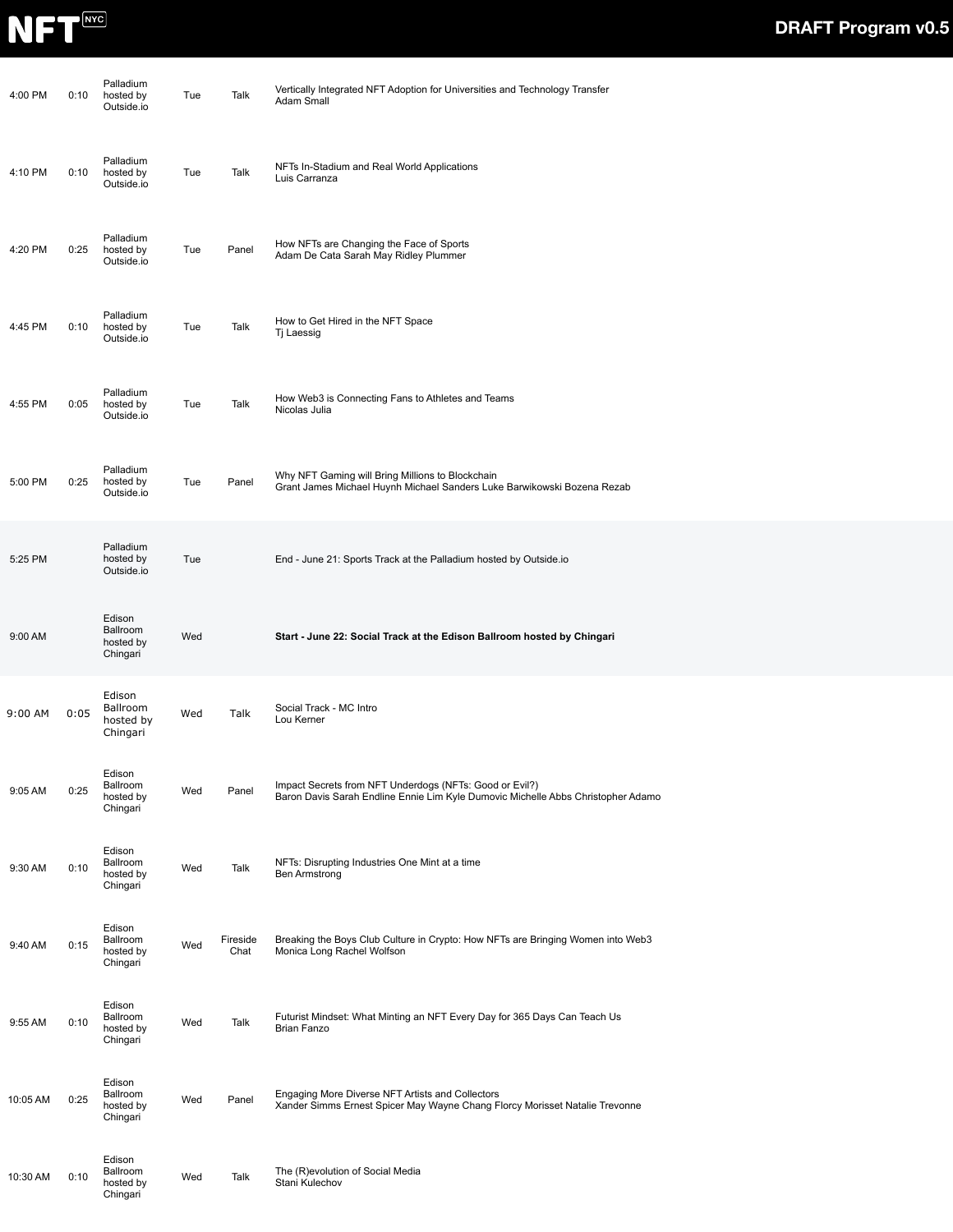

| 10:40 AM | 0:25 | Edison<br>Ballroom<br>hosted by<br>Chingari | Wed | Panel | Are NFTs Changing our Social Behavior?<br>Andrew Schreiber Jamiel Sheikh Gannon Breslin Jil Haberstig                                           |
|----------|------|---------------------------------------------|-----|-------|-------------------------------------------------------------------------------------------------------------------------------------------------|
| 11:05 AM | 0:10 | Edison<br>Ballroom<br>hosted by<br>Chingari | Wed | Talk  | Let's Mint Every Humanbeing in the World as an NFT<br>Katie Richman                                                                             |
| 11:15 AM | 0:25 | Edison<br>Ballroom<br>hosted by<br>Chingari | Wed | Panel | Intentional NFTs: A Potential Equalizer to Reduce Income Inequality<br>Lauren Ingram Will Gaines Elise Swopes Omar Mancera Lavin Rob Richardson |
| 11:40 AM | 0:10 | Edison<br>Ballroom<br>hosted by<br>Chingari | Wed | Talk  | Digital Identity: The Quest for Ownership with NFTs<br>Sandy Carter                                                                             |
| 11:50 AM | 0:25 | Edison<br>Ballroom<br>hosted by<br>Chingari | Wed | Panel | NFTs as the Center of your Digital Identity in Web3.0<br>Zhonghao Liu Marc Blinder Jay Kurahashi-Sofue Jamil Dhanani Zhuoxun Yin                |
| 12:15 PM | 0:10 | Edison<br>Ballroom<br>hosted by<br>Chingari | Wed | Talk  | How NFTs Will Impact the World<br>Miss Teen Crypto:)                                                                                            |
| 12:25 PM | 0:25 | Edison<br>Ballroom<br>hosted by<br>Chingari | Wed | Panel | Hospitality and NFTs: FlyFish Club<br>Conor Hanlon Josh Capon Andrew Wang David Rodolitz                                                        |
| 12:50 PM | 0:10 | Edison<br>Ballroom<br>hosted by<br>Chingari | Wed | Talk  | The Future of Decentralized News Media Using NFTs<br>Pierre Gervois                                                                             |
| 1:00 PM  |      | Edison<br>Ballroom<br>hosted by<br>Chingari | Wed |       | Lunch and Networking at the Marriott Marquis                                                                                                    |
| 1:00 PM  | 0:25 | Edison<br>Ballroom<br>hosted by<br>Chingari | Wed | Panel | The Impact of NFTs Around the World<br>Zack Hadeed Oscar Rodriguez Tony Evans Priyank Mahajan Charles Mbata                                     |
| 1:25 PM  | 0:10 | Edison<br>Ballroom<br>hosted by<br>Chingari | Wed | Talk  | Addressing the Inequalities of NFTs: The Growing Social Hierarchy That's Forming Within the NFT Community<br><b>Tyler Stockfield</b>            |
| 1:35 PM  | 0:05 | Edison<br>Ballroom<br>hosted by<br>Chingari | Wed | Talk  | Social Track - MC Intro<br>Joyce Chow                                                                                                           |
| 1:40 PM  | 0:25 | Edison<br>Ballroom<br>hosted by<br>Chingari | Wed | Panel | Remarkable Women NFTs: Forging Innovative Avenues of Impact<br>Lily Wu Karisa Winett Kitty Grier Kristin Doerrer Peter N Fontova                |
| 2:05 PM  | 0:25 | Edison<br>Ballroom<br>hosted by<br>Chingari | Wed | Panel | How to Explain NFTs to your Friends and Family<br>Steph Orpilla Kamila Klimek Mai Akiyoshi Alfred Arundel Max Siegman                           |
| 2:30 PM  | 0:10 | Edison<br>Ballroom<br>hosted by<br>Chingari | Wed | Talk  | Creating Real World Change with NFTs and Onboarding BIPOC and LGBTQIA+ Creators<br>Gabe Mejia                                                   |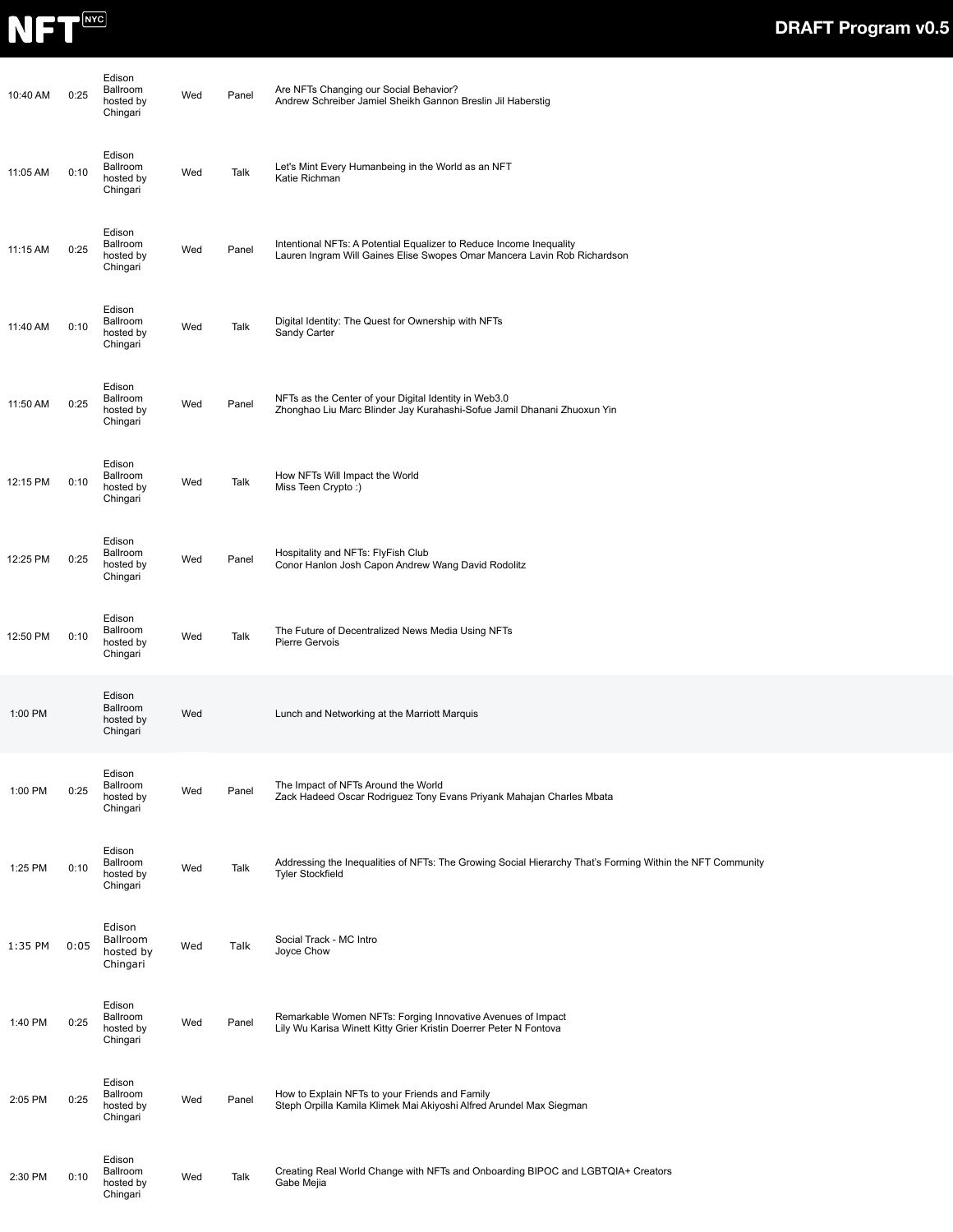

| 2:40 PM | 0:25 | Edison<br>Ballroom<br>hosted by<br>Chingari | Wed | Panel            | The Economic Empowerment of Individuals through NFTs<br>Charles Brigham Liza Lopez Austin Kuechle Mercedes Bent                                    |
|---------|------|---------------------------------------------|-----|------------------|----------------------------------------------------------------------------------------------------------------------------------------------------|
| 3:05 PM | 0:25 | Edison<br>Ballroom<br>hosted by<br>Chingari | Wed | Panel            | Building Your Personal Brand with NFTs<br>Leon Atkinson Derek Edwards Kongsy Mack Mike Fogg                                                        |
| 3:30 PM | 0:10 | Edison<br>Ballroom<br>hosted by<br>Chingari | Wed | Talk             | Why Creators will Drive the Next Wave of NFT Adoption<br>Nuseir Yassin                                                                             |
| 3:40 PM | 0:25 | Edison<br>Ballroom<br>hosted by<br>Chingari | Wed | Panel            | NFTs: Personal Media as Social Capital in the New Social Media<br>Eric Tang Adi Sideman Julie Lamb Aaron Williams                                  |
| 4:05 PM | 0:10 | Edison<br>Ballroom<br>hosted by<br>Chingari | Wed | Talk             | Community Capital in a Digital World with NFTs, DAOs, and Social Tokens<br>Sid Kalla                                                               |
| 4:15 PM | 0:25 | Edison<br>Ballroom<br>hosted by<br>Chingari | Wed | Panel            | On-Chain Identity with NFTs: Provocations for a Better Internet<br>Eylon Aviv Alastair Johnson Dylan Dewdney Jad Esber                             |
| 4:40 PM | 0:10 | Edison<br>Ballroom<br>hosted by<br>Chingari | Wed | Talk             | NFT Development Updates @ Twitter<br>Ethan Sutin                                                                                                   |
| 4:50 PM | 0:15 | Edison<br>Ballroom<br>hosted by<br>Chingari | Wed | Fireside<br>Chat | How NFTs Can Create Incremental Revenue for Restaurants<br>Shahrooz Chowdhury Jodee Rich                                                           |
| 5:05 PM | 0:10 | Edison<br>Ballroom<br>hosted by<br>Chingari | Wed | Talk             | Selling NFTs: The Perfect Storm of Mistrust and Misscommunication<br>Will Pemble                                                                   |
| 5:15 PM | 0:05 | Edison<br>Ballroom<br>hosted by<br>Chingari | Wed | Talk             | The Future of Social Media<br>Dylan Nelson                                                                                                         |
| 5:20 PM | 0:25 | Edison<br>Ballroom<br>hosted by<br>Chingari | Wed | Panel            | Building Your Digital Footprint with NFTs<br>Jasun Tate Henry Love Maika Isogawa Cooper Kunz                                                       |
| 5:45 PM | 0:10 | Edison<br>Ballroom<br>hosted by<br>Chingari | Wed | Talk             | How NFTs Help Kids Learn & Creators Earn<br>Susie Jaramillo                                                                                        |
| 5:55 PM | 0:25 | Edison<br>Ballroom<br>hosted by<br>Chingari | Wed | Panel            | NFTs Through the Generations: Kids, GenZ, and their Parents<br>Andrew Wong Teresa Melvin Laya Mathikshara Mathialagan Rana El Kaliouby Harry Slack |
| 6:20 PM | 0:10 | Edison<br>Ballroom<br>hosted by<br>Chingari | Wed | Talk             | From NFTs to Ed3: The Future of Education Powered by NFTs<br>Vriti Saraf                                                                           |
| 6:30 PM | 0:10 | Edison<br>Ballroom<br>hosted by<br>Chingari | Wed | Talk             | Can NFTs Revolutionize Education Finance?<br>Joshua Lange                                                                                          |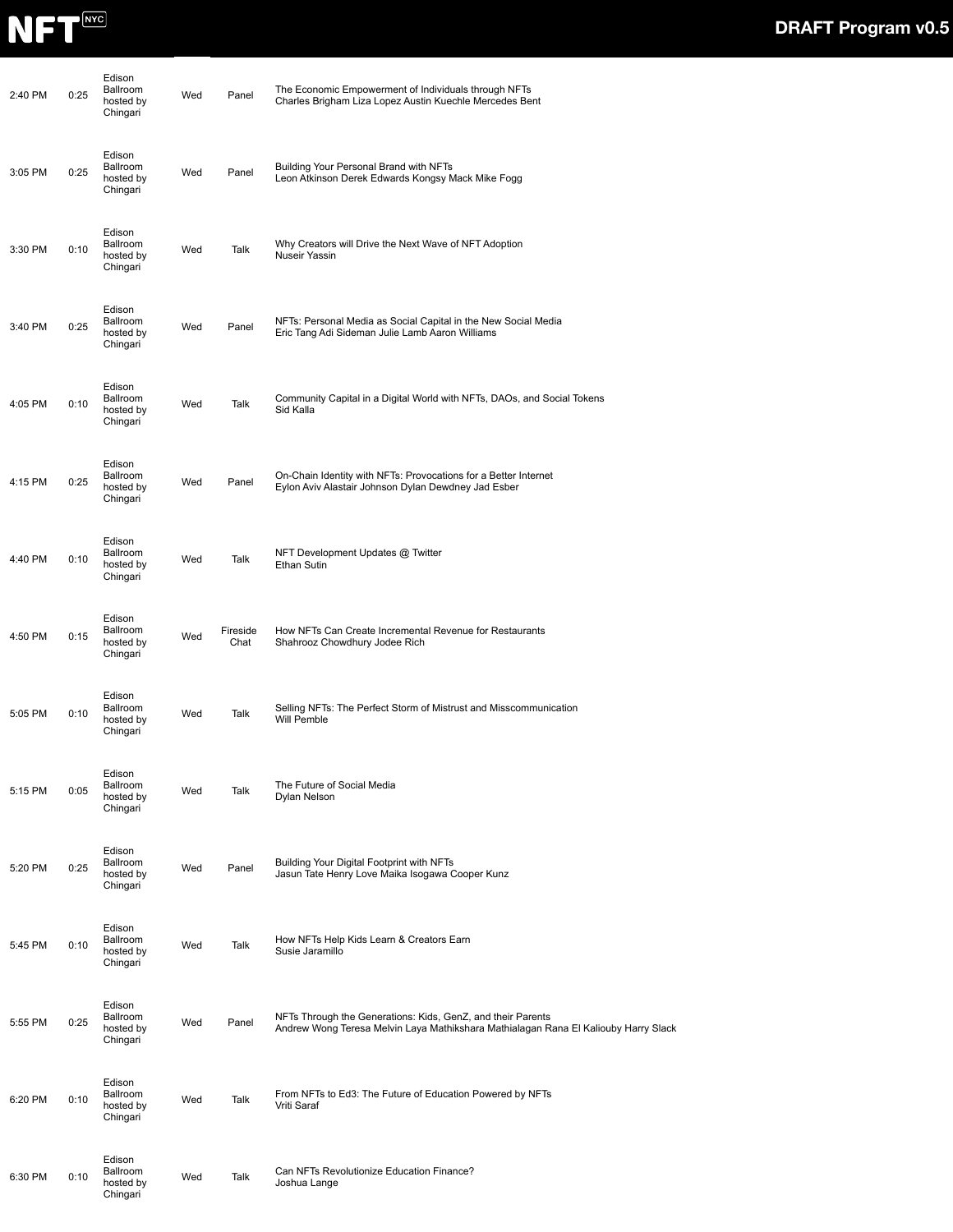

| 6:40 PM  |      | Edison<br>Ballroom<br>hosted by<br>Chingari       | Wed |       | End - June 22: Social Track at the Edison Ballroom hosted by Chingari                                                                                                 |
|----------|------|---------------------------------------------------|-----|-------|-----------------------------------------------------------------------------------------------------------------------------------------------------------------------|
| 9:00 AM  |      | Edison<br>Ballroom<br>South hosted<br>by Chingari | Wed |       | Start - June 22: NFTs for Good Track at the Edison Ballroom South hosted by Chingari                                                                                  |
| 9:00 AM  | 0:05 | Edison<br>Ballroom<br>South hosted<br>by Chingari | Wed | Talk  | NFTs for Good Track - MC Intro<br>Dr. Sian Proctor and Kyle Schember                                                                                                  |
| 9:05 AM  | 0:25 | Edison<br>Ballroom<br>South hosted<br>by Chingari | Wed | Panel | NFTs for Good and Profit<br>Inna Modja Mec Zilla Adam Levine Vin Menon Adam Ghahramani                                                                                |
| 9:30 AM  | 0:10 | Edison<br>Ballroom<br>South hosted<br>by Chingari | Wed | Talk  | Orangutan Outreach: Bored in Borneo<br>Richard Zimmerman                                                                                                              |
| 9:40 AM  | 0:25 | Edison<br>Ballroom<br>South hosted<br>by Chingari | Wed | Panel | NFTs for Investment in Sustainability<br>Bill Tai Sander Gansen Amanda Terry Apolo Ohno Matt Sorum                                                                    |
| 10:05 AM | 0:10 | Edison<br>Ballroom<br>South hosted<br>by Chingari | Wed | Talk  | AI, Art, and NFTs with NGOs<br><b>Ting Song</b>                                                                                                                       |
| 10:15 AM | 0:25 | Edison<br>Ballroom<br>South hosted<br>by Chingari | Wed | Panel | Beyond The Profit: NFT Art and Mental Health<br>Michaela Lallouz Danny Phantom Metaruth Joseph Mosseri                                                                |
| 10:40 AM | 0:10 | Edison<br>Ballroom<br>South hosted<br>by Chingari | Wed | Talk  | <b>Building More Inclusive NFT Collections</b><br>Rahat Chowdhury                                                                                                     |
| 10:50 AM | 0:25 | Edison<br>Ballroom<br>South hosted<br>by Chingari | Wed | Panel | "Impact-Driven JPEG": Building an Ethical and Caring Web3<br>Johnny Utah Taylor Shaubel Ariane Audet Chanelle Smith Leah Ibrahim Sams                                 |
| 11:15 AM | 0:25 | Edison<br>Ballroom<br>South hosted<br>by Chingari | Wed | Panel | Mental Health: Off the Couch, Embrace your NFTs<br>Owen Muir Lisa Cortez Carlene Macmillan Lemny Perez                                                                |
| 11:40 AM | 0:05 | Edison<br>Ballroom<br>South hosted<br>by Chingari | Wed | Talk  | Why Wellness in NFTs<br>Ty Baisden                                                                                                                                    |
| 11:45 AM | 0:25 | Edison<br>Ballroom<br>South hosted<br>by Chingari | Wed | Panel | CityKids Speak: NFTs, DAOs and Keith Haring's Largest Collaborative Masterpiece<br>Canedy Knowles Keyonn Wright-Sheppard Bc Biermann Laurie Meadoff Poonacha Machaiah |
| 12:10 PM |      | Edison<br>Ballroom<br>South hosted<br>by Chingari | Wed |       | Lunch and Networking at the Marriott Marquis                                                                                                                          |
| 12:10 PM | 0:05 | Edison<br>Ballroom<br>South hosted<br>by Chingari | Wed | Talk  | The Future of NFTs<br>Jack O'Holleran                                                                                                                                 |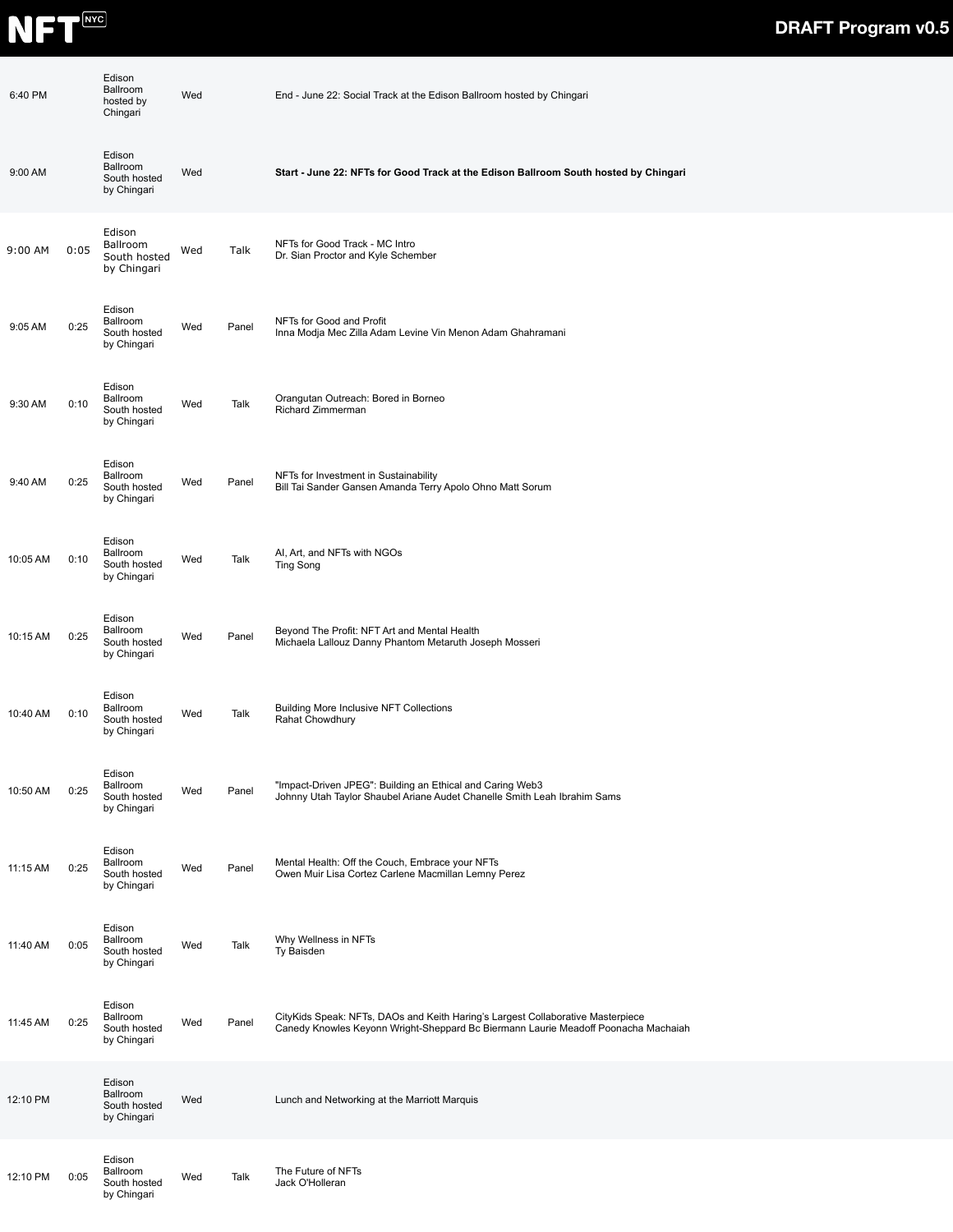

| 12:15 PM | 0:25 | Edison<br>Ballroom<br>South hosted<br>by Chingari        | Wed | Panel            | NFTs Benefiting St. Jude<br>Kyle Schember Ron Garan Sian Proctor Melanee Hannock                                                      |
|----------|------|----------------------------------------------------------|-----|------------------|---------------------------------------------------------------------------------------------------------------------------------------|
| 12:40 PM | 0:10 | Edison<br><b>Ballroom</b><br>South hosted<br>by Chingari | Wed | Talk             | Markets and Meaning: Successful NFTs are Not Donations<br>Kalah Haley                                                                 |
| 12:50 PM | 0:25 | Edison<br>Ballroom<br>South hosted<br>by Chingari        | Wed | Panel            | NFTs and Activism: Making a Difference with NFTs<br>Thanasi Dilos Danielle Mclaughlin Lyndon Burford Robert Rooks Matt Medved         |
| 1:15 PM  | 0:25 | Edison<br>Ballroom<br>South hosted<br>by Chingari        | Wed | Panel            | Brace for Impact: Effect of NFTs on Philanthropic Fundraising<br>Adam Vallejo Marc Vandermeer Andrew Kline G.D Anderson Robbie Heeger |
| 1:40 PM  | 0:25 | Edison<br>Ballroom<br>South hosted<br>by Chingari        | Wed | Panel            | Harnessing NFTs to Fund Public Goods<br>Carrie Lyn Sarah Porter Joshua Lapidus Gary Sheng                                             |
| 2:05 PM  | 0:10 | Edison<br><b>Ballroom</b><br>South hosted<br>by Chingari | Wed | Talk             | Tremendous Potentials of NFTs to Revolutionize Mobility and Supply Chain<br>Rajat Rajbhandari                                         |
| 2:15 PM  | 0:25 | Edison<br>Ballroom<br>South hosted<br>by Chingari        | Wed | Panel            | Mental Health and Burnout Awareness in NFTs<br>Ty Baisden Vanessa Coleman Ronin The Collector                                         |
| 2:40 PM  | 0:15 | Edison<br>Ballroom<br>South hosted<br>by Chingari        | Wed | Fireside<br>Chat | FOMO for Good<br>Nick Fio Mike Fio                                                                                                    |
| 2:55 PM  | 0:10 | Edison<br>Ballroom<br>South hosted<br>by Chingari        | Wed | Talk             | How Students from UW Created a Decentralized NFT Crowdfunding Platform for Emerging Ideas<br>Aiden Smith                              |
| 3:05 PM  | 0:25 | Edison<br>Ballroom<br>South hosted<br>by Chingari        | Wed | Panel            | The Outerverse and NFTs: A New Creator Marketplace for the Outdoors<br>Robin Thurston Kevin Chou Amy Barnett                          |
| 3:30 PM  | 0:05 | Edison<br>Ballroom<br>South hosted<br>by Chingari        | Wed | Talk             | Animating the Metaverse with NFTs: Creating a New Disneyland<br>Colin Brady                                                           |
| 3:35 PM  | 0:25 | Edison<br><b>Ballroom</b><br>South hosted<br>by Chingari | Wed | Panel            | Mental Health and its Future within the NFT Space<br>John Dang Markeith Parker Alex Alpert Kumo Wong                                  |
| 4:00 PM  | 0:25 | Edison<br>Ballroom<br>South hosted<br>by Chingari        | Wed | Panel            | NFTs, Prince, and Philanthropy<br>Doug Henders Jen Heck Mayte Garcia                                                                  |
| 4:25 PM  | 0:05 | Edison<br>Ballroom<br>South hosted<br>by Chingari        | Wed | Talk             | Empowering Your Child to Thrive in the NFT Space and Fly Above Bullies<br>Regena Robinson                                             |
| 4:30 PM  | 0:25 | Edison<br>Ballroom<br>South hosted<br>by Chingari        | Wed | Panel            | How NFTs Can Help Climate Change<br>Phil Fogel Mance Harmon Clay Robbins Eliza Fish Moon Jerin                                        |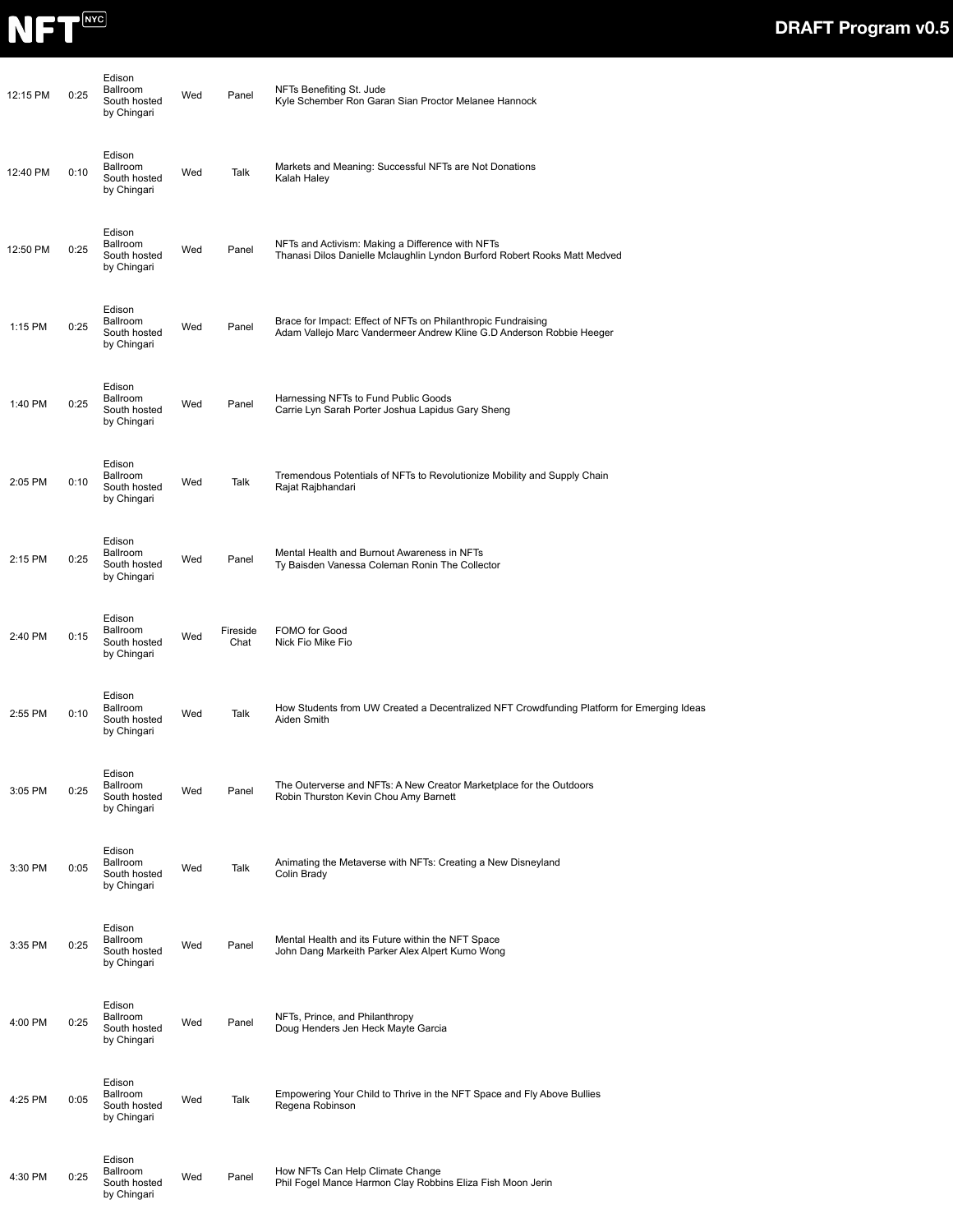

| 4:55 PM  | 0:10 | Edison<br>Ballroom<br>South hosted<br>by Chingari                | Wed | Talk  | Tokenizing the Social and Environmental Impact<br>Tom Herman                                             |
|----------|------|------------------------------------------------------------------|-----|-------|----------------------------------------------------------------------------------------------------------|
| 5:05 PM  | 0:25 | Edison<br>Ballroom<br>South hosted<br>by Chingari                | Wed | Panel | Using NFTs for Social Good<br>Sean Alimov Erki Koldits Bilal Bin Saqib                                   |
| 5:30 PM  |      | Edison<br>Ballroom<br>South hosted<br>by Chingari                | Wed |       | End - June 22: NFTs for Good Track at the Edison Ballroom South hosted by Chingari                       |
| 9:00 AM  |      | Tron DAO<br>Theater at the<br>Marriott<br>Marquis (7th<br>Floor) | Wed |       | Start - June 22: Blockchains Track at Tron DAO Theater at the Marriott Marquis (7th Floor)               |
| 9:00 AM  | 0:05 | Tron DAO<br>Theater at<br>the Marriott<br>Marquis (7th<br>Floor) | Wed | Talk  | Blockchain Track - MC Intro<br>James Stroud                                                              |
| 9:05 AM  | 0:15 | Tron DAO<br>Theater at the<br>Marriott<br>Marquis (7th<br>Floor) | Wed | Talk  | The Blockchain Before Bitcoin<br>Scott Stornetta                                                         |
| 9:20 AM  | 0:25 | Tron DAO<br>Theater at the<br>Marriott<br>Marquis (7th<br>Floor) | Wed | Panel | Fostering an NFT Project on a Layer 1<br>Lori Fena Grace Ng Austin Federa Brady Gentile                  |
| 9:45 AM  | 0:10 | Tron DAO<br>Theater at the<br>Marriott<br>Marquis (7th<br>Floor) | Wed | Talk  | Before CryptoPunks There Were CypherPunks: Growing the NFT Market with Privacy<br>Warren Anderson        |
| 9:55 AM  | 0:10 | Tron DAO<br>Theater at the<br>Marriott<br>Marquis (7th<br>Floor) | Wed | Talk  | Chromia: A New Kind of a Blockchain for a New Kind of NFT<br><b>Todd Miller</b>                          |
| 10:05 AM | 0:25 | Tron DAO<br>Theater at the<br>Marriott<br>Marquis (7th<br>Floor) | Wed | Panel | The Cross-Chain Future of NFTs<br>Emmanuel Batse Anthony Yoon Xin Xinusu Leo Chen Carl Hua               |
| 10:30 AM | 0:05 | Tron DAO<br>Theater at the<br>Marriott<br>Marquis (7th<br>Floor) | Wed | Talk  | Why NFT Communication Matters<br>Richa Joshi                                                             |
| 10:35 AM | 0:10 | Tron DAO<br>Theater at the<br>Marriott<br>Marquis (7th<br>Floor) | Wed | Talk  | How Brands can Use NFTs for Compelling Storytelling and Community Building<br>Dan Heyman                 |
| 10:45 AM | 0:10 | Tron DAO<br>Theater at the<br>Marriott<br>Marquis (7th<br>Floor) | Wed | Talk  | Gearing NFT Applications and Games for Mainstream Adoption<br>Elisha Koh                                 |
| 10:55 AM | 0:05 | Tron DAO<br>Theater at the<br>Marriott<br>Marquis (7th<br>Floor) | Wed | Talk  | Spanning NFTs: Building Natively Multichain Projects<br>Drew Beller                                      |
| 11:00 AM | 0:25 | Tron DAO<br>Theater at the<br>Marriott<br>Marquis (7th<br>Floor) | Wed | Panel | The Future of NFTs on Layer 2<br>Ed Felten Salah Zalatimo Steven Goldfeder Walid Al Habboul Kevin Leffew |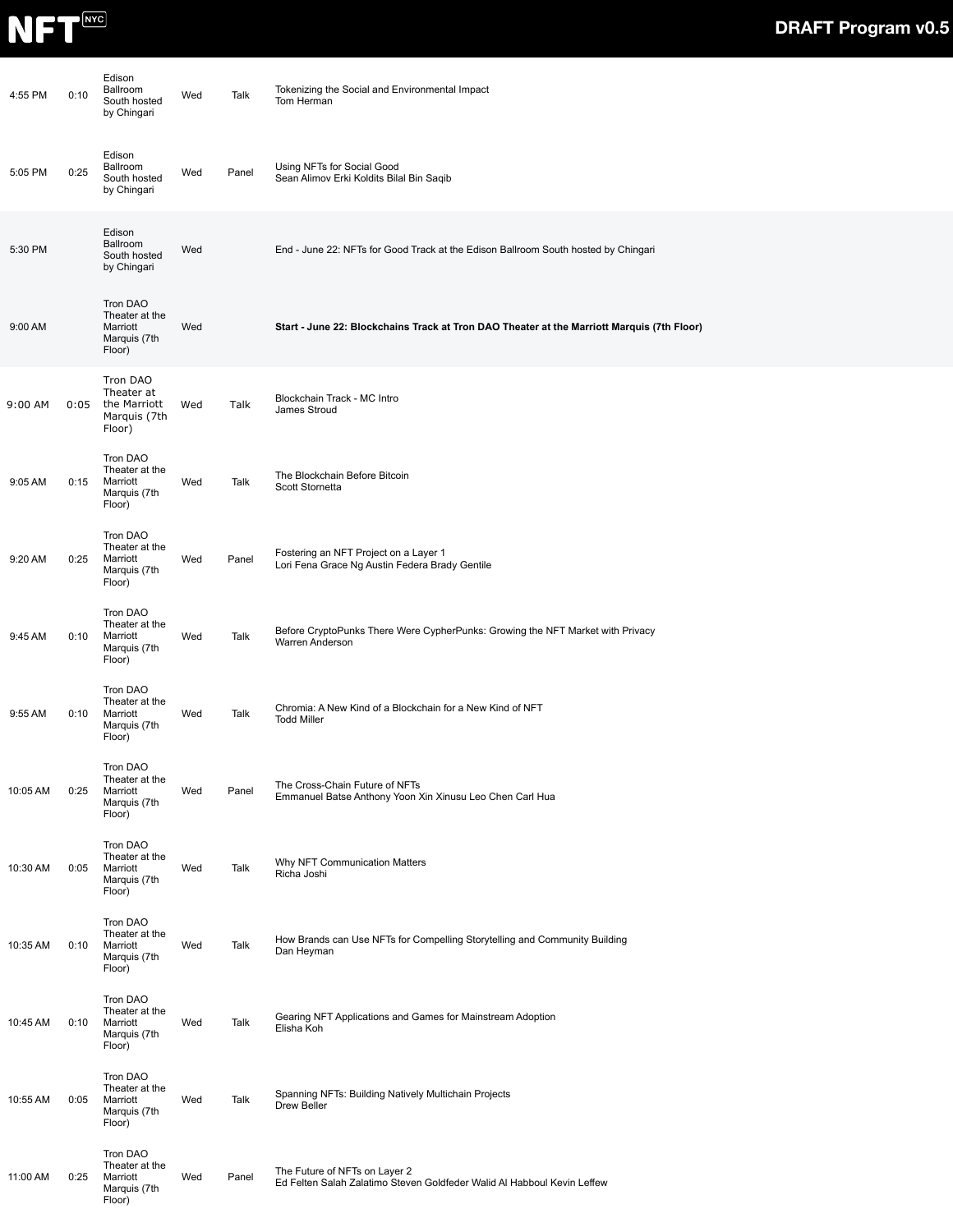

| 11:25 AM | 0:05 | Tron DAO<br>Theater at the<br>Marriott<br>Marquis (7th<br>Floor) | Wed | Talk             | RSS3: NFT Activity Feeds<br>Joshua Meteora                                                                   |
|----------|------|------------------------------------------------------------------|-----|------------------|--------------------------------------------------------------------------------------------------------------|
| 11:30 AM | 0:10 | Tron DAO<br>Theater at the<br>Marriott<br>Marquis (7th<br>Floor) | Wed | Talk             | Bringing Utility to NFTs: Crosschain Augmented NFTs<br>Mickael Canu                                          |
| 11:40 AM |      | Tron DAO<br>Theater at the<br>Marriott<br>Marquis (7th<br>Floor) | Wed |                  | Lunch and Networking at the Marriott Marquis                                                                 |
| 11:40 AM | 0:10 | Tron DAO<br>Theater at the<br>Marriott<br>Marquis (7th<br>Floor) | Wed | Talk             | Cross-Chain NFT Minting and Collecting for Artists and Collectors<br><b>Eko 33</b>                           |
| 11:50 AM | 0:05 | Tron DAO<br>Theater at the<br>Marriott<br>Marquis (7th<br>Floor) | Wed | Talk             | Bringing NFTs to the Mainstream<br>Kenneth Haugaard                                                          |
| 11:55 AM | 0:10 | Tron DAO<br>Theater at the<br>Marriott<br>Marquis (7th<br>Floor) | Wed | Talk             | The Blockchain Business of Wemade<br>Shane Kim                                                               |
| 12:05 PM | 0:10 | Tron DAO<br>Theater at the<br>Marriott<br>Marquis (7th<br>Floor) | Wed | Talk             | NFTs at Scale Across 40 Blockchains<br><b>Arnaud Simeray</b>                                                 |
| 12:15 PM | 0:25 | Tron DAO<br>Theater at the<br>Marriott<br>Marquis (7th<br>Floor) | Wed | Panel            | Bringing the Next Billion Users into NFTs<br>Reeve Collins Rishabh Thakur Gary Riger Hsuan Lee               |
| 12:40 PM | 0:05 | Tron DAO<br>Theater at the<br>Marriott<br>Marquis (7th<br>Floor) | Wed | Talk             | The Great Migration of Global Commerce<br>Mike Schwartz                                                      |
| 12:45 PM | 0:10 | Tron DAO<br>Theater at the<br>Marriott<br>Marquis (7th<br>Floor) | Wed | Talk             | NFT: Blockchain to Off-Chain<br>Alex Mo                                                                      |
| 12:55 PM | 0:10 | Tron DAO<br>Theater at the<br>Marriott<br>Marquis (7th<br>Floor) | Wed | Talk             | Arbitrum and NFT Bridging<br>Harry Kalodner                                                                  |
| 1:05 PM  |      | Tron DAO<br>Theater at the<br>Marriott<br>Marquis (7th<br>Floor) | Wed |                  | End - June 22: Blockchains Track at Tron DAO Theater at the Marriott Marquis (7th Floor)                     |
| 1:05 PM  |      | Tron DAO<br>Theater at the<br>Marriott<br>Marquis (7th<br>Floor) | Wed |                  | Start - June 22: DAOs Track at Tron DAO Theater at the Marriott Marquis (7th Floor)                          |
| 1:05 PM  | 0:05 | Tron DAO<br>Theater at<br>the Marriott<br>Marquis (7th<br>Floor) | Wed | Talk             | DAOs Track - MC Intro<br>Ken Bosak                                                                           |
| 1:10 PM  | 0:15 | Tron DAO<br>Theater at the<br>Marriott<br>Marquis (7th<br>Floor) | Wed | Fireside<br>Chat | InDAOpendence: A Mutant Cats Story of Rug Pull Survival<br>Ed Aldana Svetlin Krastev Agustin Vallejos Lucero |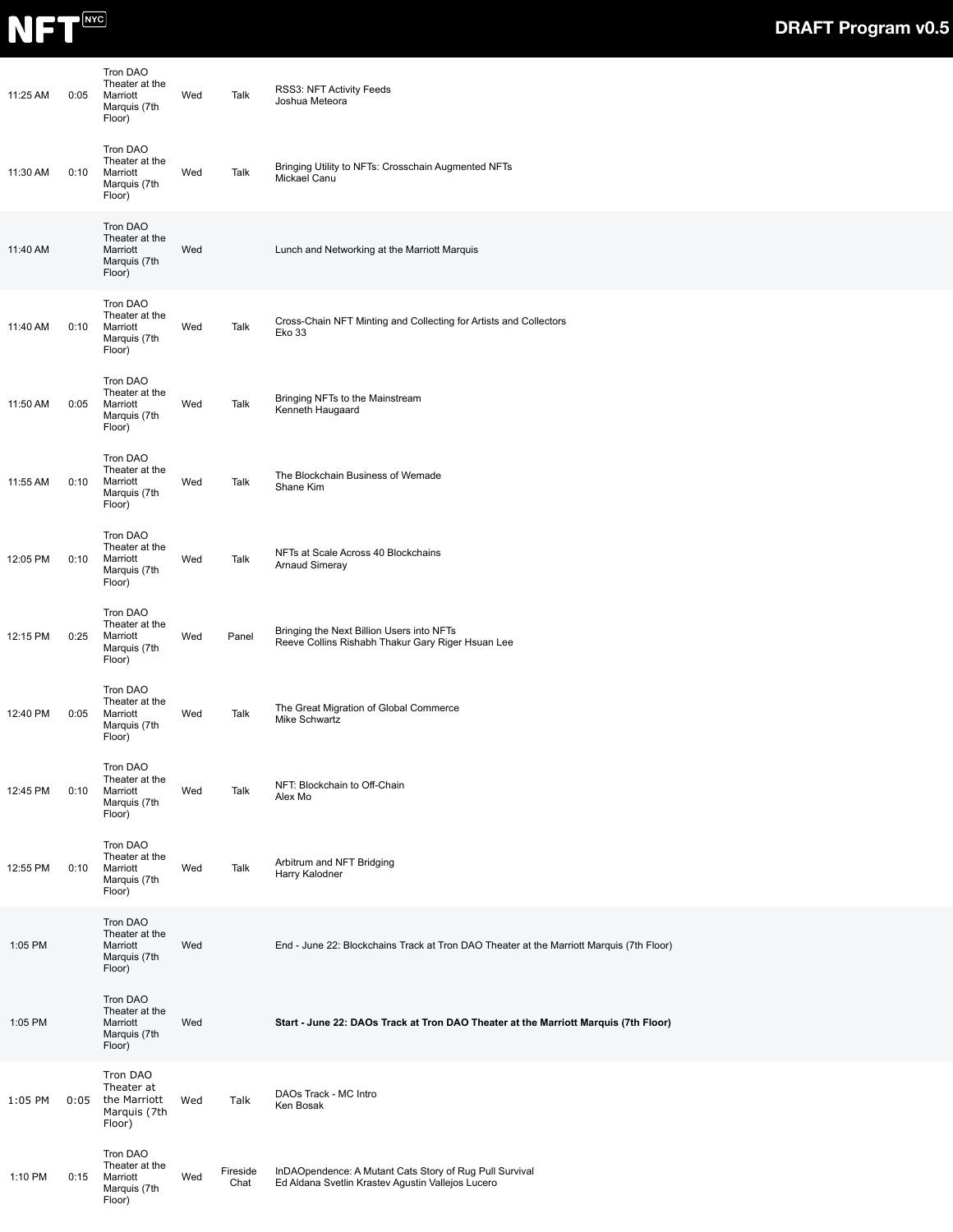

| 1:25 PM | 0:10 | Tron DAO<br>Theater at the<br>Marriott<br>Marquis (7th<br>Floor) | Wed | Talk  | DAOism in Web2.5<br>Novo Crypto                                                                                             |
|---------|------|------------------------------------------------------------------|-----|-------|-----------------------------------------------------------------------------------------------------------------------------|
| 1:35 PM | 0:10 | Tron DAO<br>Theater at the<br>Marriott<br>Marquis (7th<br>Floor) | Wed | Talk  | Web3.0 + Pizza = Free Pizza!?<br>Snax Y-Not                                                                                 |
| 1:45 PM | 0:25 | Tron DAO<br>Theater at the<br>Marriott<br>Marquis (7th<br>Floor) | Wed | Panel | DAOs Using NFTs as a Force for Good<br>Kelsey Driscoll Manuel Gonzalez Alzuru John Clippinger Bryan Brinkman                |
| 2:10 PM | 0:10 | Tron DAO<br>Theater at the<br>Marriott<br>Marquis (7th<br>Floor) | Wed | Talk  | <b>Black History DAO</b><br>Theresa Kennedy                                                                                 |
| 2:20 PM | 0:25 | Tron DAO<br>Theater at the<br>Marriott<br>Marquis (7th<br>Floor) | Wed | Panel | The Impact of NFTs in Africa: From Community to DAO<br>Abieyuwa Eigbobo Ayesha Kazim Melisa Allen Kokky Tau Phakama Sibanda |
| 2:45 PM | 0:10 | Tron DAO<br>Theater at the<br>Marriott<br>Marquis (7th<br>Floor) | Wed | Talk  | Ancient Futurism - Real climate action through human centered NFTs and Web3 Collabs<br>Angela Del Sol Varela                |
| 2:55 PM | 0:10 | Tron DAO<br>Theater at the<br>Marriott<br>Marquis (7th<br>Floor) | Wed | Talk  | Meebits DAO: Building the Open Metaverse with NFTs<br>Danny Greene                                                          |
| 3:05 PM | 0:25 | Tron DAO<br>Theater at the<br>Marriott<br>Marquis (7th<br>Floor) | Wed | Panel | Why NFTs are Essential to DAOs<br>Michael Kriak Gordon Berger Adam Levy Raza Zaidi                                          |
| 3:30 PM | 0:05 | Tron DAO<br>Theater at the<br>Marriott<br>Marquis (7th<br>Floor) | Wed | Talk  | DAO, MutantCats & Biz<br>Hate Ai                                                                                            |
| 3:35 PM | 0:10 | Tron DAO<br>Theater at the<br>Marriott<br>Marquis (7th<br>Floor) | Wed | Talk  | NFTs & DAOs: A New Age of Empowerment?<br>Manon Dave                                                                        |
| 3:45 PM | 0:10 | Tron DAO<br>Theater at the<br>Marriott<br>Marquis (7th<br>Floor) | Wed | Talk  | WTF is an NFT Collectors DAO<br>Lukas Amacher                                                                               |
| 3:55 PM | 0:25 | Tron DAO<br>Theater at the<br>Marriott<br>Marquis (7th<br>Floor) | Wed | Panel | DAO Regulation: Issues, Opportunities and Solutions<br>Kenneth Falcon Ilana Gottlieb Rodrigo Seira Jackie Courtney          |
| 4:20 PM | 0:10 | Tron DAO<br>Theater at the<br>Marriott<br>Marquis (7th<br>Floor) | Wed | Talk  | Exploring the Intersects of Trends in NFTs and DAOs<br>Eric Arsenault                                                       |
| 4:30 PM | 0:10 | Tron DAO<br>Theater at the<br>Marriott<br>Marquis (7th<br>Floor) | Wed | Talk  | How To Setup Your NFT Launch for (Financial) Success<br>Eric Nghiem                                                         |
| 4:40 PM | 0:05 | Tron DAO<br>Theater at the<br>Marriott<br>Marquis (7th<br>Floor) | Wed | Talk  | Priced Out of Blue Chips? Come Build the Lourve of NFTs with @CuratorsSociety<br>Martin Hui                                 |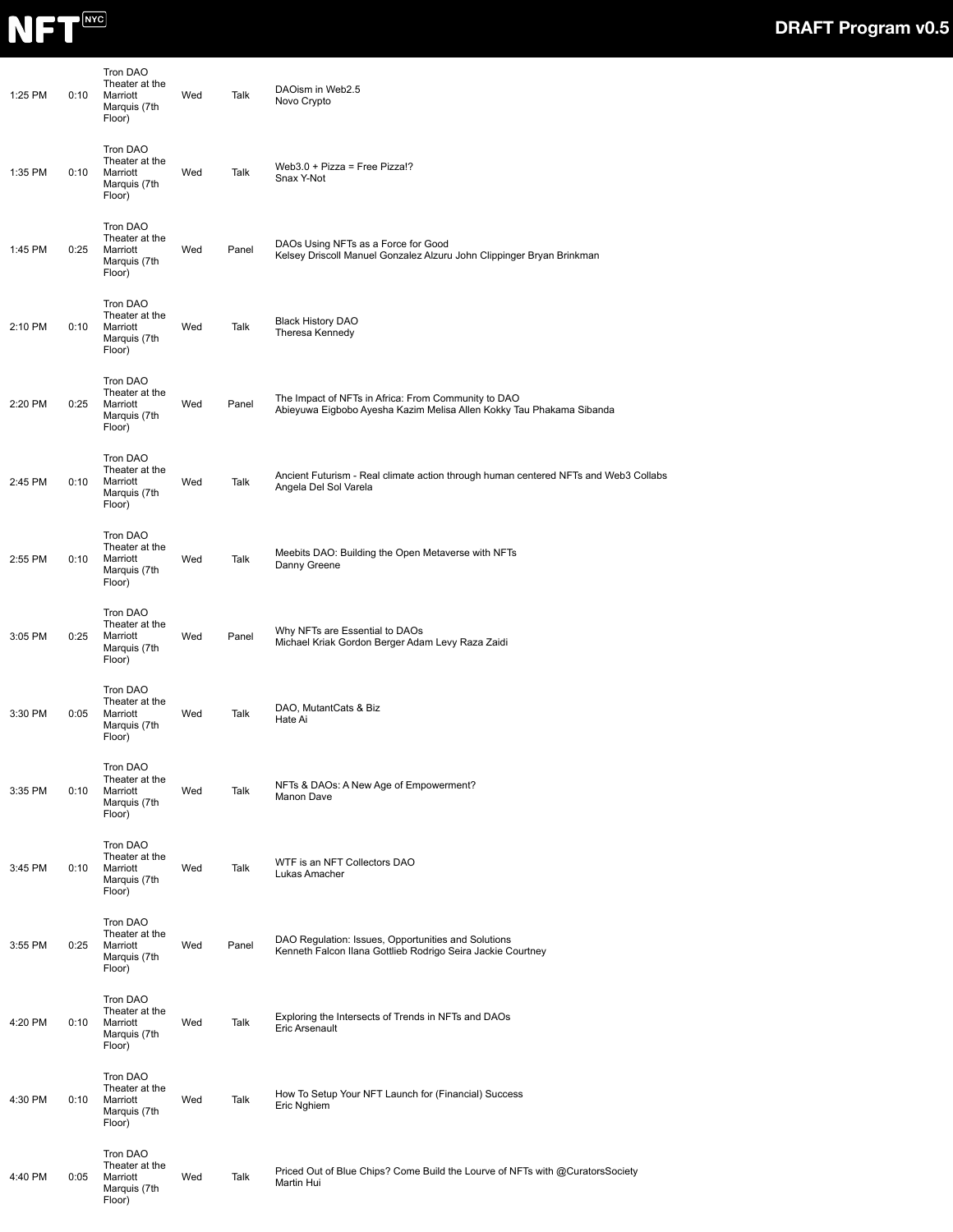

| 4:45 PM  | 0:10 | Tron DAO<br>Theater at the<br>Marriott<br>Marquis (7th<br>Floor)    | Wed | Talk  | NFTs are Dying. Bring them back to Life.<br>Roxana Pistolea                                                                                                  |
|----------|------|---------------------------------------------------------------------|-----|-------|--------------------------------------------------------------------------------------------------------------------------------------------------------------|
| 4:55 PM  | 0:05 | Tron DAO<br>Theater at the<br>Marriott<br>Marquis (7th<br>Floor)    | Wed | Talk  | Developing a Full Funnel, Web 3 Technology Stack<br><b>Brian Foote</b>                                                                                       |
| 5:00 PM  | 0:10 | Tron DAO<br>Theater at the<br>Marriott<br>Marquis (7th<br>Floor)    | Wed | Talk  | How DAOs Will Reshape Humanity<br>Rich (Gifdead) Beeman                                                                                                      |
| 5:10 PM  |      | Marriott 7th<br>Floor - Astor                                       | Wed |       | End - June 22: DAOs Track at Tron DAO Theater at the Marriott Marquis (7th Floor)                                                                            |
| 9:00 AM  |      | Flow Theater<br>at the Marriott<br>Marquis (5th<br>Floor)           | Wed |       | Start - June 22: Brands Track at Flow Theater at the Marriott Marquis (5th Floor)                                                                            |
| 9:00 AM  | 0:05 | <b>Flow Theater</b><br>at the<br>Marriott<br>Marquis (5th<br>Floor) | Wed | Talk  | Brands Track - MC Intro<br>Jane King                                                                                                                         |
| 9:05 AM  | 0:10 | Flow Theater<br>at the Marriott<br>Marquis (5th<br>Floor)           | Wed | Talk  | How to Launch an NFT Collection 10,000x Faster<br>Jordi Van Den Bussche                                                                                      |
| 9:15 AM  | 0:25 | Flow Theater<br>at the Marriott<br>Marquis (5th<br>Floor)           | Wed | Panel | Shopify-ing NFT Platforms: How NFTs will Impact the Way We Shop in the Future<br>Neil Parikh Rafael Leitão Sarah Shtylman Lasha Antadze Andrew Horn John Lee |
| 9:40 AM  | 0:10 | Flow Theater<br>at the Marriott<br>Marquis (5th<br>Floor)           | Wed | Talk  | NFTs Made Easy with Unfold (Squarespace)<br>Kevin Wolkober                                                                                                   |
| 9:50 AM  | 0:25 | Flow Theater<br>at the Marriott<br>Marquis (5th<br>Floor)           | Wed | Panel | Less NFT Scams, More NFT Collabs: Future of Content Moderation in Web3.0<br>Anne Fauvre-Willis Andrey Doronichev Coinbilly James Curran Liat Karpel Gurwicz  |
| 10:15 AM | 0:10 | Flow Theater<br>at the Marriott<br>Marquis (5th<br>Floor)           | Wed | Talk  | Building a Media Brand with NFTs<br>Lg Doucet                                                                                                                |
| 10:25 AM | 0:05 | Flow Theater<br>at the Marriott<br>Marquis (5th<br>Floor)           | Wed | Talk  | Building Global Brands Through NFTs: A DazedDuck Quack Study<br>Zack Hadeed                                                                                  |
| 10:30 AM | 0:10 | Flow Theater<br>at the Marriott<br>Marquis (5th<br>Floor)           | Wed | Talk  | NFTs: The 3-Layer Copyright Cake<br>Jeremy Goldman                                                                                                           |
| 10:40 AM | 0:25 | Flow Theater<br>at the Marriott<br>Marquis (5th<br>Floor)           | Wed | Panel | How Coach, SAP and Estee Lauder Launched their First NFT Campaigns<br>Renee Klein Nicolle Sternberger Liz Bacelar Michael Battaglia                          |
| 11:05 AM | 0:05 | Flow Theater<br>at the Marriott<br>Marquis (5th<br>Floor)           | Wed | Talk  | The Benefits of Creating AR NFTs Drops and Ecosystems<br>Demian Goldstraj                                                                                    |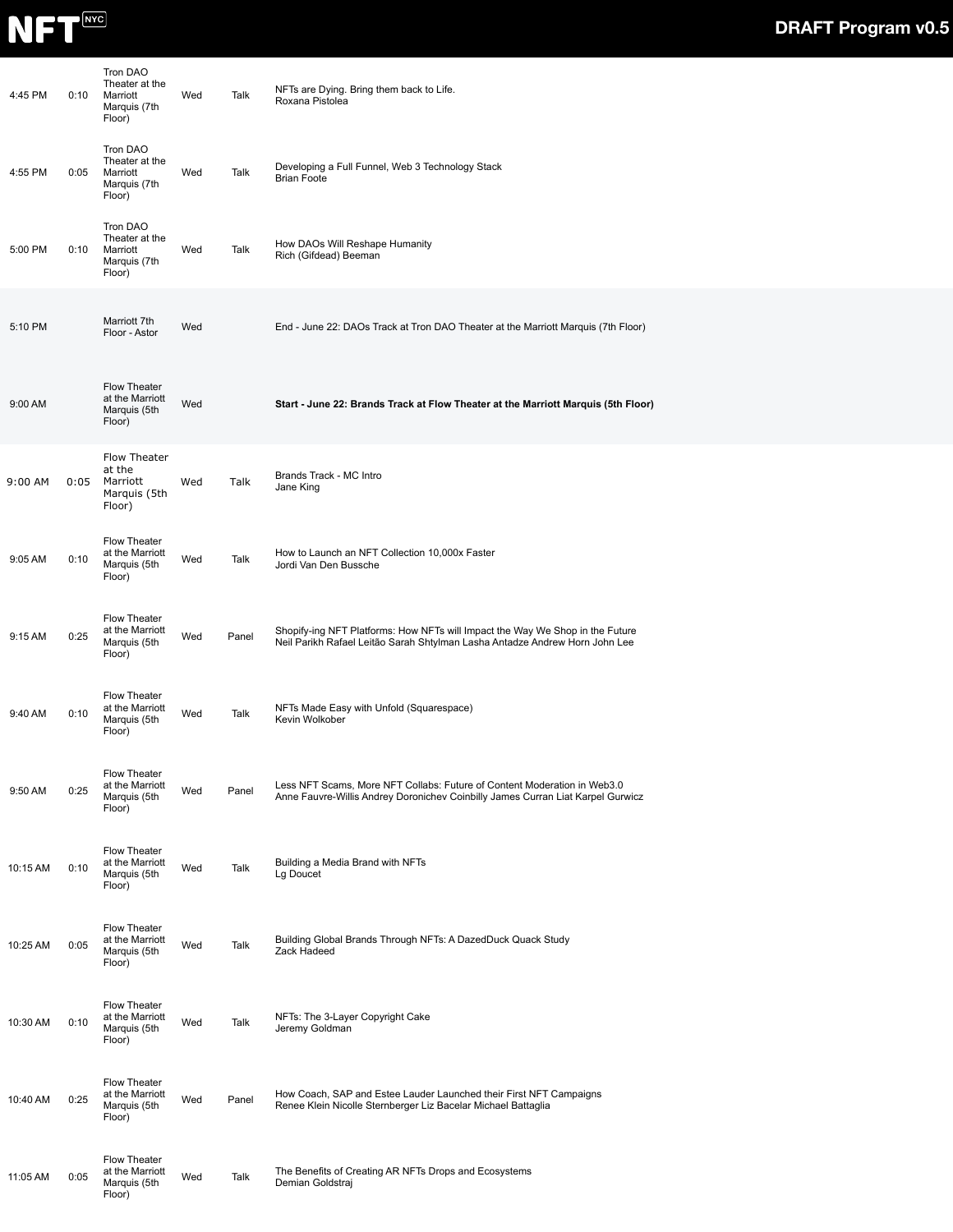

| 11:10 AM | 0:10 | Flow Theater<br>at the Marriott<br>Marquis (5th<br>Floor)    | Wed | Talk             | The NFT Playbook for Brands: Lessons from the Balmain and Barbie NFT Launch<br>James Sun                                                                    |
|----------|------|--------------------------------------------------------------|-----|------------------|-------------------------------------------------------------------------------------------------------------------------------------------------------------|
| 11:20 AM | 0:25 | Flow Theater<br>at the Marriott<br>Marquis (5th<br>Floor)    | Wed | Panel            | Winning Careers in the World of Web3<br>Naimul Huq Chris Liquin Leslie Wheeler Sebastian Oddo Cryptonovo311 Katrina Gamueda-Smith                           |
| 11:45 AM | 0:10 | Flow Theater<br>at the Marriott<br>Marquis (5th<br>Floor)    | Wed | Talk             | After 1.5 Years of Studying NFTs, Here's One Thing Top Projects Have in Common<br>Lex Marcano                                                               |
| 11:55 AM | 0:15 | Flow Theater<br>at the Marriott<br>Marquis (5th<br>Floor)    | Wed | Fireside<br>Chat | Cookies and NFTs: The Keys to Your Future Digital Identity<br>Matt Blumenfeld Shira Stember                                                                 |
| 12:10 PM |      | Flow Theater<br>at the Marriott<br>Marquis (5th<br>Floor)    | Wed |                  | Lunch and Networking at the Marriott Marquis                                                                                                                |
| 12:10 PM | 0:25 | Flow Theater<br>at the Marriott<br>Marquis (5th<br>Floor)    | Wed | Panel            | The Creator Economy: Establishing Commercial and Culturally Relevant NFT Partnerships<br>Lynne Marlor Jaiya Gill Masha Vyazemskaya Gary Leuis Sunil Singhvi |
| 12:35 PM | 0:10 | Flow Theater<br>at the Marriott<br>Marquis (5th<br>Floor)    | Wed | Talk             | How NFTs are Shaping the Future of Entertainment<br>Falon Fatemi                                                                                            |
| 12:45 PM | 0:05 | Flow Theater<br>at the Marriott<br>Marquis (5th<br>Floor)    | Wed | Talk             | Litemint: A Powerful and Versatile NFT Marketplace on Stellar<br>Frederic Rezeau                                                                            |
| 12:50 PM | 0:25 | Flow Theater<br>at the Marriott<br>Marquis (5th<br>Floor)    | Wed | Panel            | Secrets to Building and Launching a Successful NFT Project<br>Caitlin Strempel Linus Chung Rob Clarke Grace Gong Andy Krainak                               |
| 1:15 PM  | 0:10 | Flow Theater<br>at the Marriott<br>Marquis (5th<br>Floor)    | Wed | Talk             | Wall St Bets Community has Moved to NFTs<br>Cam Rackam                                                                                                      |
| 1:25 PM  | 0:25 | Flow Theater<br>at the Marriott<br>Marquis (5th<br>Floor)    | Wed | Panel            | NFTs in the Marketing Mainstream: How the World's Leading Brands are Thinking About NFTs<br>Jake Rosenberg Matt Blumenfeld Stephanie Smellie Joe Ruggerio   |
| 1:50 PM  | 0:05 | Flow Theater<br>at the<br>Marriott<br>Marquis (5th<br>Floor) | Wed | Talk             | Brands Track - MC Intro<br>Quinn Button                                                                                                                     |
| 1:55 PM  | 0:25 | Flow Theater<br>at the Marriott<br>Marquis (5th<br>Floor)    | Wed | Panel            | Why Every Brand Will Need an NFT Strategy<br>Dave Feldman Kelly Digregorio Matthew Iles Quinn Button                                                        |
| 2:20 PM  | 0:25 | Flow Theater<br>at the Marriott<br>Marquis (5th<br>Floor)    | Wed | Panel            | NFT Brand Partnerships in 2022 and Beyond<br>Nicole Rochette Jon Nelson Abel Czupor Jeff Krantz                                                             |
| 2:45 PM  | 0:05 | Flow Theater<br>at the Marriott<br>Marquis (5th<br>Floor)    | Wed | Talk             | NFTs for Street Fashion Brands<br>Yongjin Kwon                                                                                                              |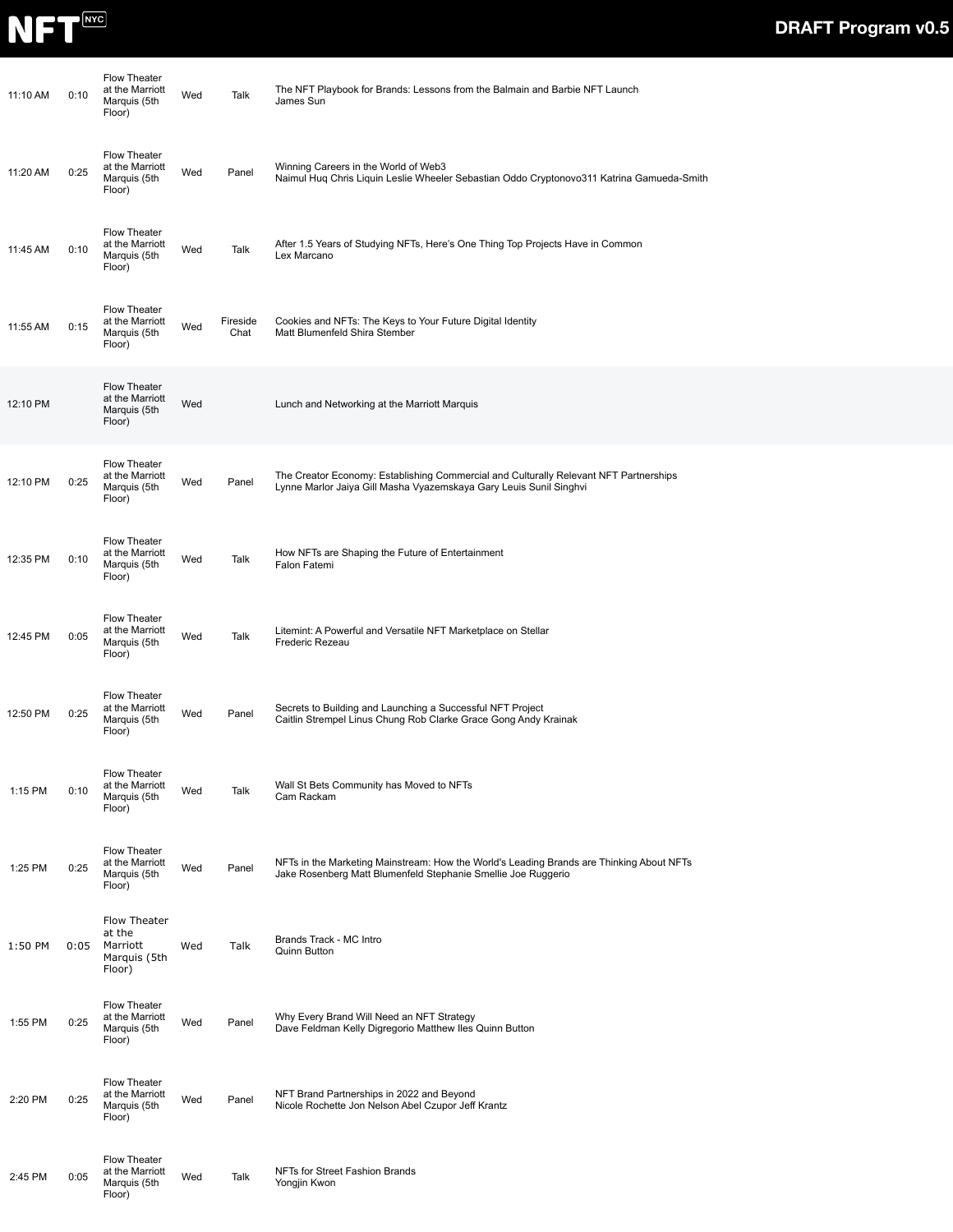

| 2:50 PM   | 0:25 | <b>Flow Theater</b><br>at the Marriott<br>Marquis (5th<br>Floor) | Wed | Panel            | Transforming Web2.0 Business Models using NFTs: The Challenges and Opportunities<br>Ori Levi Robin Janaway Ryan Kumar Jules Dudko Thomas Issa             |
|-----------|------|------------------------------------------------------------------|-----|------------------|-----------------------------------------------------------------------------------------------------------------------------------------------------------|
| $3:15$ PM | 0:10 | Flow Theater<br>at the Marriott<br>Marquis (5th<br>Floor)        | Wed | Talk             | Unlocking NFTs and The Metaverse for Marketers<br>Carlos Gil                                                                                              |
| 3:25 PM   | 0:25 | Flow Theater<br>at the Marriott<br>Marquis (5th<br>Floor)        | Wed | Panel            | How NFTs Will Change the Way Brands Interact with Consumers Forever<br>Manuel "Allo" Herrera Wendy Schadeck Melanie Goldsmith Szu Han Chen Alexa Lombardo |
| 3:50 PM   | 0:10 | <b>Flow Theater</b><br>at the Marriott<br>Marquis (5th<br>Floor) | Wed | Talk             | Pioneering the Ways Consumers Engage with Brands Through NFTs<br>Raakhee Miller                                                                           |
| 4:00 PM   | 0:05 | <b>Flow Theater</b><br>at the Marriott<br>Marquis (5th<br>Floor) | Wed | Talk             | Democratizing Patronage with NFTs<br>Arun Benty                                                                                                           |
| 4:05 PM   | 0:15 | Flow Theater<br>at the Marriott<br>Marquis (5th<br>Floor)        | Wed | Fireside<br>Chat | Bill Murray or Bust: NFT Tribes with Meaning<br>Gavin Gillas John Resig Jackson Murray                                                                    |
| 4:20 PM   | 0:10 | <b>Flow Theater</b><br>at the Marriott<br>Marquis (5th<br>Floor) | Wed | Talk             | The Evolution of NFTs and Fashion Brands: NFT Brand Case Studies<br>Jonathon Button                                                                       |
| 4:30 PM   | 0:25 | <b>Flow Theater</b><br>at the Marriott<br>Marquis (5th<br>Floor) | Wed | Panel            | NFTs Will Be The Newcomers Ticket to Enter Web3.0<br>Dominik Myczkowski Holly Shannon Scott Greenberg Jason Haber Kosala Hemachandra                      |
| 4:55 PM   | 0:10 | Flow Theater<br>at the Marriott<br>Marquis (5th<br>Floor)        | Wed | Talk             | Wrangler Denim's Journey of Building their NFT Concept<br>Sean Gormley                                                                                    |
| 5:05 PM   | 0:25 | <b>Flow Theater</b><br>at the Marriott<br>Marquis (5th<br>Floor) | Wed | Panel            | E-commerce Platform Innovation and Opportunities Using NFTs<br>Sam Fagin Daniel Sloan Anthony Georgiades Christina Kim Tingwei Zhou                       |
| 5:30 PM   | 0:05 | Flow Theater<br>at the Marriott<br>Marquis (5th<br>Floor)        | Wed | Talk             | Hypernet. Mint: A Platform for Functional NFT Creation and Management<br>Ivan Ravlich                                                                     |
| 5:35 PM   | 0:25 | Flow Theater<br>at the Marriott<br>Marquis (5th<br>Floor)        | Wed | Panel            | Mass Adoption of NFTs: The NFTs of Today and Tomorrow<br>Robert Konsdorf Dave Broome Peg Samuel Jeff Jeff Bissinger Luca Schnetzler                       |
| 6:00 PM   | 0:05 | Flow Theater<br>at the Marriott<br>Marquis (5th<br>Floor)        | Wed | Talk             | Intellectual Property Considerations Raised by NFTs<br>John Delaney                                                                                       |
| 6:05 PM   | 0:05 | <b>Flow Theater</b><br>at the Marriott<br>Marquis (5th<br>Floor) | Wed | Talk             | Rigs: On-chain Rules & Relational NFT Data with Tableland<br>Carson Farmer                                                                                |
| 6:10 PM   | 0:10 | <b>Flow Theater</b><br>at the Marriott<br>Marquis (5th<br>Floor) | Wed | Talk             | Building Global Brands Through NFTs: A DazedDuck Quack Study<br>Zack Hadeed                                                                               |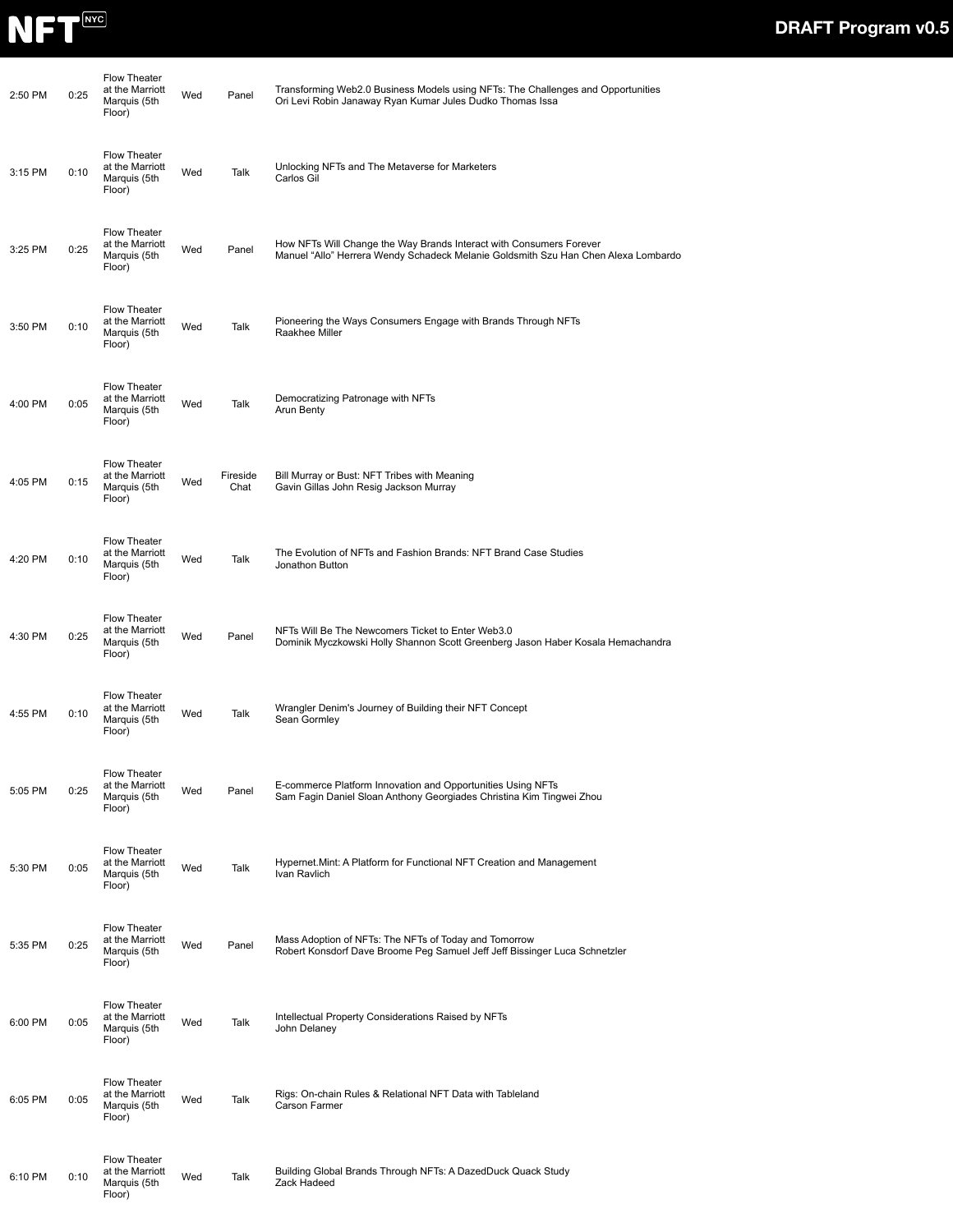

| 6:20 PM  | 0:25 | Flow Theater<br>at the Marriott<br>Marquis (5th<br>Floor)     | Wed | Panel            | Redefining Brand Identities with NFTs<br>Taylor O'Malley Yorke E. Rhodes lii Alex Kim Billy Coulson Corey Herscu                                                                       |
|----------|------|---------------------------------------------------------------|-----|------------------|----------------------------------------------------------------------------------------------------------------------------------------------------------------------------------------|
| 6:45 PM  |      | Flow Theater<br>at the Marriott<br>Marquis (5th<br>Floor)     | Wed |                  | End - June 22: Brands Track at Flow Theater at the Marriott Marquis (5th Floor)                                                                                                        |
| 9:00 AM  |      | Coinbase<br>Theater at<br>Marriott 6th<br>Floor<br>(Broadway) | Wed |                  | Start - June 22: Collectibles Tracks at Coinbase Theater at the Marriott Marquis (6th Floor)                                                                                           |
| 9:00 AM  | 0:05 | Coinbase<br>Theater at<br>Marriott 6th<br>Floor<br>(Broadway) | Wed | Talk             | Collectibles Track - MC Intro<br><b>William Quigly</b>                                                                                                                                 |
| 9:05 AM  | 0:10 | Coinbase<br>Theater at<br>Marriott 6th<br>Floor<br>(Broadway) | Wed | Talk             | How to Grow Your IP as an NFT Collector<br>Jason Brooks                                                                                                                                |
| 9:15 AM  | 0:25 | Coinbase<br>Theater at<br>Marriott 6th<br>Floor<br>(Broadway) | Wed | Panel            | A Hitchhikers Guide to Starting a Cult with NFTs<br>Scott Armstrong Varun Kumar Mitchell Rudy Ben Jammin Jordan Lyall                                                                  |
| 9:40 AM  | 0:05 | Coinbase<br>Theater at<br>Marriott 6th<br>Floor<br>(Broadway) | Wed | Talk             | How to Keep it Cool with RicherdIntern<br>Richerd Intern                                                                                                                               |
| 9:45 AM  | 0:15 | Coinbase<br>Theater at<br>Marriott 6th<br>Floor<br>(Broadway) | Wed | Fireside<br>Chat | Fireside Chat with BFF: Strategic Partnerships and Community Building for Diversity, Equity and Inclusion<br>Christine Theriot Caroline Fairchild Riley Blackwell Sheila Lirio Marcelo |
| 10:00 AM | 0:10 | Coinbase<br>Theater at<br>Marriott 6th<br>Floor<br>(Broadway) | Wed | Talk             | Building a Social Layer for the NFT Space<br>M Goes                                                                                                                                    |
| 10:10 AM | 0:25 | Coinbase<br>Theater at<br>Marriott 6th<br>Floor<br>(Broadway) | Wed | Panel            | Cultivating a Loyal NFT Community for the Long-Term<br>Jonathon Button Vasia Makris Justin Bazdarich Konstantin Kutschenko Stevey Tromberg                                             |
| 10:35 AM | 0:10 | Coinbase<br>Theater at<br>Marriott 6th<br>Floor<br>(Broadway) | Wed | Talk             | Transforming Collector-Centered E-Commerce with Web3<br>Paul Chung                                                                                                                     |
| 10:45 AM | 0:25 | Coinbase<br>Theater at<br>Marriott 6th<br>Floor<br>(Broadway) | Wed | Panel            | The Future of NFTs: Linking the Digital to the Physical<br>Cat Russell Max Braun Vladislav Ginzburg Evan Vandenberg Michael Dorner                                                     |
| 11:10 AM | 0:10 | Coinbase<br>Theater at<br>Marriott 6th<br>Floor<br>(Broadway) | Wed | Talk             | NFTs IRL: Physical Twins for Blockchain Backed Assets<br>Roxy Fata                                                                                                                     |
| 11:20 AM | 0:25 | Coinbase<br>Theater at<br>Marriott 6th<br>Floor<br>(Broadway) | Wed | Panel            | Keys to Investing in NFTs: Project Trends, Relevency, Duration and Community Health<br>Cyborg Luka Stanojevic Olive Allen                                                              |
| 11:45 AM | 0:10 | Coinbase<br>Theater at<br>Marriott 6th<br>Floor<br>(Broadway) | Wed | Talk             | How to Build an NFT using AI Network<br>Minhyun Kim                                                                                                                                    |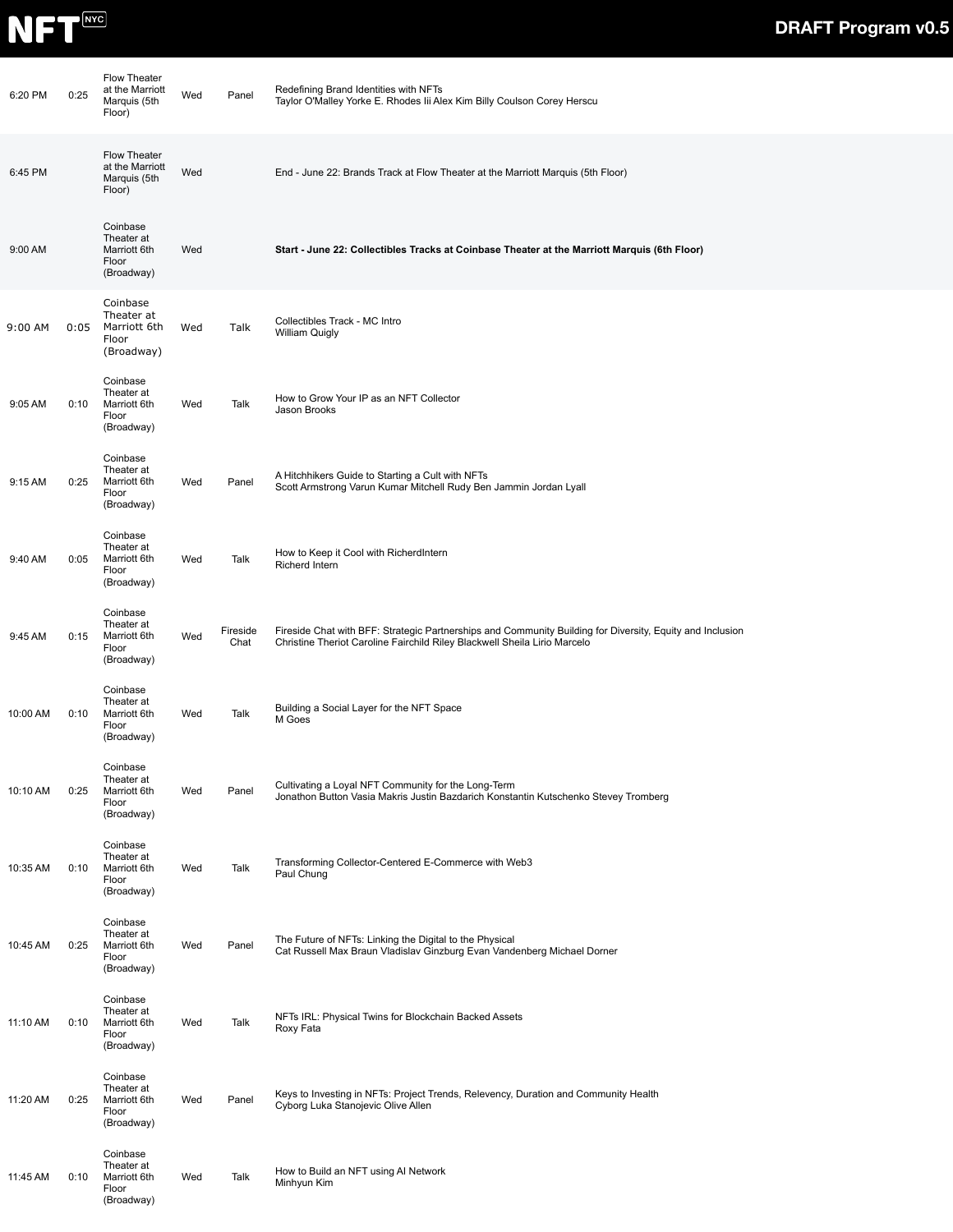

| 11:55 AM | 0:25 | Coinbase<br>Theater at<br>Marriott 6th<br>Floor<br>(Broadway) | Wed | Panel            | The Impact of Women in NFTs: Don't Miss Out on 52% of the Global Consumer Base<br>Tammy Maggs Jennifer Styles Eliana Torres Rad Laser Falcon Laura Rodriguez |
|----------|------|---------------------------------------------------------------|-----|------------------|--------------------------------------------------------------------------------------------------------------------------------------------------------------|
| 12:20 PM | 0:10 | Coinbase<br>Theater at<br>Marriott 6th<br>Floor<br>(Broadway) | Wed | Talk             | One Million Bad Bitches Investing in NFTs<br>Lisa Wang                                                                                                       |
| 12:30 PM | 0:15 | Coinbase<br>Theater at<br>Marriott 6th<br>Floor<br>(Broadway) | Wed | Fireside<br>Chat | Pushing NFTs Forward: A Fireside Chat with Meta Angels<br>Allyson Downey Alexandra Cavoulacos                                                                |
| 12:45 PM | 0:10 | Coinbase<br>Theater at<br>Marriott 6th<br>Floor<br>(Broadway) | Wed | Talk             | Moms and NFTs: How to Engage these Powerhouse Creators for NFT and Product Growth<br>Sehreen Noor Ali                                                        |
| 12:55 PM |      | Coinbase<br>Theater at<br>Marriott 6th<br>Floor<br>(Broadway) | Wed |                  | Lunch and Networking at the Marriott Marquis                                                                                                                 |
| 12:55 PM | 0:25 | Coinbase<br>Theater at<br>Marriott 6th<br>Floor<br>(Broadway) | Wed | Panel            | Expanding Your Fanbase: How NFT's Help Creators Connect with their Fans<br>Ashur Homa Ninab Hwoma Jeffrey Tong                                               |
| 1:20 PM  | 0:10 | Coinbase<br>Theater at<br>Marriott 6th<br>Floor<br>(Broadway) | Wed | Talk             | NFT Hand Crafted: Non-Generated Collectibles in the Metaverse<br>Andre Murrugarra                                                                            |
| 1:30 PM  | 0:25 | Coinbase<br>Theater at<br>Marriott 6th<br>Floor<br>(Broadway) | Wed | Panel            | How NFTs Provide a Means to Finding, Connecting and Holding Onto an Engaged Audience<br>Jumana Al Darwish Jennifer Styles Maanz Talwar Aaronito. Eth         |
| 1:55 PM  | 0:05 | Coinbase<br>Theater at<br>Marriott 6th<br>Floor<br>(Broadway) | Wed | Talk             | Collectibles Track - MC Intro<br>Chris Worsey                                                                                                                |
| 2:00 PM  | 0:10 | Coinbase<br>Theater at<br>Marriott 6th<br>Floor<br>(Broadway) | Wed | Talk             | Nifty Comedians: Comedy NFTs are Now<br>Jack Mcdermott                                                                                                       |
| 2:10 PM  | 0:05 | Coinbase<br>Theater at<br>Marriott 6th<br>Floor<br>(Broadway) | Wed | Talk             | ZKSea: A Layer 2 NFT Marketplace<br>Angi You                                                                                                                 |
| 2:15 PM  | 0:25 | Coinbase<br>Theater at<br>Marriott 6th<br>Floor<br>(Broadway) | Wed | Panel            | Building the NFT Marketplace of the Future<br>Justin Banon Tyler Kell Mik Naayem Alexei Falin                                                                |
| 2:40 PM  | 0:05 | Coinbase<br>Theater at<br>Marriott 6th<br>Floor<br>(Broadway) | Wed | Talk             | Building a Platform for the Open Metaverse<br><b>Gwendall Esnault</b>                                                                                        |
| 2:45 PM  | 0:10 | Coinbase<br>Theater at<br>Marriott 6th<br>Floor<br>(Broadway) | Wed | Talk             | How's the community? Tactics used by collectors and contributors to nurture web3 community projects<br>Nettra Pan                                            |
| 2:55 PM  | 0:25 | Coinbase<br>Theater at<br>Marriott 6th<br>Floor<br>(Broadway) | Wed | Panel            | Phygital NFTs: Bridging the Gap from Physical to Digital<br>Gregory Gadson Diamonte Zarba Alan Argollo Lacie Thorne                                          |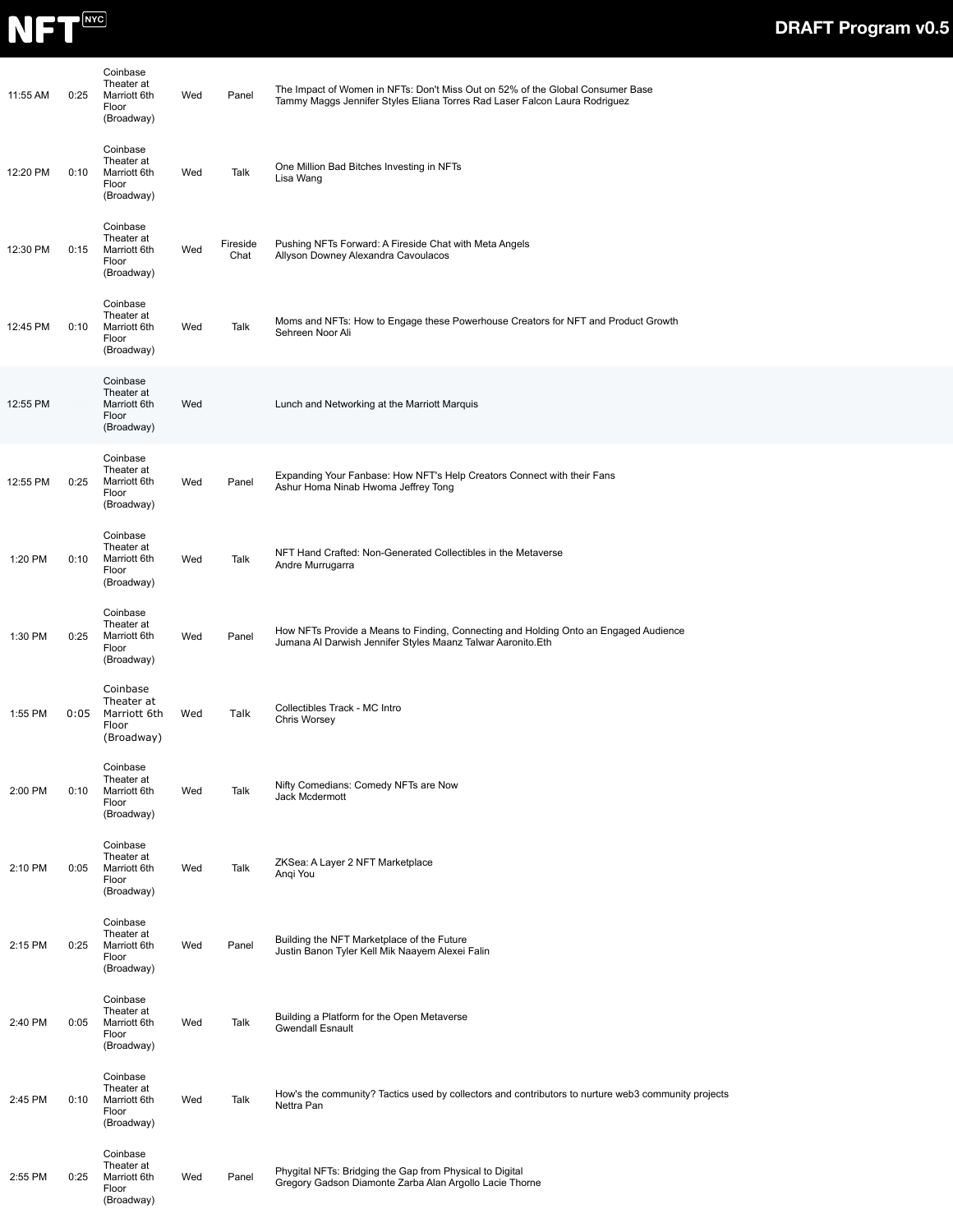

| 3:20 PM | 0:05 | Coinbase<br>Theater at<br>Marriott 6th<br>Floor<br>(Broadway) | Wed | Talk  | NFTs IRL: Physical Twins for Blockchain Backed Assets<br>Joseph Saavedra                                                                           |
|---------|------|---------------------------------------------------------------|-----|-------|----------------------------------------------------------------------------------------------------------------------------------------------------|
| 3:25 PM | 0:25 | Coinbase<br>Theater at<br>Marriott 6th<br>Floor<br>(Broadway) | Wed | Panel | Building for Culture, Sustainability & Longevity in the NFT Space<br>Amy Stroud Craig Antocci Eric Spivak                                          |
| 3:50 PM | 0:10 | Coinbase<br>Theater at<br>Marriott 6th<br>Floor<br>(Broadway) | Wed | Talk  | NFT Communities: Then and Now Since Day 1<br>Anjali Young                                                                                          |
| 4:00 PM | 0:05 | Coinbase<br>Theater at<br>Marriott 6th<br>Floor<br>(Broadway) | Wed | Talk  | How To Successfully Ruin Your NFT Project<br>Ante Kristo                                                                                           |
| 4:05 PM | 0:25 | Coinbase<br>Theater at<br>Marriott 6th<br>Floor<br>(Broadway) | Wed | Panel | Love as an NFT Strategy? Creating a Collaborative Culture that Becomes your Competitive Advantage<br>Evin Mcmullen Titipun Tubthong Pierina Merino |
| 4:30 PM | 0:10 | Coinbase<br>Theater at<br>Marriott 6th<br>Floor<br>(Broadway) | Wed | Talk  | Comics Decentral: The First Stand up Comedian with Original Content NFTs<br>Mike Salvi                                                             |
| 4:40 PM | 0:25 | Coinbase<br>Theater at<br>Marriott 6th<br>Floor<br>(Broadway) | Wed | Panel | What Creators Need to Know About NFT Infrastructure<br>Shannon Wells                                                                               |
| 5:05 PM | 0:05 | Coinbase<br>Theater at<br>Marriott 6th<br>Floor<br>(Broadway) | Wed | Talk  | Multichain Dynamic NFTs<br>Leo Vigna                                                                                                               |
| 5:10 PM | 0:10 | Coinbase<br>Theater at<br>Marriott 6th<br>Floor<br>(Broadway) | Wed | Talk  | How to Keep Your NFTs Safe<br>Jonathan Victor                                                                                                      |
| 5:20 PM | 0:25 | Coinbase<br>Theater at<br>Marriott 6th<br>Floor<br>(Broadway) | Wed | Panel | How NFT's Have Fundamentally Reshaped the Way Creators Launch and Build Valuable Communities<br>Aaron Albano Mike Mongo Warhodl Good Shiv Madan    |
| 5:45 PM | 0:10 | Coinbase<br>Theater at<br>Marriott 6th<br>Floor<br>(Broadway) | Wed | Talk  | Choreography NFTs: Learn How to Dance Through NFTs<br>Matt Steffanina                                                                              |
| 5:55 PM | 0:05 | Coinbase<br>Theater at<br>Marriott 6th<br>Floor<br>(Broadway) | Wed | Talk  | Metaverse Commerce: Launching physical products in the Metaverse as NFTs<br>Justin Banon                                                           |
| 6:00 PM | 0:25 | Coinbase<br>Theater at<br>Marriott 6th<br>Floor<br>(Broadway) | Wed | Panel | Utilizing NFTs to Incorporate your Following into the Fabric of your Content's Narrative<br>Jessica Brodkin Brian Piper Aman Johar Todd Montesi    |
| 6:25 PM | 0:05 | Coinbase<br>Theater at<br>Marriott 6th<br>Floor<br>(Broadway) | Wed | Talk  | Destroy and Aims to Rebuild a Platform to Connect Different Communities Together<br>Abraham Muheize                                                |
| 6:30 PM |      | Coinbase<br>Theater at<br>Marriott 6th<br>Floor<br>(Broadway) | Wed |       | End - June 22: Collectibles Tracks at Coinbase Theater at the Marriott Marquis (6th Floor)                                                         |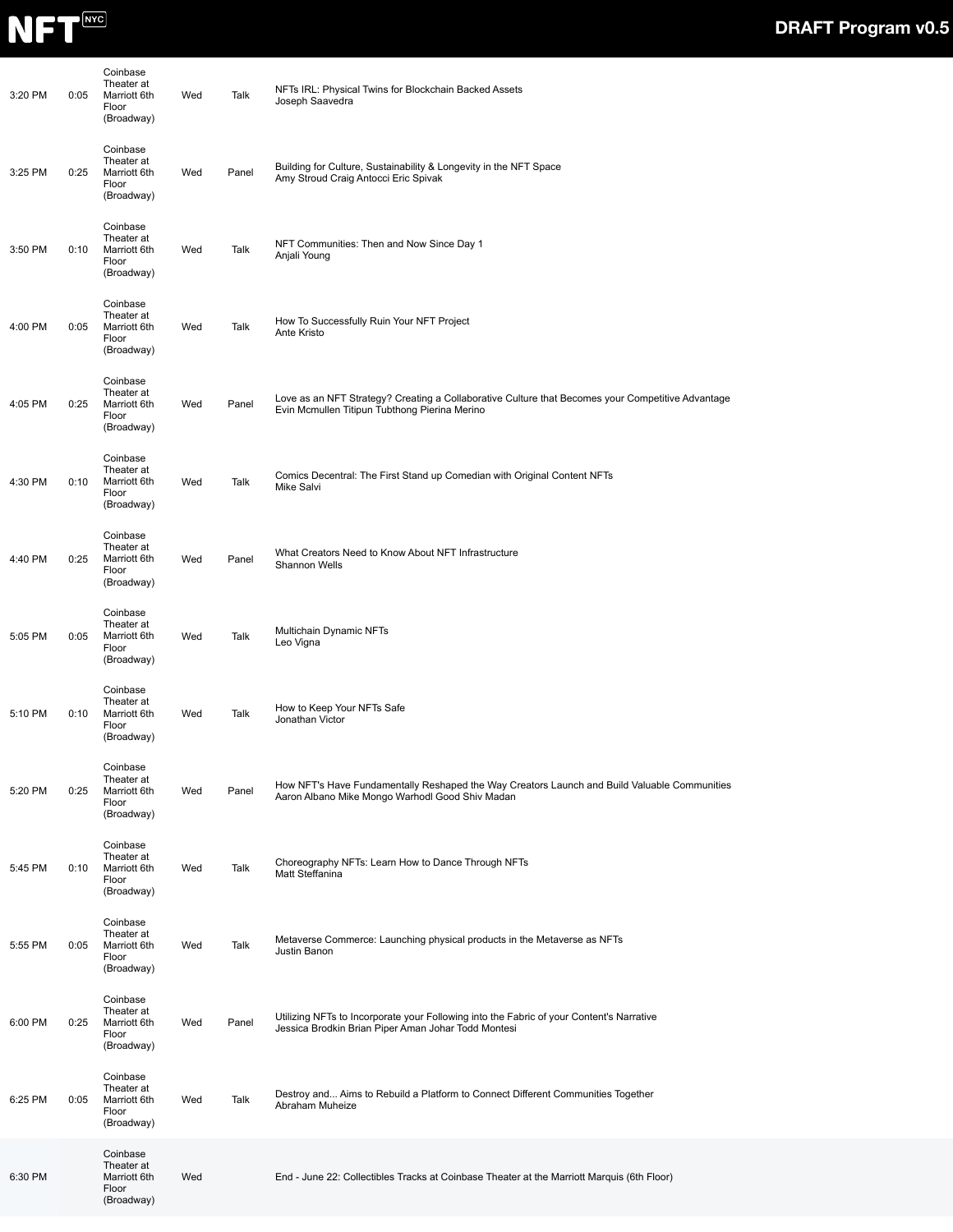

| 9:00 AM  |      | Palladium<br>hosted by<br>Outside.io | Wed |                  | Start - June 22: Film Track at the Palladium hosted by Outside.io                                                                                                                          |
|----------|------|--------------------------------------|-----|------------------|--------------------------------------------------------------------------------------------------------------------------------------------------------------------------------------------|
| 9:00 AM  | 0:05 | Palladium<br>hosted by<br>Outside.io | Wed | Talk             | Film Track - MC Intro<br>Jeff Crane                                                                                                                                                        |
| 9:05 AM  | 0:15 | Palladium<br>hosted by<br>Outside.io | Wed | Fireside<br>Chat | The Making of "NFT the Movie": Meet the Crew<br>Jeff Crane Heidi And Joshua Gillman                                                                                                        |
| 9:20 AM  | 0:10 | Palladium<br>hosted by<br>Outside.io | Wed | Talk             | Non-Fungible Films<br>Cameron Moulene                                                                                                                                                      |
| 9:30 AM  | 0:10 | Palladium<br>hosted by<br>Outside.io | Wed | Talk             | VFX Goes NFT: Marvel superheroes and aliens<br>Josh Guillaume                                                                                                                              |
| 9:40 AM  | 0:25 | Palladium<br>hosted by<br>Outside.io | Wed | Panel            | Power to the People: How NFT Communities are Empowering Independent Creators and Transforming the Entertainment Landscape<br>Andrew Felts Zoe Davis Ross Venokur Darryn Smith Joel Cassady |
| 10:05 AM | 0:10 | Palladium<br>hosted by<br>Outside.io | Wed | Talk             | Al Filmmaking in the NFT Environment<br>Kevin Page                                                                                                                                         |
| 10:15 AM | 0:25 | Palladium<br>hosted by<br>Outside.io | Wed | Panel            | Decentralizing Hollywood: How NFTs are Reshaping the Film and TV Industry<br>Michelle Munson Doug Petkanics Ian Grant Poull Brien                                                          |
| 10:40 AM | 0:10 | Palladium<br>hosted by<br>Outside.io | Wed | Talk             | Breaking the NFT Gas Fee Barriers for Film<br>Alejandro Blazquez                                                                                                                           |
| 10:50 AM | 0:25 | Palladium<br>hosted by<br>Outside.io | Wed | Panel            | The NFT Cinimatic Universe: Tokenizing Video Creation, Royalties, and Streaming Stack with NFTs<br>Marisa Sechrest Zach Lona John Kraski Tony Mugavero                                     |
| 11:15 AM | 0:10 | Palladium<br>hosted by<br>Outside.io | Wed | Talk             | Creating an NFT as YouTube influencer The Right Way<br>Jonathan Ma                                                                                                                         |
| 11:25 AM | 0:25 | Palladium<br>hosted by<br>Outside.io | Wed | Panel            | Bringing NFTs to Hollywood: Leveraging IP and Communities<br>Camilla Mcfarland Michael Schaiman Eliot Greene                                                                               |
| 11:50 AM | 0:10 | Palladium<br>hosted by<br>Outside.io | Wed | Talk             | Silverscreen NFTs: Future of Cinema, NFTs and Blockchain<br><b>Stacy Spikes</b>                                                                                                            |
| 12:00 PM | 0:25 | Palladium<br>hosted by<br>Outside.io | Wed | Panel            | The Convergence of Entertainment (Film) and NFTs<br>Jen Heck Lorraine Hack Carl Reed David Russek                                                                                          |
| 12:25 PM | 0:10 | Palladium<br>hosted by<br>Outside.io | Wed | Talk             | StudioDAO the Future of Film and Television<br>Justin Shenkarow                                                                                                                            |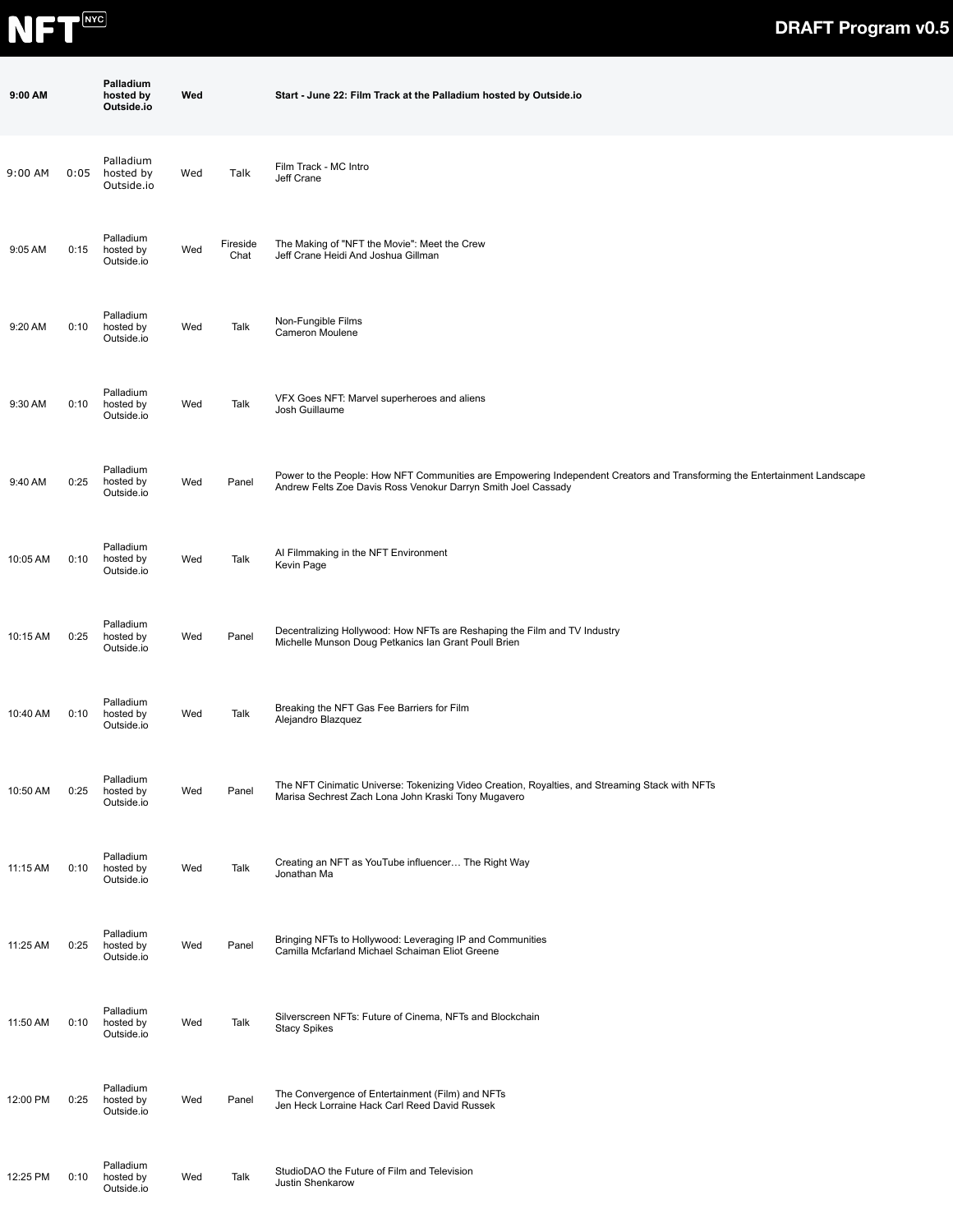

| 12:35 PM | 0:25 | Palladium<br>hosted by<br>Outside.io | Wed | Panel            | TV, Film, and Streaming Video in NFTs<br>Dan Sickles Veektor Metacitzn Kate Lonczak Isla Perfito                                                           |
|----------|------|--------------------------------------|-----|------------------|------------------------------------------------------------------------------------------------------------------------------------------------------------|
| 1:00 PM  | 0:10 | Palladium<br>hosted by<br>Outside.io | Wed | Talk             | The Intersection of NFTs, Art and Hollywood<br>Camila Russo                                                                                                |
| 1:10 PM  | 0:25 | Palladium<br>hosted by<br>Outside.io | Wed | Panel            | Using NFTs to Fuel Innovation and Creativity in the Film Industry<br>Jordi Mora Rabago Steven Ilous Lanett Grant Leo Matchett                              |
| 1:35 PM  | 0:10 | Palladium<br>hosted by<br>Outside.io | Wed | Talk             | Who will Build the Killer App in NFT Video?<br><b>Meredith Tretiak</b>                                                                                     |
| 1:45 PM  | 0:05 | Palladium<br>hosted by<br>Outside.io | Wed | Talk             | Cinematic Storytelling NFT<br>Stephen Fung                                                                                                                 |
| 1:50 PM  | 0:15 | Palladium<br>hosted by<br>Outside.io | Wed | Fireside<br>Chat | How NFTs Change What it Means to be a Media Brand<br>Jeff Marsilio Josh Hackbarth                                                                          |
| 2:05 PM  |      | Palladium<br>hosted by<br>Outside.io | Wed |                  | End - June 22: Film Track at Palladium Theater hosted by Outside                                                                                           |
| 2:05 PM  |      | Palladium<br>hosted by<br>Outside.io | Wed |                  | Start - June 22: Gaming Track at Palladium Theater hosted by Outside                                                                                       |
| 2:05 PM  | 0:05 | Palladium<br>hosted by<br>Outside.io | Wed | Talk             | Gaming Track - MC Intro<br><b>Rich Robinson</b>                                                                                                            |
| 2:10 PM  | 0:15 | Palladium<br>hosted by<br>Outside.io | Wed | Fireside<br>Chat | Building Next-Gen Gaming with Intention: How to Onboard the Masses into NFTs with the Power of Social Media<br>Chris Flight Michael Le                     |
| 2:25 PM  | 0:10 | Palladium<br>hosted by<br>Outside.io | Wed | Talk             | Utility of NFTs in Gaming: How to Substantiate In-Game Assets and Real-World Value<br>Andrew Campbell                                                      |
| 2:35 PM  | 0:25 | Palladium<br>hosted by<br>Outside.io | Wed | Panel            | The Power of Play-to-Earn Gaming: Elevate and Empower<br>Daniel Dos Miles Anthony Artur Minacov Rashmi R Padhy Matt Rutledge Sang Chung                    |
| 3:00 PM  | 0:10 | Palladium<br>hosted by<br>Outside.io | Wed | Talk             | My Conversation with a Gamer: The Benefits and Pitfalls of NFT gaming, How we Fix Them, and How Build a More Sustainable Gaming Ecosystem<br>Bryce Johnson |
| 3:10 PM  | 0:25 | Palladium<br>hosted by<br>Outside.io | Wed | Panel            | From Layer 2 to Layer 3: Scalability and Composability<br>Dave Uhryniak Eric Mcmartin Pierre Duperrin Christian Calderon Steve Lee                         |
| 3:35 PM  | 0:05 | Palladium<br>hosted by<br>Outside.io | Wed | Talk             | Presentation of the Clash of Coins Project<br>Stepan Sergeev                                                                                               |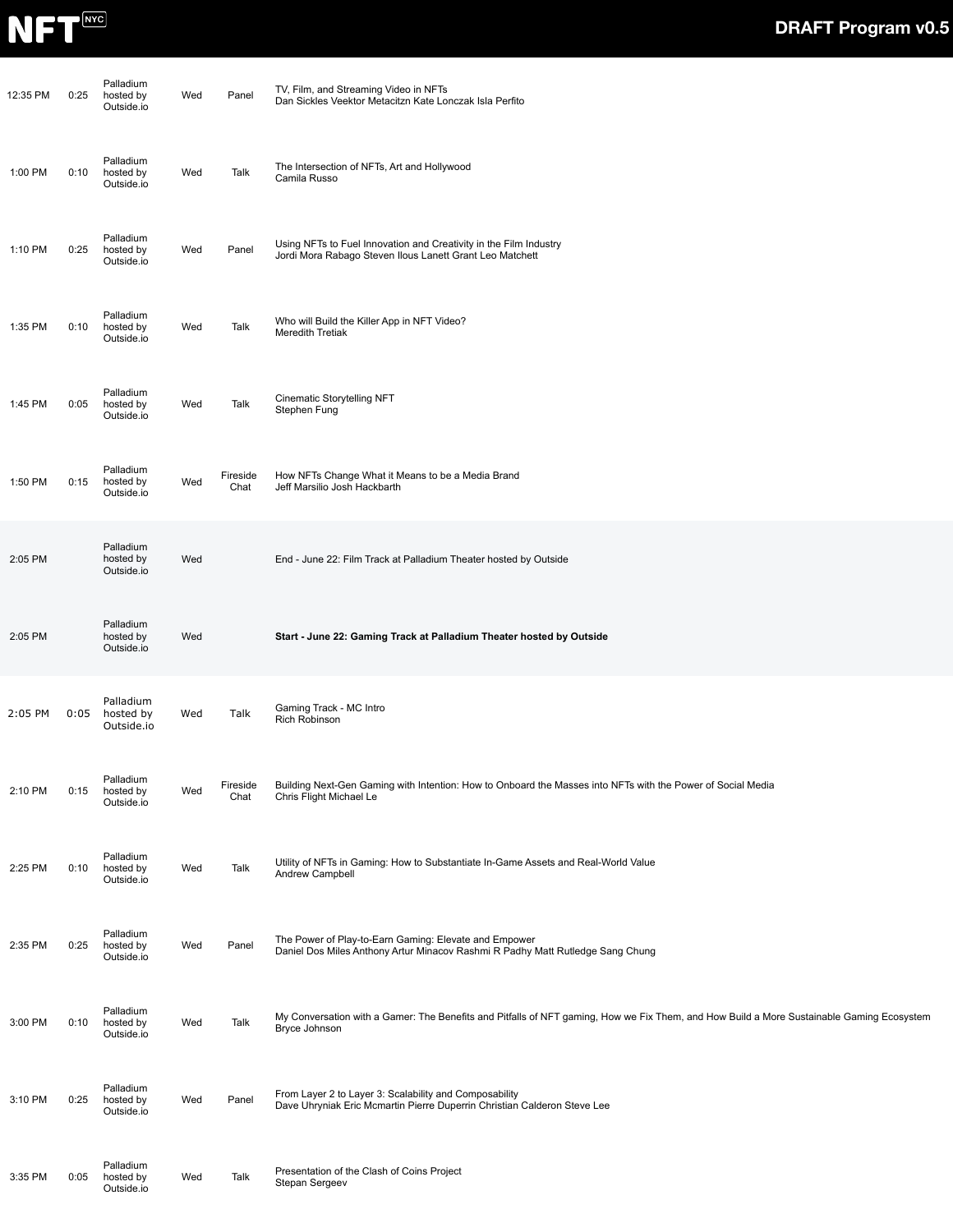

| 3:40 PM | 0:10 | Palladium<br>hosted by<br>Outside.io | Wed | Talk  | Designing NFTs for Quality Games<br>Omar Siddiqui                                                                       |
|---------|------|--------------------------------------|-----|-------|-------------------------------------------------------------------------------------------------------------------------|
| 3:50 PM | 0:25 | Palladium<br>hosted by<br>Outside.io | Wed | Panel | Game Design for Play to Earn Games<br>Anastasia Plane Austin Stanfield Lenny Pettersson Quinn Campbell Keith Mccullough |
| 4:15 PM | 0:10 | Palladium<br>hosted by<br>Outside.io | Wed | Talk  | Connecting Real Life to Metaverse<br>Maciej Burno                                                                       |
| 4:25 PM | 0:10 | Palladium<br>hosted by<br>Outside.io | Wed | Talk  | What's Next for Play-to-Earn? NFT Gaming in the Philippines<br>Leah Callon-Butler                                       |
| 4:35 PM | 0:10 | Palladium<br>hosted by<br>Outside.io | Wed | Talk  | The Complexity of Publishing NFT Games<br>Samuel Kim                                                                    |
| 4:45 PM | 0:10 | Palladium<br>hosted by<br>Outside.io | Wed | Talk  | Empowering Gamers, Creators & Guilds in the Metaverse with NFTs<br>J.D. Salbego                                         |
| 4:55 PM | 0:05 | Palladium<br>hosted by<br>Outside.io | Wed | Talk  | Altered State Machine: The Future of Decentralized Al<br>Erin Zink                                                      |
| 5:00 PM | 0:10 | Palladium<br>hosted by<br>Outside.io | Wed | Talk  | GameFi Monetization: A Framework for Redefining Play-to-Earn with NFTs<br>Mason Nystrom                                 |
| 5:10 PM | 0:05 | Palladium<br>hosted by<br>Outside.io | Wed | Talk  | How Play-to-Earn Games Go Mainstream<br>Jacques Whales                                                                  |
| 5:15 PM | 0:25 | Palladium<br>hosted by<br>Outside.io | Wed | Panel | NFT Gaming for Game Developers<br>Shawn Doc Paul Walton Christopher Chapman                                             |
| 5:40 PM | 0:10 | Palladium<br>hosted by<br>Outside.io | Wed | Talk  | The New NFT Game Design Pyramid: How Game Economies and Design Go Hand-in-Hand<br>Koh Kim                               |
| 5:50 PM |      | Palladium<br>hosted by<br>Outside.io | Wed |       | End - June 22: Gaming Track at Palladium Theater hosted by Outside                                                      |
| 9:00 AM |      | <b>Town Hall</b><br><b>Theater</b>   | Wed |       | Start - June 22: Future Track at Town Hall Theater                                                                      |
| 9:00 AM | 0:05 | Town Hall<br>Theater                 | Wed | Talk  | Future Track - MC Intro<br>lan Utile                                                                                    |
| 9:05 AM | 0:10 | Town Hall<br>Theater                 | Wed | Talk  | NFTs and the Benefits Coming<br>Charles Hoskinson                                                                       |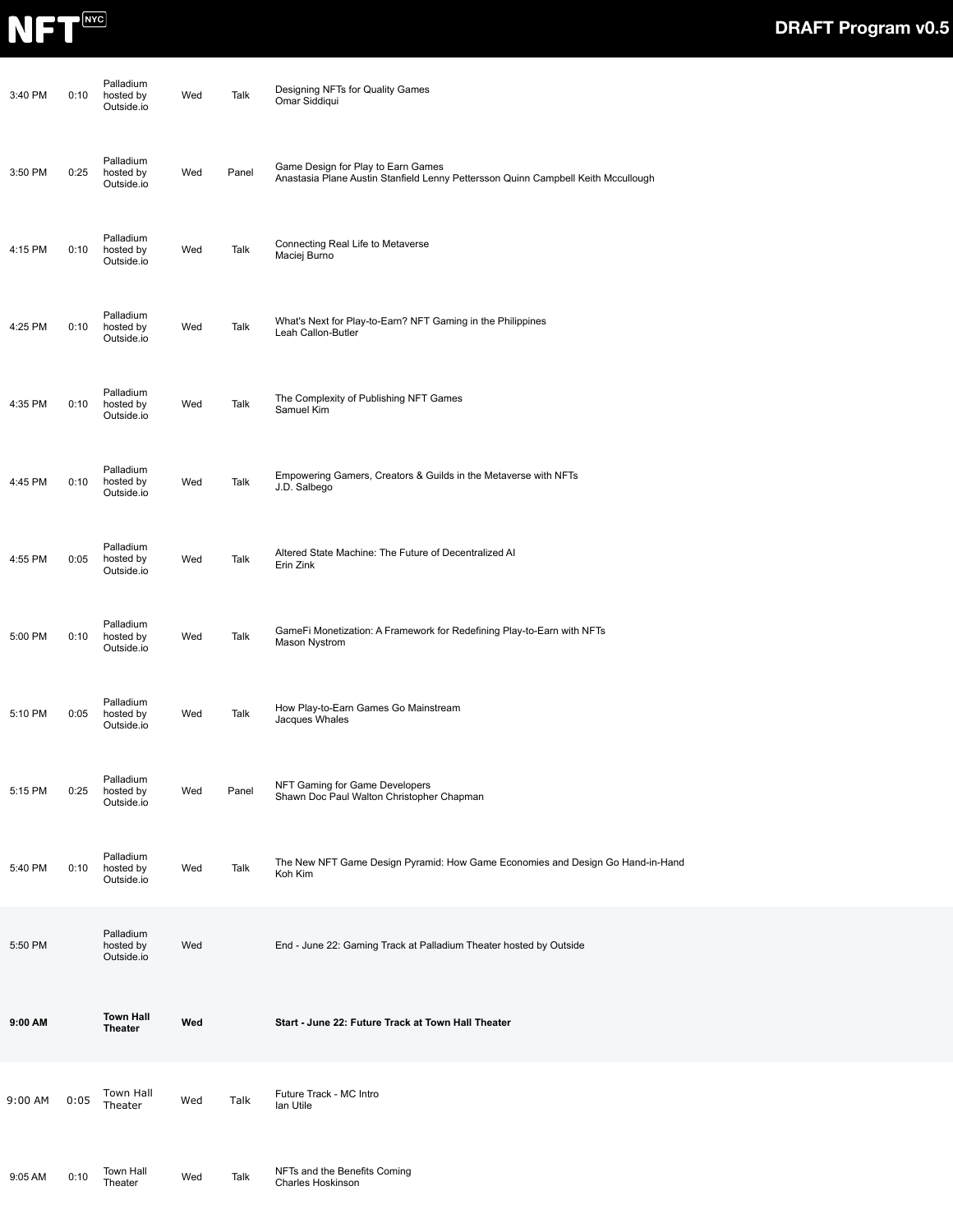

| 9:15 AM  | 0:25 | Town Hall<br>Theater        | Wed | Panel            | Interoperable Metaverses: The Open Metaverse<br>Batis Samadian Sebastien Borget Jessica Salomon Miles Anthony                              |
|----------|------|-----------------------------|-----|------------------|--------------------------------------------------------------------------------------------------------------------------------------------|
| 9:40 AM  | 0:10 | <b>Town Hall</b><br>Theater | Wed | Talk             | From The Social Network to the NFT Revolution: How NFTs Will Disrupt Hollywood and Publishing and Change the World<br>Ben Mezrich          |
| 9:50 AM  | 0:10 | <b>Town Hall</b><br>Theater | Wed | Talk             | Token Economies for NFTs Communities: Every NFT Collection Should Launch Their Own Economy<br>Jeremiah Owyang                              |
| 10:00 AM | 0:15 | <b>Town Hall</b><br>Theater | Wed | Fireside<br>Chat | The Future of Social Communities Using NFTs<br>Logan Paul Shira Lazar                                                                      |
| 10:15 AM | 0:25 | Town Hall<br>Theater        | Wed | Panel            | NFTs: The Digital Asset that Brings People Together<br>David Gokhshtein Douglas Boneparth Will O'Brien                                     |
| 10:40 AM | 0:10 | <b>Town Hall</b><br>Theater | Wed | Talk             | Actual NFT Utility: Showcasing How NFTs Can be Used in Every Aspect that is known Online and More<br>Shaun Mcbride                         |
| 10:50 AM | 0:15 | Town Hall<br>Theater        | Wed | Fireside<br>Chat | Green NFTs for Soil & Sky<br>Kimbal Musk Jodee Rich                                                                                        |
| 11:05 AM | 0:15 | <b>Town Hall</b><br>Theater | Wed | Fireside<br>Chat | The Growth of OpenSea<br>Alex Atallah Jodee Rich                                                                                           |
| 11:20 AM | 0:25 | <b>Town Hall</b><br>Theater | Wed | Panel            | Building Tomorrow's Worlds with NFTs<br>Soniya Ahuja Jordan French Ben Mauro Phoenix Wilder Bloomy Oncyber                                 |
| 11:45 AM | 0:10 | Town Hall<br>Theater        | Wed | Talk             | Al Powered NFTs and Metaverses: With Sophia the Robot<br><b>Ben Goertzel</b>                                                               |
| 11:55 AM | 0:10 | Town Hall<br>Theater        | Wed | Talk             | Why NFTs Will Eat the World<br>Kevin Lehtiniitty                                                                                           |
| 12:05 PM | 0:25 | Town Hall<br>Theater        | Wed | Panel            | What's Next for NFTs? Utility is Key<br>Julien Bouteloup Edwin Yen Glenn Shaw Gabriel Viggers Raymond Martin                               |
| 12:30 PM |      | Town Hall<br>Theater        | Wed |                  | Lunch and Networking at the Marriott Marquis                                                                                               |
| 12:30 PM | 0:10 | <b>Town Hall</b><br>Theater | Wed | Talk             | Your Bored Ape Will Never be the Same Again: How to Build Products with Dynamic Consensual Intelectual Property Rights<br>Jakub Chmielniak |
| 12:40 PM | 0:10 | <b>Town Hall</b><br>Theater | Wed | Talk             | Beyond the Art-Scene: Empowering Creators to Bring NFT Utility to Market<br>Luke Mulks                                                     |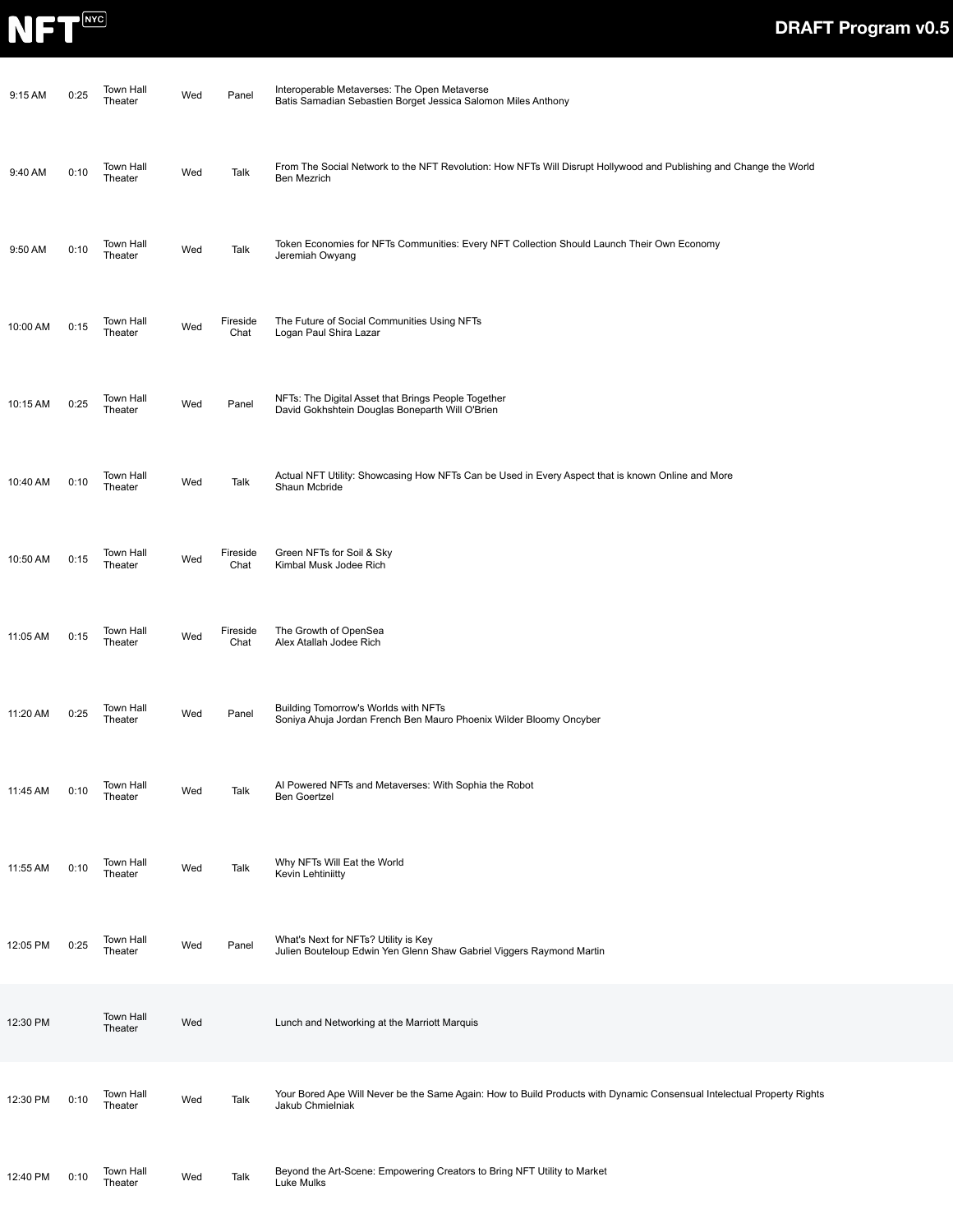

| 12:50 PM | 0:05 | Town Hall<br>Theater | Wed | Talk             | Building the NFT Ecosystem for the 99.9%<br>Sean Li                                                                                        |
|----------|------|----------------------|-----|------------------|--------------------------------------------------------------------------------------------------------------------------------------------|
| 12:55 PM | 0:25 | Town Hall<br>Theater | Wed | Panel            | The Rise of NFT Utility in Building Digital Communities<br>Daniel Charpentier Isabel Gonzalez Brent Bushnell Alex Salnikov Victoria Feng   |
| 1:20 PM  | 0:10 | Town Hall<br>Theater | Wed | Talk             | On-Chain NFTs in the Physical Space: Embedding Your Decentralized Identity in Hardware<br>Louise Ivan Payawal                              |
| 1:30 PM  | 0:25 | Town Hall<br>Theater | Wed | Panel            | The Future of NFTs Will Be Dynamic<br>Maksym Naboka Dr. Josh Eisenberg Louell Sala Lauren Halstead                                         |
| 1:55 PM  | 0:10 | Town Hall<br>Theater | Wed | Talk             | The Future of NFTs: Unlocking Value and Powering Global Impact<br>Sarah Hammer                                                             |
| 2:05 PM  | 0:10 | Town Hall<br>Theater | Wed | Talk             | Moving Forward with NFTs<br>Moishe Kaufman                                                                                                 |
| 2:15 PM  | 0:05 | Town Hall<br>Theater | Wed | Talk             | NFTs as a Hot Potato Protocol to Secure the Supply Chains<br>Quentin De Beauchesne                                                         |
| 2:20 PM  | 0:25 | Town Hall<br>Theater | Wed | Panel            | Future NFT Use Cases: The Tokenization of All the Things You Do Online<br>Zain Cheng Tom Tirman Alejandro Navia Ed Prado Brendan Oflaherty |
| 2:45 PM  | 0:10 | Town Hall<br>Theater | Wed | Talk             | Creators Deserve Control: NFT Platforms for Creators by Creators<br>Jordan Fried                                                           |
| 2:55 PM  | 0:15 | Town Hall<br>Theater | Wed | Fireside<br>Chat | Uniswap Labs' Next Chapter in NFTs<br>Hayden Adams Jamis Johnson                                                                           |
| 3:10 PM  | 0:25 | Town Hall<br>Theater | Wed | Panel            | How Utility NFTs have Transformed Respective Marketplace Sectors<br>Brian Stollery Elmer Morales Tuan Trang Jack Kochen Simon Grunfeld     |
| 3:35 PM  | 0:10 | Town Hall<br>Theater | Wed | Talk             | Socialeconometrics in NFTs: Designing a Viral User Experience<br>Adryenn Ashley                                                            |
| 3:45 PM  | 0:10 | Town Hall<br>Theater | Wed | Talk             | Culture is in the Driver's Seat: Bringing NFTs IRL<br>Max Kulchinsky                                                                       |
| 3:55 PM  | 0:25 | Town Hall<br>Theater | Wed | Panel            | Maintaining Decentralization: Future Impact of the NFT Ecosystem<br>James Haft Alex Yates Dele Atanda Matt Mendez Jorden Woods             |
| 4:20 PM  | 0:10 | Town Hall<br>Theater | Wed | Talk             | Debunking Misinformation of NFTs: The Metaverse in a Nutshell<br>Eugene Capon                                                              |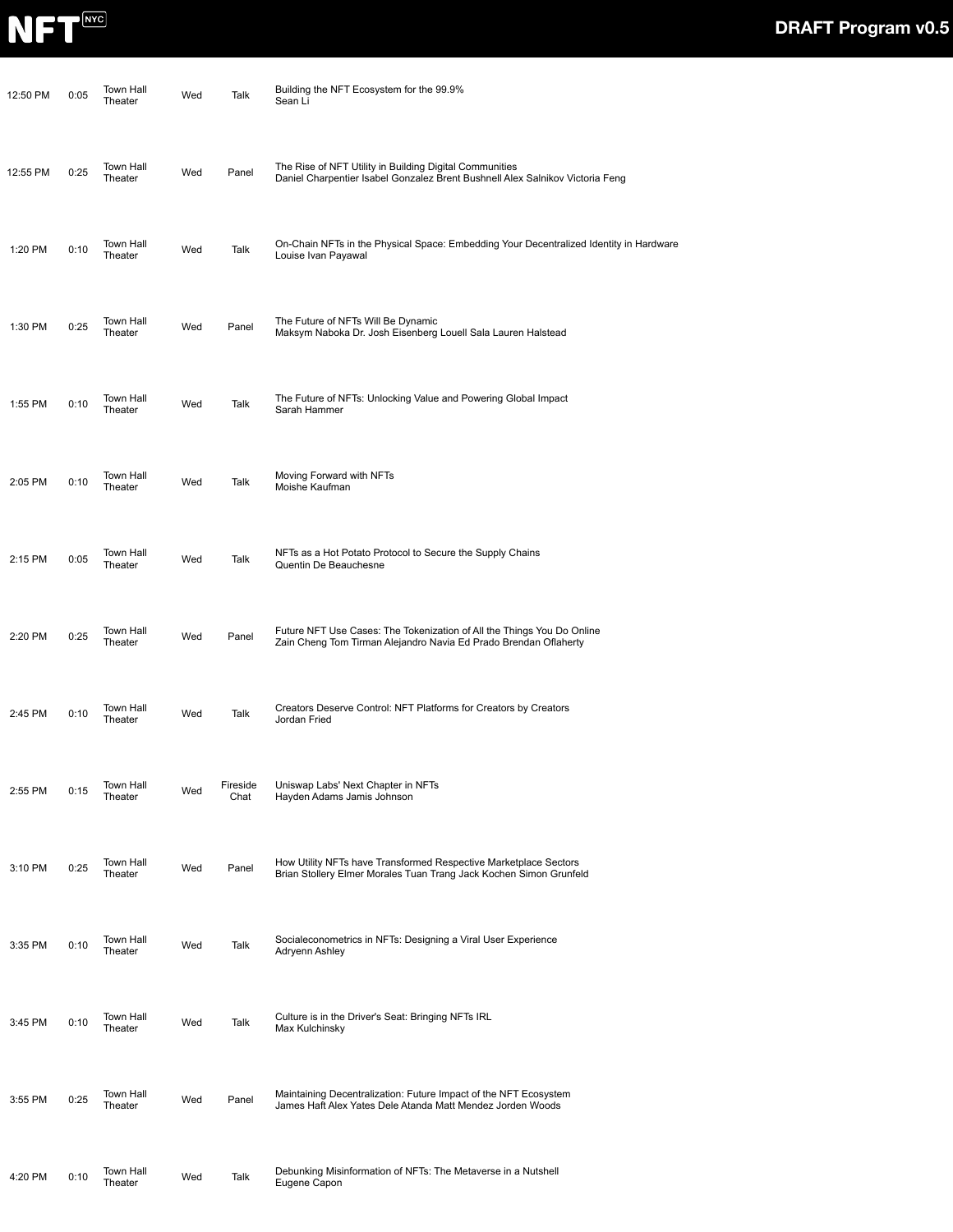

| 4:30 PM  | 0:25 | <b>Town Hall</b><br>Theater                        | Wed | Panel            | NFT Beyond Art: Build Utility to Tokenize Learning and Bridge the Talent Gap to Build Your Team<br>Pachoman Cordoba Jon Parise Alex Dwek Ying Cao |
|----------|------|----------------------------------------------------|-----|------------------|---------------------------------------------------------------------------------------------------------------------------------------------------|
| 4:55 PM  | 0:10 | Town Hall<br>Theater                               | Wed | Talk             | Interoperable NFT Avatars: How to Create Collections that Have Real Utility<br>Kaspar Tiri                                                        |
| 5:05 PM  | 0:25 | Town Hall<br>Theater                               | Wed | Panel            | The Dawn of NFTs and Trends That Will Follow<br>Andrew Duplessie Guy Bahat Christian Nunez Ori Ohayon Cameron Hejazi                              |
| 5:30 PM  | 0:10 | Town Hall<br>Theater                               | Wed | Talk             | Own Your Mind, Trade Your Thoughts: Spoken Audio NFTs Have Arrived<br>Leni Andronicos                                                             |
| 5:40 PM  | 0:10 | Town Hall<br>Theater                               | Wed | Talk             | State of the NFT Space in 2022<br>Robby Yung                                                                                                      |
| 5:50 PM  | 0:10 | Town Hall<br>Theater                               | Wed | Talk             | The Future of NFTs is Immersive and Social<br>Irvin Cardenas                                                                                      |
| 6:00 PM  | 0:25 | Town Hall<br>Theater                               | Wed | Panel            | Diving Deeper: How NFTs Can Really Have an Impact<br>Jake Brukhman Jamie Burke Justyna Osowska Vanessa Grellet                                    |
| 6:25 PM  |      | <b>Town Hall</b><br>Theater                        | Wed |                  | End - June 22: Future Track at Town Hall Theater                                                                                                  |
| 9:00 AM  |      | Edison<br><b>Ballroom</b><br>hosted by<br>Chingari | Thu |                  | Start - June 23: Social Track at the Edison Ballroom hosted by Chingari                                                                           |
| 9:00 AM  | 0:05 | Edison<br>Ballroom<br>hosted by<br>Chingari        | Thu | Talk             | Social Track - MC Intro<br>CryptoNovo311                                                                                                          |
| 9:05 AM  | 0:25 | Edison<br>Ballroom<br>hosted by<br>Chingari        | Thu | Panel            | NFT Education for the Mainstream<br>Sheena Brooks Kim Merkel Theo Sastre-Garau David Allan Jeremy Fall                                            |
| 9:30 AM  | 0:10 | Edison<br>Ballroom<br>hosted by<br>Chingari        | Thu | Talk             | NFTs for Social Good for Every Age<br>Tejas Chopra                                                                                                |
| 9:40 AM  | 0:15 | Edison<br>Ballroom<br>hosted by<br>Chingari        | Thu | Fireside<br>Chat | Building the New Establishment: Funding Women Entrepreneurs with the Power of NFTs<br>Tamara Obradov Melissa Romero                               |
| 9:55 AM  | 0:10 | Edison<br>Ballroom<br>hosted by<br>Chingari        | Thu | Talk             | Ancestral Cultural Heritage and Financial Sustainability<br>Herve Delhumeau                                                                       |
| 10:05 AM | 0:25 | Edison<br>Ballroom<br>hosted by<br>Chingari        | Thu | Panel            | Why We Need to Support Diversity in NFTs<br>Dajana Eder Vanya Pestana Kristina Flynn Ronald Jordan                                                |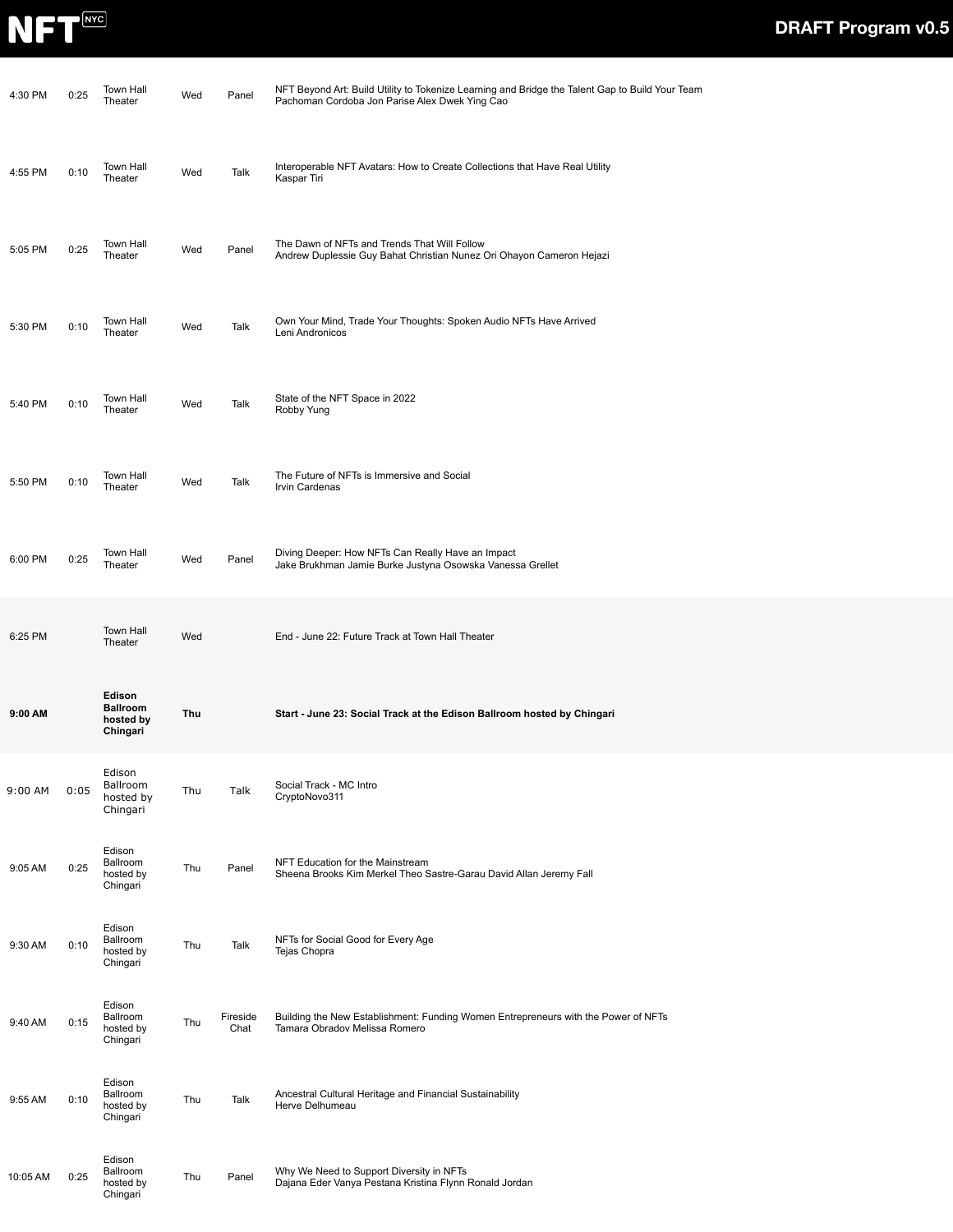

| 10:30 AM | 0:10 | Edison<br>Ballroom<br>hosted by<br>Chingari | Thu | Talk             | Creating Female Focused NFT Content<br>Tatiana Bohorquez                                                                                |
|----------|------|---------------------------------------------|-----|------------------|-----------------------------------------------------------------------------------------------------------------------------------------|
| 10:40 AM | 0:10 | Edison<br>Ballroom<br>hosted by<br>Chingari | Thu | Talk             | The Future of Black Cultural Preservation<br>Maia Lepine                                                                                |
| 10:50 AM | 0:25 | Edison<br>Ballroom<br>hosted by<br>Chingari | Thu | Panel            | Accelerating Culture with NFTs<br>Alyze Sam Russell Ballard Jesus Martinez Jose Trajtenberg Cathal Berragan                             |
| 11:15 AM | 0:05 | Edison<br>Ballroom<br>hosted by<br>Chingari | Thu | Talk             | FrankenPunks: Bootstrapping and Building an Intimate NFT Community<br>Nelson Rohrbach                                                   |
| 11:20 AM | 0:10 | Edison<br>Ballroom<br>hosted by<br>Chingari | Thu | Talk             | The 6 Reasons Why Big Media Should Ignore NFTsand the 2 Reasons They Must Embrace It<br><b>Richard Taub</b>                             |
| 11:30 AM | 0:15 | Edison<br>Ballroom<br>hosted by<br>Chingari | Thu | Fireside<br>Chat | NFTs in Asia and Role of China in the Future of NFTs<br>Jay Yao Victor Goh                                                              |
| 11:45 AM | 0:10 | Edison<br>Ballroom<br>hosted by<br>Chingari | Thu | Talk             | How NFTs Can Unlock the Next Level of Creativity on the African Continent<br>Michael Ugwu                                               |
| 11:55 AM | 0:05 | Edison<br>Ballroom<br>hosted by<br>Chingari | Thu | Talk             | How Metaverse Landowners Can Monetize their Land with Advertisements<br>Gianfranco Lopane                                               |
| 12:00 PM |      | Edison<br>Ballroom<br>hosted by<br>Chingari | Thu |                  | Lunch and Networking at the Marriott Marquis                                                                                            |
| 12:00 PM | 0:25 | Edison<br>Ballroom<br>hosted by<br>Chingari | Thu | Panel            | The Future of Work in NFTs<br>Alec Tavarez Kevin Logan Drew Austin Jessica Childress                                                    |
| 12:25 PM | 0:10 | Edison<br>Ballroom<br>hosted by<br>Chingari | Thu | Talk             | Veterans in NFTs: Don't Thank us for our Service, Let us be of Service Again!<br>David Pineda                                           |
| 12:35 PM | 0:25 | Edison<br>Ballroom<br>hosted by<br>Chingari | Thu | Panel            | The Importance of Female Entrepreneurship in the NFT Space<br>Robin Birla Brittany Jones Sophia Adampour Deanna Thenftbabes Luna Romano |
| 1:00 PM  | 0:10 | Edison<br>Ballroom<br>hosted by<br>Chingari | Thu | Talk             | How To Win Friends and Influence Degens<br>Mia Soarez                                                                                   |
| 1:10 PM  | 0:05 | Edison<br>Ballroom<br>hosted by<br>Chingari | Thu | Talk             | Live Broadcast NFTs: The Tool that Will Allow You to Create and Sell NFTs Instantly from Live Broadcast Content<br>Fergus Leleu         |
| 1:15 PM  | 0:10 | Edison<br>Ballroom<br>hosted by<br>Chingari | Thu | Talk             | Reporting the Revolution: Journalism and NFTs<br>Micah Ray                                                                              |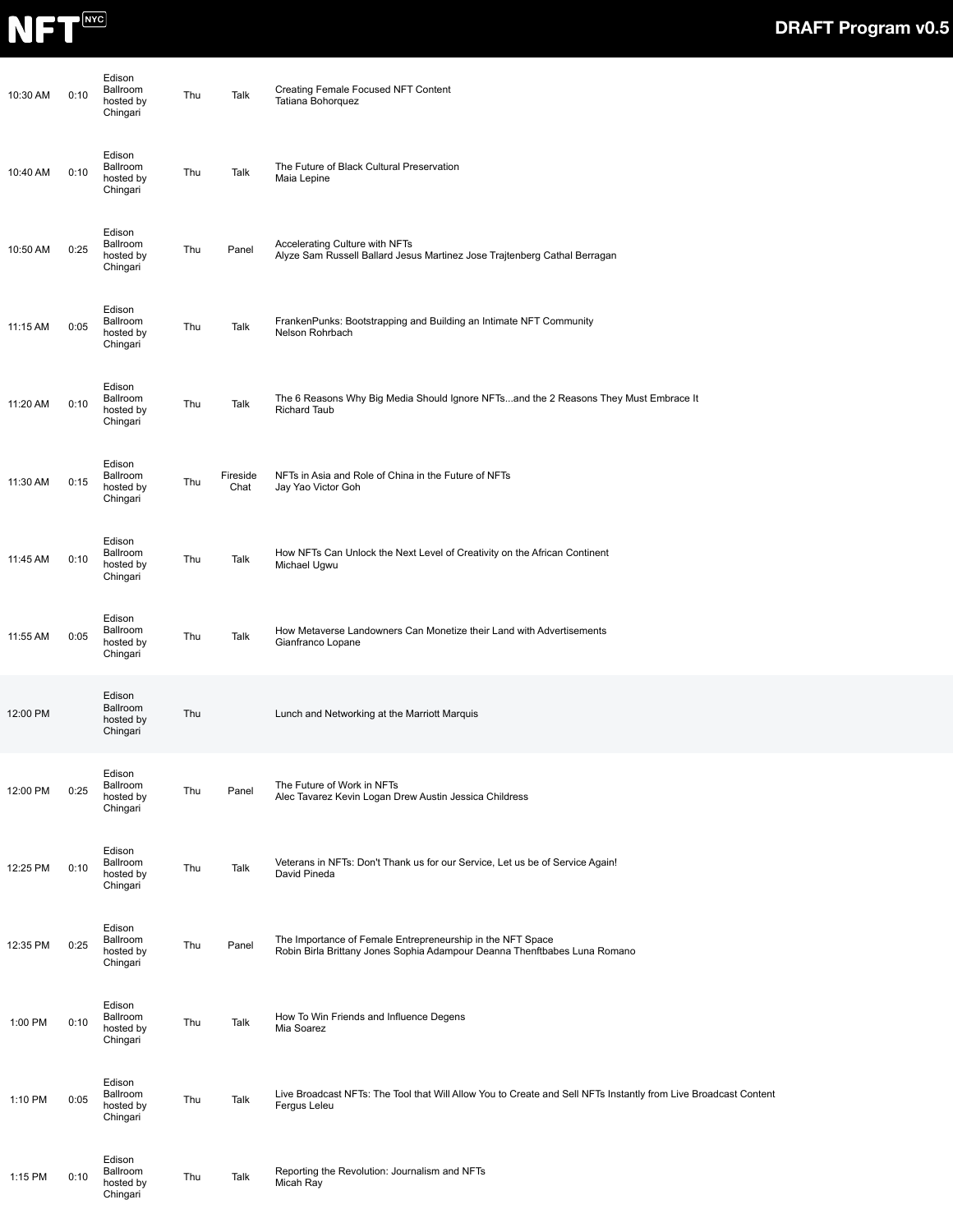

| 1:25 PM | 0:05 | Edison<br><b>Ballroom</b><br>hosted by<br>Chingari | Thu | Talk             | Social Track - MC Intro<br>Ted Hahs                                                                                                         |
|---------|------|----------------------------------------------------|-----|------------------|---------------------------------------------------------------------------------------------------------------------------------------------|
| 1:30 PM | 0:25 | Edison<br>Ballroom<br>hosted by<br>Chingari        | Thu | Panel            | NFTs and Storytelling<br>Nithin Eapen Simon De La Rouviere Wesley Mcquillen Rikin Mantri Sam Falic                                          |
| 1:55 PM | 0:10 | Edison<br>Ballroom<br>hosted by<br>Chingari        | Thu | Talk             | How NFTs will Revolutionize Food Arts<br>Eric John Palmieri                                                                                 |
| 2:05 PM | 0:15 | Edison<br>Ballroom<br>hosted by<br>Chingari        | Thu | Fireside<br>Chat | Just Drop the Magic Word, "NFT": We're Starting a Restaurant in Seoul<br>Chan Kim Pat Chung                                                 |
| 2:20 PM | 0:25 | Edison<br>Ballroom<br>hosted by<br>Chingari        | Thu | Panel            | How Women are Changing the NFT World<br>Maya Nicks Erin Cell Sara Jones Alissa Jordan Jenna (Jenft) Kozodoy                                 |
| 2:45 PM | 0:10 | Edison<br>Ballroom<br>hosted by<br>Chingari        | Thu | Talk             | Uses of the Erotic: Censorship and Sensual Expression in the NFT Space<br>Amina Peterson                                                    |
| 2:55 PM | 0:05 | Edison<br>Ballroom<br>hosted by<br>Chingari        | Thu | Talk             | Redefining Social Networking Through NFTs<br>David Gabeau                                                                                   |
| 3:00 PM | 0:25 | Edison<br>Ballroom<br>hosted by<br>Chingari        | Thu | Panel            | Empowering Women in NFTs: Exploring the Challenges & Opportunities<br>Kate Waltman Marina Romashko Becks Perfect Warren Lincoln Tal Navarro |
| 3:25 PM | 0:10 | Edison<br>Ballroom<br>hosted by<br>Chingari        | Thu | Talk             | Beating the Cold Start Problem in Social Networks with NFTs<br>Nick Confrey                                                                 |
| 3:35 PM | 0:05 | Edison<br>Ballroom<br>hosted by<br>Chingari        | Thu | Talk             | Madworld: The Future of Non-Crypto Native NFT Creators<br>Robert Tran                                                                       |
| 3:40 PM | 0:10 | Edison<br>Ballroom<br>hosted by<br>Chingari        | Thu | Talk             | 7 Ways to Optimize NFTs for Community<br>Lou Kerner                                                                                         |
| 3:50 PM | 0:25 | Edison<br>Ballroom<br>hosted by<br>Chingari        | Thu | Panel            | NFTs and Female Empowerment<br>Magdalena Galarraga Lacroix Scott Leila Hurstel Sandra Tusin                                                 |
| 4:15 PM | 0:10 | Town Hall<br>Theater                               | Thu | Talk             | Why Every Student Needs a Digital Wallet NOW<br>Don Wettrick                                                                                |
| 4:25 PM | 0:10 | Edison<br>Ballroom<br>hosted by<br>Chingari        | Thu | Talk             | Minting the Future of Dining with NFTs<br>Lerdiedabirdie                                                                                    |
| 4:35 PM |      | Edison<br>Ballroom<br>hosted by<br>Chingari        | Thu |                  | End - June 23: Social Track at the Edison Ballroom hosted by Chingari                                                                       |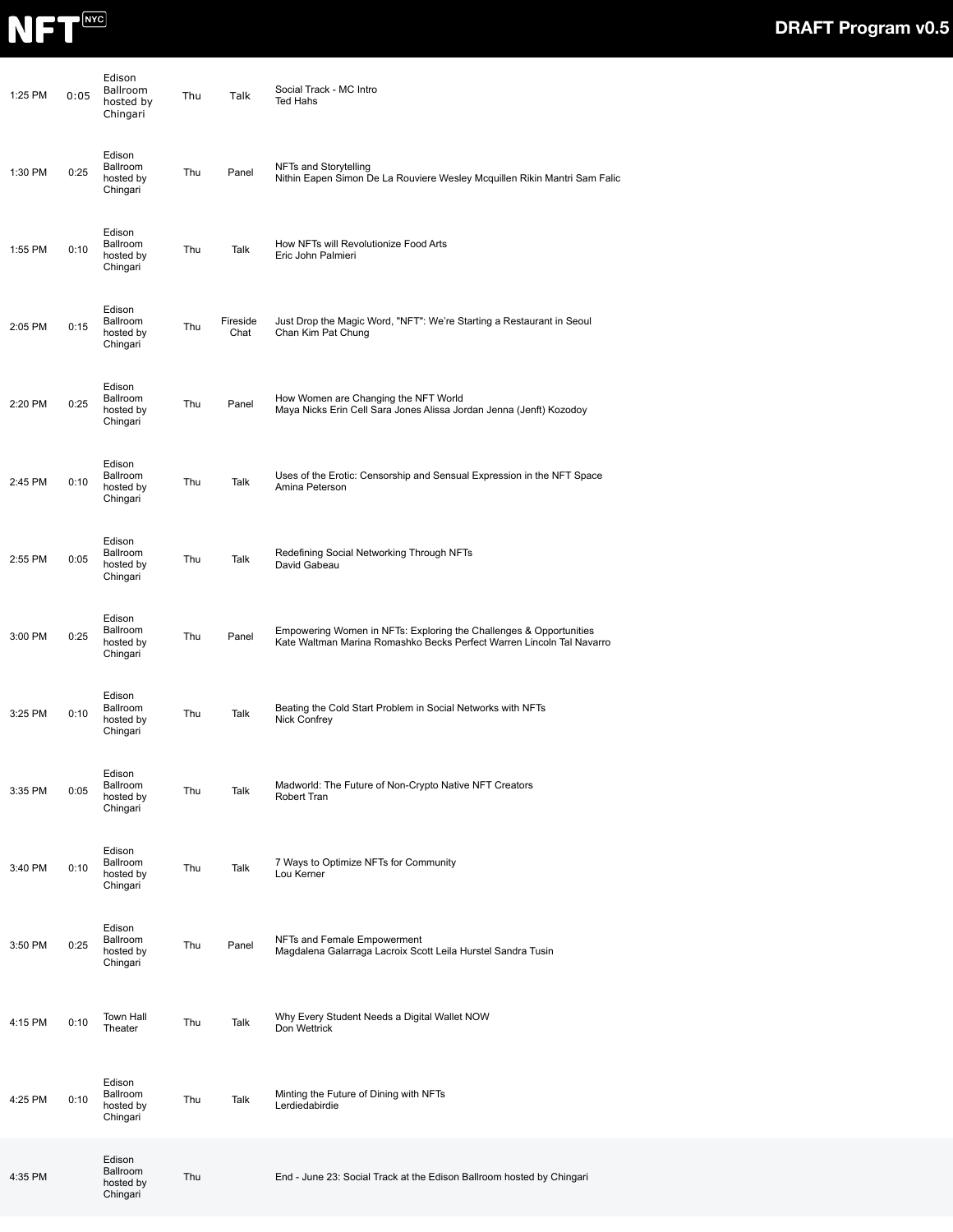

| 9:00 AM  |      | Edison<br>Ballroom<br>South hosted<br>by Chingari | Thu |       | Start - June 23: Legal & Accounting Track at the Edison Ballroom South hosted by Chingari                                                    |
|----------|------|---------------------------------------------------|-----|-------|----------------------------------------------------------------------------------------------------------------------------------------------|
| 9:00 AM  | 0:05 | Edison<br>Ballroom<br>South hosted<br>by Chingari | Thu | Talk  | Legal & Accounting - MC Intro<br><b>Steve Masur</b>                                                                                          |
| 9:05 AM  | 0:25 | Edison<br>Ballroom<br>South hosted<br>by Chingari | Thu | Panel | Navigating IP Issues in the World of NFTs<br>Ghaith Mahmood Moish Peltz Noam Galai Aaron Lane Stuart Levi                                    |
| 9:30 AM  | 0:10 | Edison<br>Ballroom<br>South hosted<br>by Chingari | Thu | Talk  | The Wave of NFT Litigation is Coming<br><b>Brian Klein</b>                                                                                   |
| 9:40 AM  | 0:25 | Edison<br>Ballroom<br>South hosted<br>by Chingari | Thu | Panel | NFTs & Legal: What you Should Know<br>Jesse Halfon Andrew Bull Jonathan C. Dunsmoor, Esq.                                                    |
| 10:05 AM | 0:10 | Edison<br>Ballroom<br>South hosted<br>by Chingari | Thu | Talk  | Lessons from NFT Launches<br>Michael Bacina                                                                                                  |
| 10:15 AM | 0:25 | Edison<br>Ballroom<br>South hosted<br>by Chingari | Thu | Panel | Launching an NFT Successfully and Legally<br>Will Foulkes Andy Lee Patrick Daugherty Robert Donovan Gareth Malna                             |
| 10:40 AM | 0:10 | Edison<br>Ballroom<br>South hosted<br>by Chingari | Thu | Talk  | Using Intellectual Property to Leverage Your NFT<br>David Boag                                                                               |
| 10:50 AM | 0:25 | Edison<br>Ballroom<br>South hosted<br>by Chingari | Thu | Panel | NFTs & Entertainment: Key Business and Legal Issues for Success<br>Stephen Wink Lewis Cohen Olta Andoni Brett Kaminsky Mark Radcliffe        |
| 11:15 AM | 0:10 | Edison<br>Ballroom<br>South hosted<br>by Chingari | Thu | Talk  | Think like an IP Strategist: Protect your Work & Maximize the Value of your NFTs<br>Amyli Mcdaniel                                           |
| 11:25 AM | 0:05 | Edison<br>Ballroom<br>South hosted<br>by Chingari | Thu | Talk  | Legal & Business Strategy for NFTs: Five Major Issues<br>Mark Radcliffe                                                                      |
| 11:30 AM | 0:25 | Edison<br>Ballroom<br>South hosted<br>by Chingari | Thu | Panel | NFTs: Keeping It Legal<br>James Gatto James Williams Nicolle Lafosse Sumeet Chugani                                                          |
| 11:55 AM | 0:10 | Edison<br>Ballroom<br>South hosted<br>by Chingari | Thu | Talk  | Fashion's Tech Revolution: How The Industry is Protecting and Monetizing Intellectual Property in NFTs<br>Francesca Witzburg                 |
| 12:05 PM | 0:10 | Edison<br>Ballroom<br>South hosted<br>by Chingari | Thu | Talk  | NFTs as Decentralized IP (De-IP)<br><b>Edward Lee</b>                                                                                        |
| 12:15 PM | 0:25 | Edison<br>Ballroom<br>South hosted<br>by Chingari | Thu | Panel | NFTs and Intellectual Property: Exploring the Legal Landscape and Key Issues<br>Charles Slamowitz Celine Moille Jorge Franco Agustin Barbara |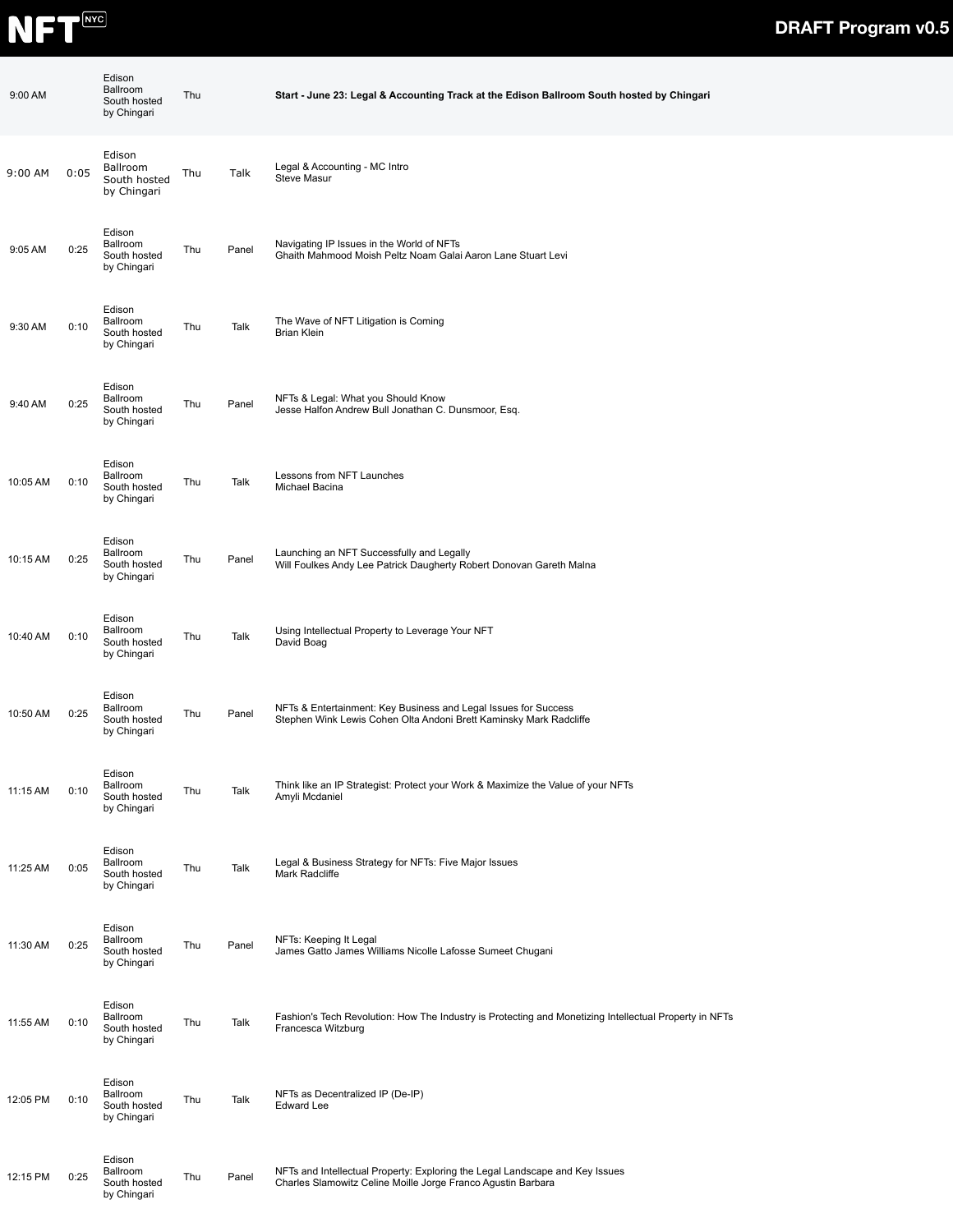

| 12:40 PM |      | Edison<br>Ballroom<br>South hosted<br>by Chingari | Thu |       | Lunch and Networking at the Marriott Marquis                                                                          |
|----------|------|---------------------------------------------------|-----|-------|-----------------------------------------------------------------------------------------------------------------------|
| 12:40 PM | 0:10 | Edison<br>Ballroom<br>South hosted<br>by Chingari | Thu | Talk  | Not Legal Advice: Managing Risk in NFTs<br>Omri Bouton                                                                |
| 12:50 PM | 0:10 | Edison<br>Ballroom<br>South hosted<br>by Chingari | Thu | Talk  | We're All Gonna Monetize Our NFTs<br><b>Tory Watters</b>                                                              |
| 1:00 PM  | 0:25 | Edison<br>Ballroom<br>South hosted<br>by Chingari | Thu | Panel | NFT Risks, Rewards, and Pitfalls<br>Paul Kang Greg King Catherine Keller Shawn Pickett                                |
| 1:25 PM  | 0:10 | Edison<br>Ballroom<br>South hosted<br>by Chingari | Thu | Talk  | NFT Art Infringement is Rampant: How do we Help?<br>Jenna Karadbil                                                    |
| 1:35 PM  | 0:05 | Edison<br>Ballroom<br>South hosted<br>by Chingari | Thu | Talk  | Legal & Accounting - MC Intro<br>Michael Terpin                                                                       |
| 1:40 PM  | 0:15 | Edison<br>Ballroom<br>South hosted<br>by Chingari | Thu | Talk  | Authenticating NFTs with Certified Blockchain Autographs<br>Michael Eckstein                                          |
| 1:55 PM  | 0:10 | Edison<br>Ballroom<br>South hosted<br>by Chingari | Thu | Talk  | Where NFTs, Identity, and Compliance Meet<br><b>Bill Warren</b>                                                       |
| 2:05 PM  | 0:25 | Edison<br>Ballroom<br>South hosted<br>by Chingari | Thu | Panel | NFTs: What are the Legal Risks Involved?<br>Nicholas Lauw Manuel Pesendorfer Francesco Piccoli                        |
| 2:30 PM  | 0:10 | Edison<br>Ballroom<br>South hosted<br>by Chingari | Thu | Talk  | NFTs Are Now Collateral For Secured Loans: Are You Legally Protected?<br>Jeff Karas                                   |
| 2:40 PM  | 0:10 | Edison<br>Ballroom<br>South hosted<br>by Chingari | Thu | Talk  | Virtually Compliant: Emerging Legal Issues in NFTs<br>Diana Stern                                                     |
| 2:50 PM  | 0:25 | Edison<br>Ballroom<br>South hosted<br>by Chingari | Thu | Panel | The Taxman Cometh: NFT Taxes<br>Zac Mcclure Florian Zawodsky Amy Kalnoki Maneisha Sandhu Karl Nicolas Olga Bashkatova |
| 3:15 PM  | 0:10 | Edison<br>Ballroom<br>South hosted<br>by Chingari | Thu | Talk  | Innovation And Regulatory Challenges in Digital Securities and NFTs<br>Mark Elenowitz                                 |
| 3:25 PM  | 0:25 | Edison<br>Ballroom<br>South hosted<br>by Chingari | Thu | Panel | How Advertisement Works in the Metaverse Powered with NFTs<br>Zach Lewis Hannah Taylor Gianfranco Lopane              |
| 3:50 PM  | 0:10 | Edison<br>Ballroom<br>South hosted<br>by Chingari | Thu | Talk  | NFT Licensing Legos: Harnessing the Value of Liquid IP<br><b>Emilio Cazares</b>                                       |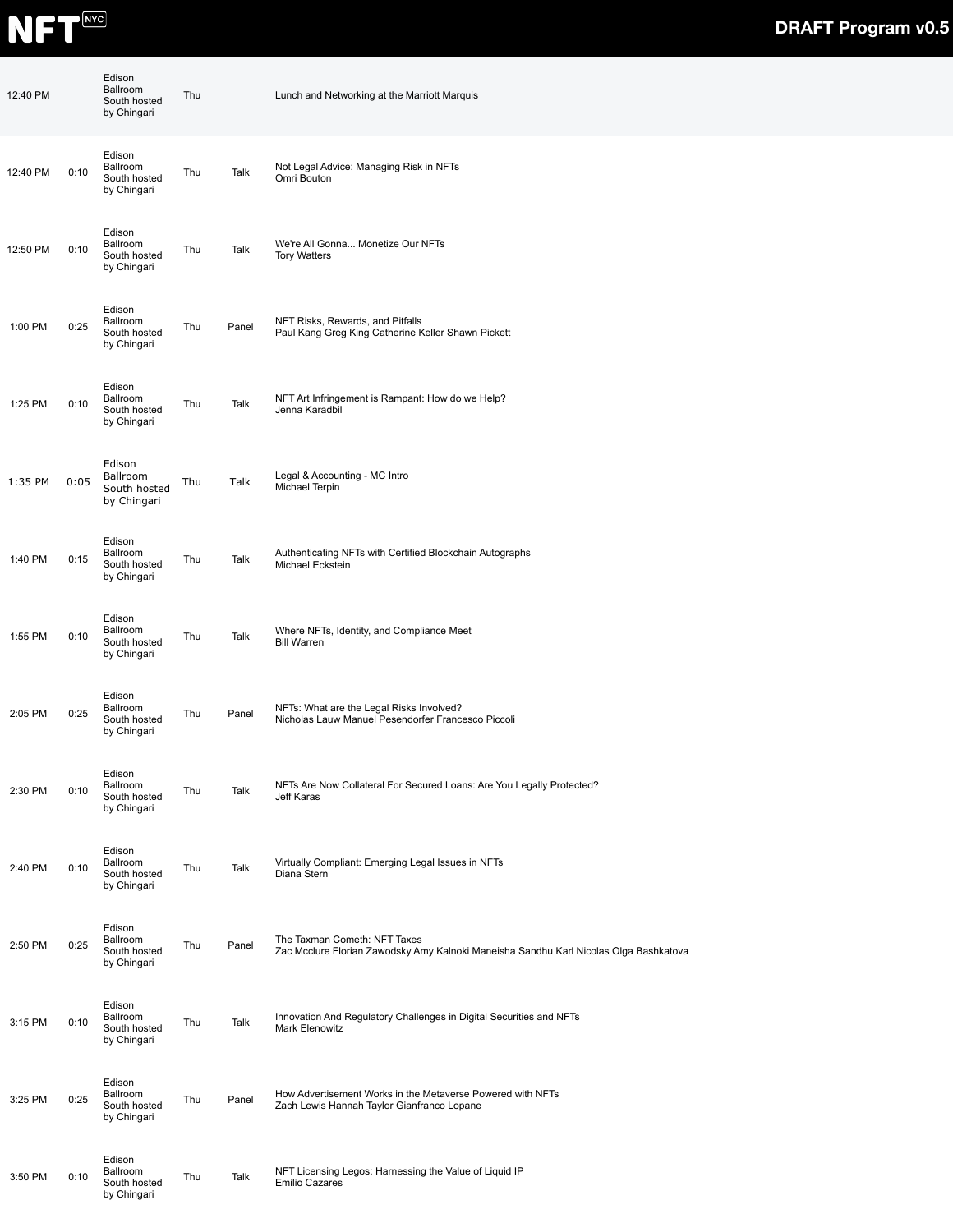

| 4:00 PM  | 0:25 | Edison<br>Ballroom<br>South hosted<br>by Chingari            | Thu | Panel | The Legal and Regulatory Evolution of NFTs: What's Coming and What You can do About it?<br>Dan Hyde Young Lee Timothy Spangler Nicola Mcneely |
|----------|------|--------------------------------------------------------------|-----|-------|-----------------------------------------------------------------------------------------------------------------------------------------------|
| 4:25 PM  | 0:10 | Edison<br>Ballroom<br>South hosted<br>by Chingari            | Thu | Talk  | Global Regulatory Outlook for NFTs<br>Jeff Bandman                                                                                            |
| 4:35 PM  | 0:10 | Edison<br>Ballroom<br>South hosted<br>by Chingari            | Thu | Talk  | The Growing Threat That Crypto Criminal Enterprises Pose to NFTs<br>Carlo D'Angelo                                                            |
| 4:45 PM  | 0:25 | Edison<br>Ballroom<br>South hosted<br>by Chingari            | Thu | Panel | Tax Update: What We Have Learned After the 2021 Tax Season<br>Pat White Mark Dimichael Alexander Roytenberg                                   |
| 5:10 PM  | 0:10 | Edison<br>Ballroom<br>South hosted<br>by Chingari            | Thu | Talk  | NFTs for Law and Enterprise<br>Houman Shadab                                                                                                  |
| 5:20 PM  |      | Edison<br>Ballroom<br>South hosted<br>by Chingari            | Thu |       | End - June 23: Legal & Accounting Track at the Edison Ballroom South hosted by Chingari                                                       |
| 9:00 AM  |      | Flow Theater<br>at the Marriott<br>Marquis (5th<br>Floor)    | Thu |       | Start - June 23: Brands Track at Flow Theater at the Marriott Marquis (5th Floor)                                                             |
| 9:00 AM  | 0:05 | Flow Theater<br>at the<br>Marriott<br>Marquis (5th<br>Floor) | Thu | Talk  | Brands Track - MC Intro<br>Lee Richter                                                                                                        |
| 9:05 AM  | 0:25 | Flow Theater<br>at the Marriott<br>Marquis (5th<br>Floor)    | Thu | Panel | Building Your Brand to Sustain in the NFT Space Long Term<br>Gavin Gillas Danny Casale Steve Ryan                                             |
| 9:30 AM  | 0:10 | Flow Theater<br>at the Marriott<br>Marquis (5th<br>Floor)    | Thu | Talk  | The Future of Retail: A Showcase of Best-in-Class Examples of Brands Entering NFTs<br>Joel Ponce                                              |
| 9:40 AM  | 0:15 | Flow Theater<br>at the Marriott<br>Marquis (5th<br>Floor)    | Thu | Talk  | Securing Your Digital Self and NFTs for the Metaverse<br>Sebastien Badault                                                                    |
| 9:55 AM  | 0:10 | Flow Theater<br>at the Marriott<br>Marquis (5th<br>Floor)    | Thu | Talk  | NFTs and Gaming: Bringing in the Next 100 Million Users of Digital Assets<br>David Nage                                                       |
| 10:05 AM | 0:05 | Flow Theater<br>at the Marriott<br>Marquis (5th<br>Floor)    | Thu | Talk  | Sony Electronics: A New Visual Medium for Your NFT Collectibles<br>Thaisa Yamamura                                                            |
| 10:10 AM | 0:25 | Flow Theater<br>at the Marriott<br>Marquis (5th<br>Floor)    | Thu | Panel | Fans, Co-Creation and Collaborative Storytelling with NFTs<br>Mat Sposta Nir Kouris B. Earl Straith Schreder                                  |
| 10:35 AM | 0:10 | Flow Theater<br>at the Marriott<br>Marquis (5th<br>Floor)    | Thu | Talk  | Realtime Tokenization with Verizon: How NFTs and 5G will Enable the True Merge of AR, VR, and IRL<br>Joshua Ness                              |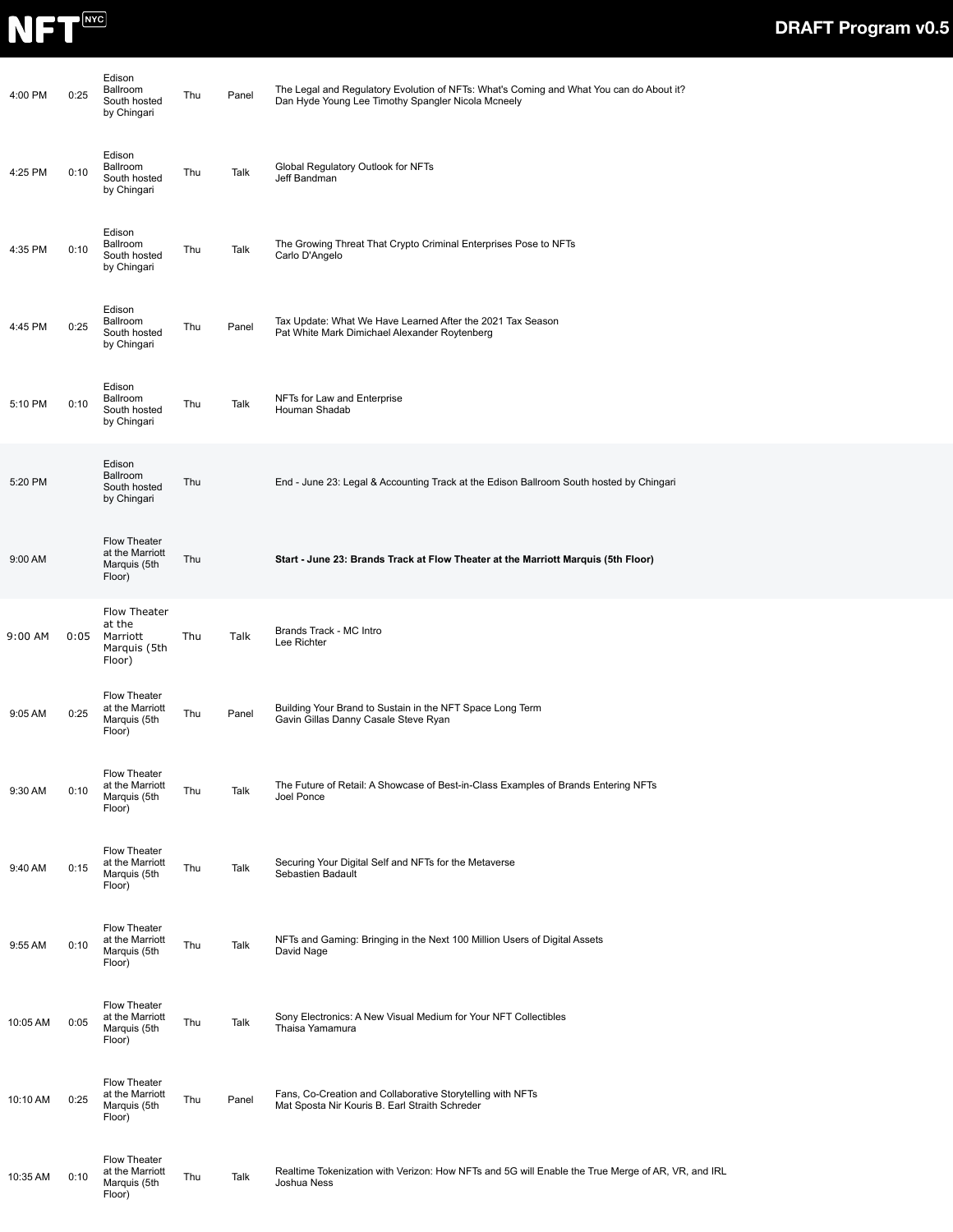

| 10:45 AM | 0:05 | <b>Flow Theater</b><br>at the Marriott<br>Marquis (5th<br>Floor) | Thu | Talk                       | Congrats Your NFTs Sold Out!! Now What?<br><b>Bekir Celik</b>                                                                                              |
|----------|------|------------------------------------------------------------------|-----|----------------------------|------------------------------------------------------------------------------------------------------------------------------------------------------------|
| 10:50 AM | 0:25 | <b>Flow Theater</b><br>at the Marriott<br>Marquis (5th<br>Floor) | Thu | Panel                      | What Creatives and Brands Should Think About When They Think About NFTs<br>Jennifer Elfanbaum Chloe Janicki Christopher Sealey David Wachsman John Downing |
| 11:15 AM | 0:10 | <b>Flow Theater</b><br>at the Marriott<br>Marquis (5th<br>Floor) | Thu | Talk                       | NFTs Beyond Cute Cats and Bored Apes<br>Christian Ferri                                                                                                    |
| 11:25 AM | 0:05 | Flow Theater<br>at the Marriott<br>Marquis (5th<br>Floor)        | Thu | Talk                       | Nswap: The Space for Metaverse NFTs<br>Michael Donovan                                                                                                     |
| 11:30 AM | 0:05 | <b>Flow Theater</b><br>at the Marriott<br>Marquis (5th<br>Floor) | Thu | Talk                       | How to Get the Next 100 Million People Started with NFTs in the Next 12 months<br>Zach Burks                                                               |
| 11:35 AM | 0:05 | <b>Flow Theater</b><br>at the Marriott<br>Marquis (5th<br>Floor) | Thu | Talk                       | How NFT Communities and Brands are Empowering the Creator Economy<br>Yihao Wei                                                                             |
| 11:40 AM | 0:25 | <b>Flow Theater</b><br>at the Marriott<br>Marquis (5th<br>Floor) | Thu | Panel                      | How Can We Use NFTs to Help Onboard the Masses Being Left Behind?<br>Chris Allen Ryoma Ito Aditi Garg Zack Guzman                                          |
| 12:05 PM | 0:05 | <b>Flow Theater</b><br>at the Marriott<br>Marquis (5th<br>Floor) | Thu | Talk                       | Tribe Quokka: NFT Branding & Community Building<br><b>Brett Summerville</b>                                                                                |
| 12:10 PM | 0:10 | <b>Flow Theater</b><br>at the Marriott<br>Marquis (5th<br>Floor) | Thu | Talk                       | NFT Brand Partnerships in 2022 and Beyond<br>Lee Richter                                                                                                   |
| 12:20 PM |      | Flow Theater<br>at the Marriott<br>Marquis (5th<br>Floor)        | Thu |                            | Lunch and Networking at the Marriott Marquis                                                                                                               |
| 12:20 PM | 1:00 | <b>Flow Theater</b><br>at the Marriott<br>Marquis (5th<br>Floor) | Thu | <b>Breakout</b><br>Session | Enabling Globally-Recognized Brands and Creators to Take One Giant Leap in NFTs<br>Alex Russman Dante Alston Eric Faust Tim Daniels                        |
| 1:20 PM  | 0:05 | Flow Theater<br>at the<br>Marriott<br>Marquis (5th<br>Floor)     | Thu | Talk                       | Brands Track - MC Intro<br>Leslie Wheeler                                                                                                                  |
| 1:25 PM  | 0:25 | <b>Flow Theater</b><br>at the Marriott<br>Marquis (5th<br>Floor) | Thu | Panel                      | Strategies for Global Brands Entering the NFT Space<br>Kevin Lee Jamie Lewis Alan Vey Lauren Dorman                                                        |
| 1:50 PM  | 0:10 | <b>Flow Theater</b><br>at the Marriott<br>Marquis (5th<br>Floor) | Thu | Talk                       | How NFTs Can Transform Users From Passive Consumers to Brand Ambassadors<br>Tom Mizzone                                                                    |
| 2:00 PM  | 0:10 | <b>Flow Theater</b><br>at the Marriott<br>Marquis (5th<br>Floor) | Thu | Talk                       | NFTs are Digital Inventory<br>Jonathan Blanco                                                                                                              |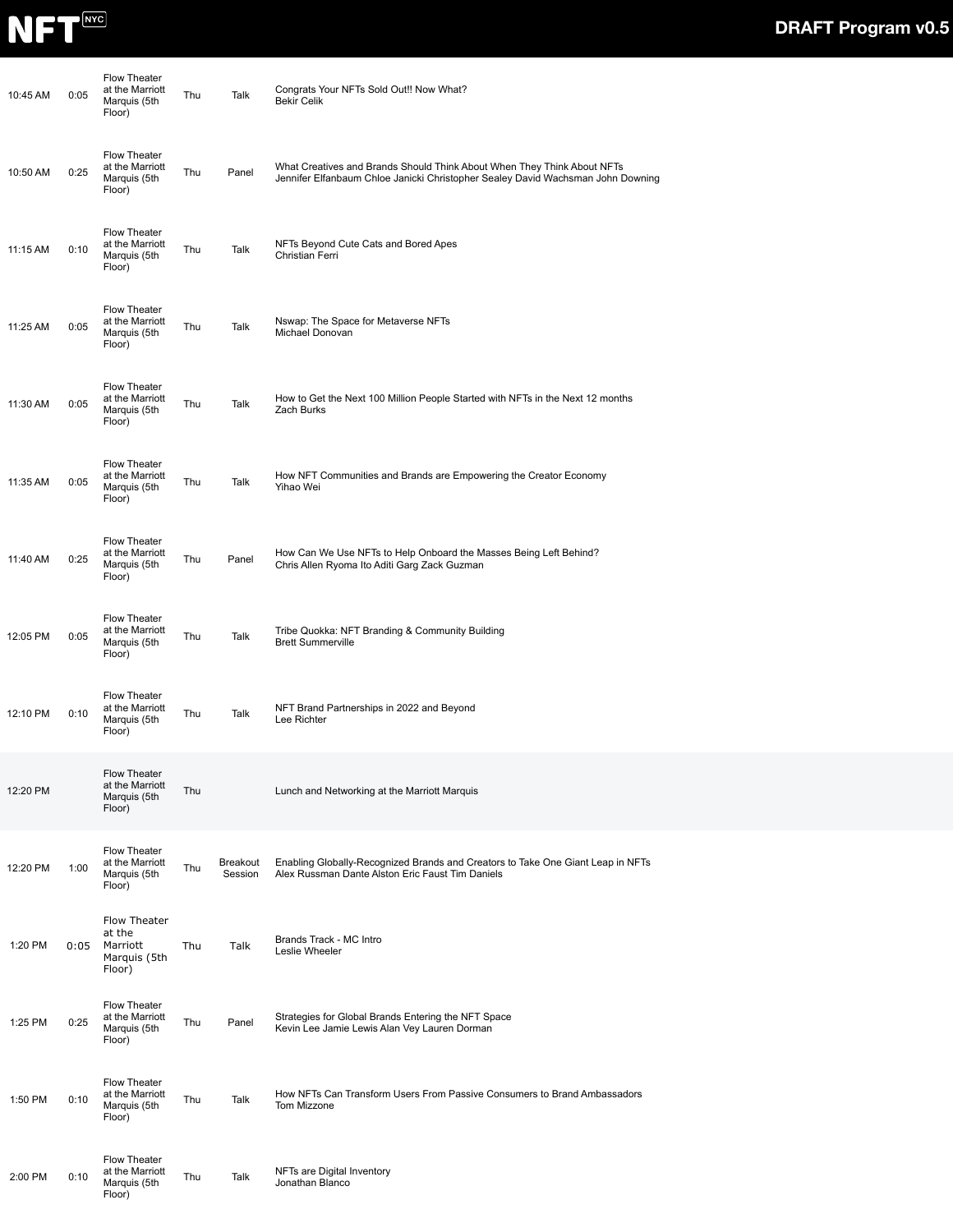

| 2:10 PM | 0:05 | Flow Theater<br>at the Marriott<br>Marquis (5th<br>Floor) | Thu | Talk  | Helping Brands Engage by Giving Away Millions of NFTs Free<br>Jason Solis                                                           |
|---------|------|-----------------------------------------------------------|-----|-------|-------------------------------------------------------------------------------------------------------------------------------------|
| 2:15 PM | 0:10 | Flow Theater<br>at the Marriott<br>Marquis (5th<br>Floor) | Thu | Talk  | How to Establish Your NFT Brand<br><b>Burnetta Thomas</b>                                                                           |
| 2:25 PM | 0:10 | Flow Theater<br>at the Marriott<br>Marquis (5th<br>Floor) | Thu | Talk  | The Consumer Consumption Journey of NFTs<br>James Di Martino                                                                        |
| 2:35 PM | 0:05 | Flow Theater<br>at the Marriott<br>Marquis (5th<br>Floor) | Thu | Talk  | Giving NFTs a Real-world Presence to Bring in the Next Billion Users<br>Arthur Meng                                                 |
| 2:40 PM | 0:10 | Flow Theater<br>at the Marriott<br>Marquis (5th<br>Floor) | Thu | Talk  | The NFT Paradigm Shift: Web 3.0's "Facebook Moment"<br>Johnna Powell                                                                |
| 2:50 PM | 0:05 | Flow Theater<br>at the Marriott<br>Marquis (5th<br>Floor) | Thu | Talk  | The Metaverse Meets NFT Utility: How Brands and Creators Can Launch Events and Utility In The Metaverse<br>Shiv Madan               |
| 2:55 PM | 0:10 | Flow Theater<br>at the Marriott<br>Marquis (5th<br>Floor) | Thu | Talk  | How to Build a Marketplace for Your Brand's NFTs<br>Mike Gubman                                                                     |
| 3:05 PM | 0:25 | Flow Theater<br>at the Marriott<br>Marquis (5th<br>Floor) | Thu | Panel | Speaking NFT: How Creators can use NFTs to add Value to Communities<br>Sharon Weisman Pierre-Nicolas Hurstel Nick Casares Luc Jodet |
| 3:30 PM | 0:10 | Flow Theater<br>at the Marriott<br>Marquis (5th<br>Floor) | Thu | Talk  | NFT Branding: Security Measures for Community Building<br>Ilhan Jama                                                                |
| 3:40 PM | 0:05 | Flow Theater<br>at the Marriott<br>Marquis (5th<br>Floor) | Thu | Talk  | Neopets, Nostalgia, and the NFT Movement<br><b>Carlin West</b>                                                                      |
| 3:45 PM | 0:10 | Flow Theater<br>at the Marriott<br>Marquis (5th<br>Floor) | Thu | Talk  | How to Build a Media Powerhouse: The Lifecycle of NFTs<br>Kyle Tut                                                                  |
| 3:55 PM | 0:25 | Flow Theater<br>at the Marriott<br>Marquis (5th<br>Floor) | Thu | Panel | Brands and NFTs: How Do Brands Take Real and Practical Steps Toward NFTs?<br>Tom Mizzone                                            |
| 4:20 PM | 0:10 | Flow Theater<br>at the Marriott<br>Marquis (5th<br>Floor) | Thu | Talk  | What it Takes to Create an NFT Brand that has Longevity<br>Dakota Story                                                             |
| 4:30 PM | 0:10 | Flow Theater<br>at the Marriott<br>Marquis (5th<br>Floor) | Thu | Talk  | Why Brands are Turning to Whitelabel NFT Experiences<br>Cameron Bale                                                                |
| 4:40 PM | 0:10 | Flow Theater<br>at the Marriott<br>Marquis (5th<br>Floor) | Thu | Talk  | Are You Reaching the Right Audience? Top Tips on How to Market Your NFT Project<br>Ty Smith                                         |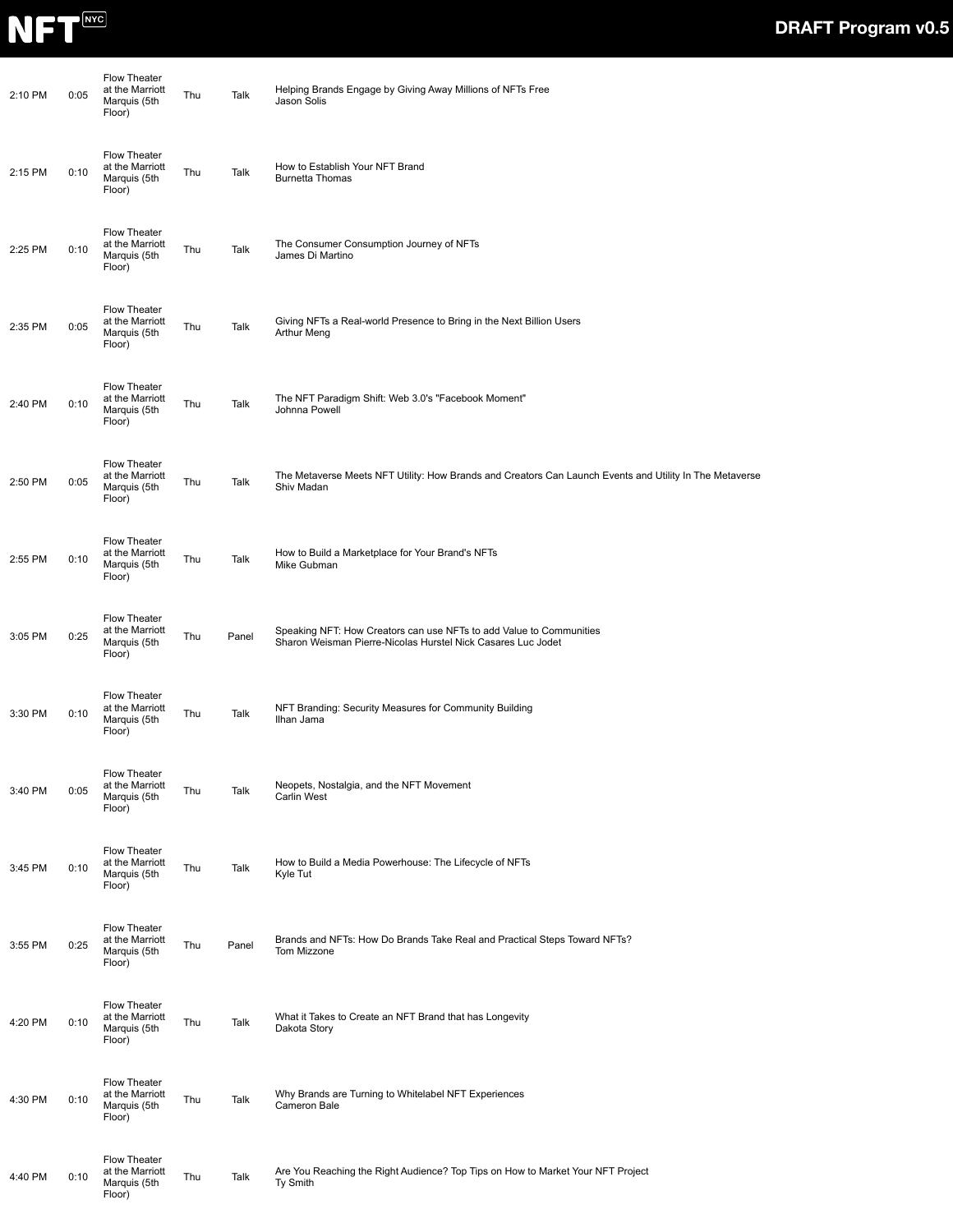

| 4:50 PM  | 0:10 | Edison<br>Ballroom<br>hosted by<br>Chingari                      | Tue | Talk             | <b>Building Metaverse-Native Fashion Brands</b><br>Enara Nazarova                                                     |
|----------|------|------------------------------------------------------------------|-----|------------------|-----------------------------------------------------------------------------------------------------------------------|
| 5:00 PM  | 0:10 | <b>Flow Theater</b><br>at the Marriott<br>Marquis (5th<br>Floor) | Thu | Talk             | Brand NFT Case Studies from Leading Industries<br>Quinn Button                                                        |
| 5:10 PM  | 0:10 | Flow Theater<br>at the Marriott<br>Marquis (5th<br>Floor)        | Thu | Talk             | Our Psychological Connection to NFTs<br>Harm (Hammmer) Sandhu                                                         |
| 5:20 PM  | 0:10 | Flow Theater<br>at the Marriott<br>Marquis (5th<br>Floor)        | Thu | Talk             | How to Leverage NFTs to Generate IRL Sales for Your Brick and Mortar Business<br>Lauren Turton                        |
| 5:30 PM  | 0:10 | Flow Theater<br>at the Marriott<br>Marquis (5th<br>Floor)        | Thu | Talk             | Leveling Up Your NFT Marketing: Lessons from 20 Years in the Industry as a Google Partner<br><b>Richard Scheufler</b> |
| 5:40 PM  | 0:10 | Flow Theater<br>at the Marriott<br>Marquis (5th<br>Floor)        | Thu | Talk             | NFTs Are The New Fan Clubs<br><b>Patrick Courtney</b>                                                                 |
| 5:50 PM  | 0:10 | Palladium<br>hosted by<br>Outside.io                             | Thu | Talk             | RealFevr: Sports Moments NFT Marketplace<br><b>Fred Antunes</b>                                                       |
| 6:00 PM  |      | <b>Flow Theater</b><br>at the Marriott<br>Marquis (5th<br>Floor) | Thu |                  | End - June 23: Brands Track at Flow Theater at the Marriott Marquis (5th Floor)                                       |
| 9:00 AM  |      | Coinbase<br>Theater at<br>Marriott 6th<br>Floor<br>(Broadway)    | Thu |                  | Start - June 23: Art Track at Coinbase Theater at Marriott 6th Floor (Broadway)                                       |
| 9:00 AM  | 0:05 | Coinbase<br>Theater at<br>Marriott 6th<br>Floor<br>(Broadway)    | Thu | Talk             | Art Track - MC Intro<br>Sarina Charugundla                                                                            |
| 9:05 AM  | 0:25 | Coinbase<br>Theater at<br>Marriott 6th<br>Floor<br>(Broadway)    | Thu | Panel            | The Bridge Between Traditional Art and NFT Art<br>Malliha Ahmad Mary Lai David Moore Nina Kong-Surtees Craig Gould    |
| 9:30 AM  | 0:10 | Coinbase<br>Theater at<br>Marriott 6th<br>Floor<br>(Broadway)    | Thu | Talk             | The TOILET NFT - A Gorilla Marketing Campaign<br>Jacob Marko                                                          |
| 9:40 AM  | 0:10 | Coinbase<br>Theater at<br>Marriott 6th<br>Floor<br>(Broadway)    | Thu | Talk             | Collecting NFT Art: Centralised and Decentralised Ideologies Coming Together<br>Joe Kennedy                           |
| 9:50 AM  | 0:15 | Coinbase<br>Theater at<br>Marriott 6th<br>Floor<br>(Broadway)    | Thu | Fireside<br>Chat | Fireside Chat: How Artists Can Protect Their Copyrights<br>Ashli Weiss Liat Karpel Gurwicz                            |
| 10:05 AM | 0:10 | Coinbase<br>Theater at<br>Marriott 6th<br>Floor<br>(Broadway)    | Thu | Talk             | NFTism: The Last 'ism' in Art<br>Kenny Schacter                                                                       |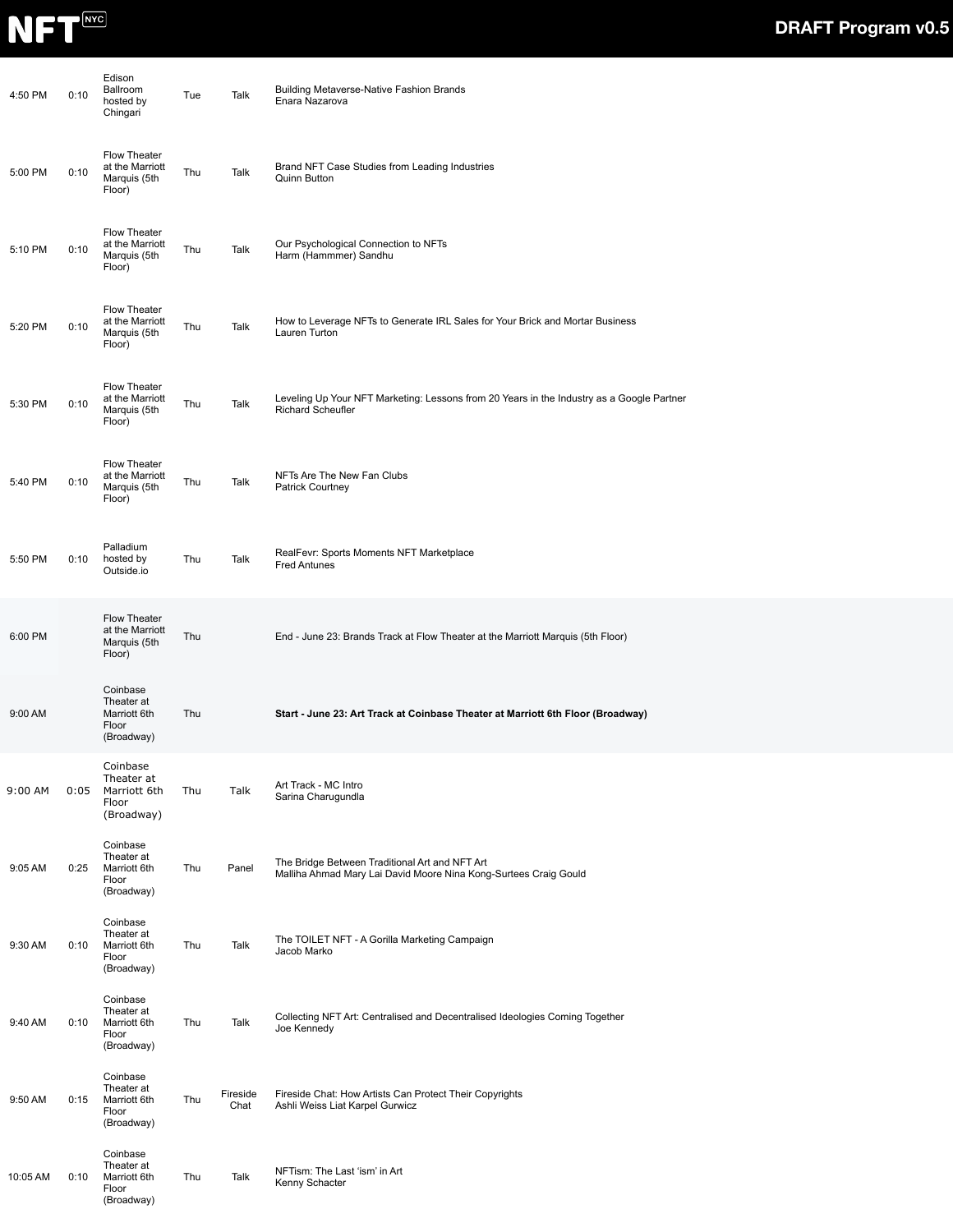

| 10:15 AM | 0:25 | Coinbase<br>Theater at<br>Marriott 6th<br>Floor<br>(Broadway) | Thu | Panel            | The First Participatory NFT Performance: A Live and Free Interactive Mint at NFT.NYC<br>Malcolm Levy Nathaniel Stern Scott Kildall Maria Fernandez |
|----------|------|---------------------------------------------------------------|-----|------------------|----------------------------------------------------------------------------------------------------------------------------------------------------|
| 10:40 AM | 0:10 | Coinbase<br>Theater at<br>Marriott 6th<br>Floor<br>(Broadway) | Thu | Talk             | From Physical to Digital: How to Make it in NFTs<br><b>Franky Nines</b>                                                                            |
| 10:50 AM | 0:25 | Coinbase<br>Theater at<br>Marriott 6th<br>Floor<br>(Broadway) | Thu | Panel            | Everyone is a Curator Now: Curators as Investors in the NFT Landscape<br>Michele Maccarone Andy Alekhin Frances Liddell Tam Gryn                   |
| 11:15 AM | 0:10 | Coinbase<br>Theater at<br>Marriott 6th<br>Floor<br>(Broadway) | Thu | Talk             | Semiotics Behind NFT Art Pieces<br>Liam Vries                                                                                                      |
| 11:25 AM | 0:15 | Coinbase<br>Theater at<br>Marriott 6th<br>Floor<br>(Broadway) | Thu | Fireside<br>Chat | Writing and NFTs: Nomenclature, Keywords, and Effective Content<br>Drew Mailen Raheem Johnson                                                      |
| 11:40 AM | 0:05 | Coinbase<br>Theater at<br>Marriott 6th<br>Floor<br>(Broadway) | Thu | Talk             | Launching a Generative NFT Project<br><b>Eric Charles</b>                                                                                          |
| 11:45 AM | 0:25 | Coinbase<br>Theater at<br>Marriott 6th<br>Floor<br>(Broadway) | Thu | Panel            | Being a Full-Time Artist Thanks to NFTs<br>Jay Alders Tim Maxwell Camibus Clara Luzian Parin Heidari                                               |
| 12:10 PM | 0:10 | Coinbase<br>Theater at<br>Marriott 6th<br>Floor<br>(Broadway) | Thu | Talk             | Manifesting NFTs with the Mind<br>Lans King                                                                                                        |
| 12:20 PM | 0:05 | Coinbase<br>Theater at<br>Marriott 6th<br>Floor<br>(Broadway) | Thu | Talk             | <b>BCA Decentralized Curatorial Network System</b><br>Bohan Sun                                                                                    |
| 12:25 PM | 0:25 | Coinbase<br>Theater at<br>Marriott 6th<br>Floor<br>(Broadway) | Thu | Panel            | Rebranding with NFTs for Independent Creators<br>Darren Moore Fer Caggiano Timothy Livingston Alex Solis                                           |
| 12:50 PM | 0:10 | Coinbase<br>Theater at<br>Marriott 6th<br>Floor<br>(Broadway) | Thu | Talk             | NFT Trends to Revolutionize Decentralized Social<br>Qinwen Wang                                                                                    |
| 1:00 PM  | 0:10 | Coinbase<br>Theater at<br>Marriott 6th<br>Floor<br>(Broadway) | Thu | Talk             | What NFTs Can Learn From Comic Book Creators<br><b>Buddy Scalera</b>                                                                               |
| 1:10 PM  |      | Coinbase<br>Theater at<br>Marriott 6th<br>Floor<br>(Broadway) | Thu |                  | Lunch and Networking at the Marriott Marquis                                                                                                       |
| 1:10 PM  | 0:25 | Coinbase<br>Theater at<br>Marriott 6th<br>Floor<br>(Broadway) | Thu | Panel            | The Rise of Comics and Superheros in NFTs<br>Agnes Garbowska Nick Frontera Gareb Shamus Sharad Devarajan                                           |
| 1:35 PM  | 0:10 | Coinbase<br>Theater at<br>Marriott 6th<br>Floor<br>(Broadway) | Thu | Talk             | Anime and NFTs<br>Robek World                                                                                                                      |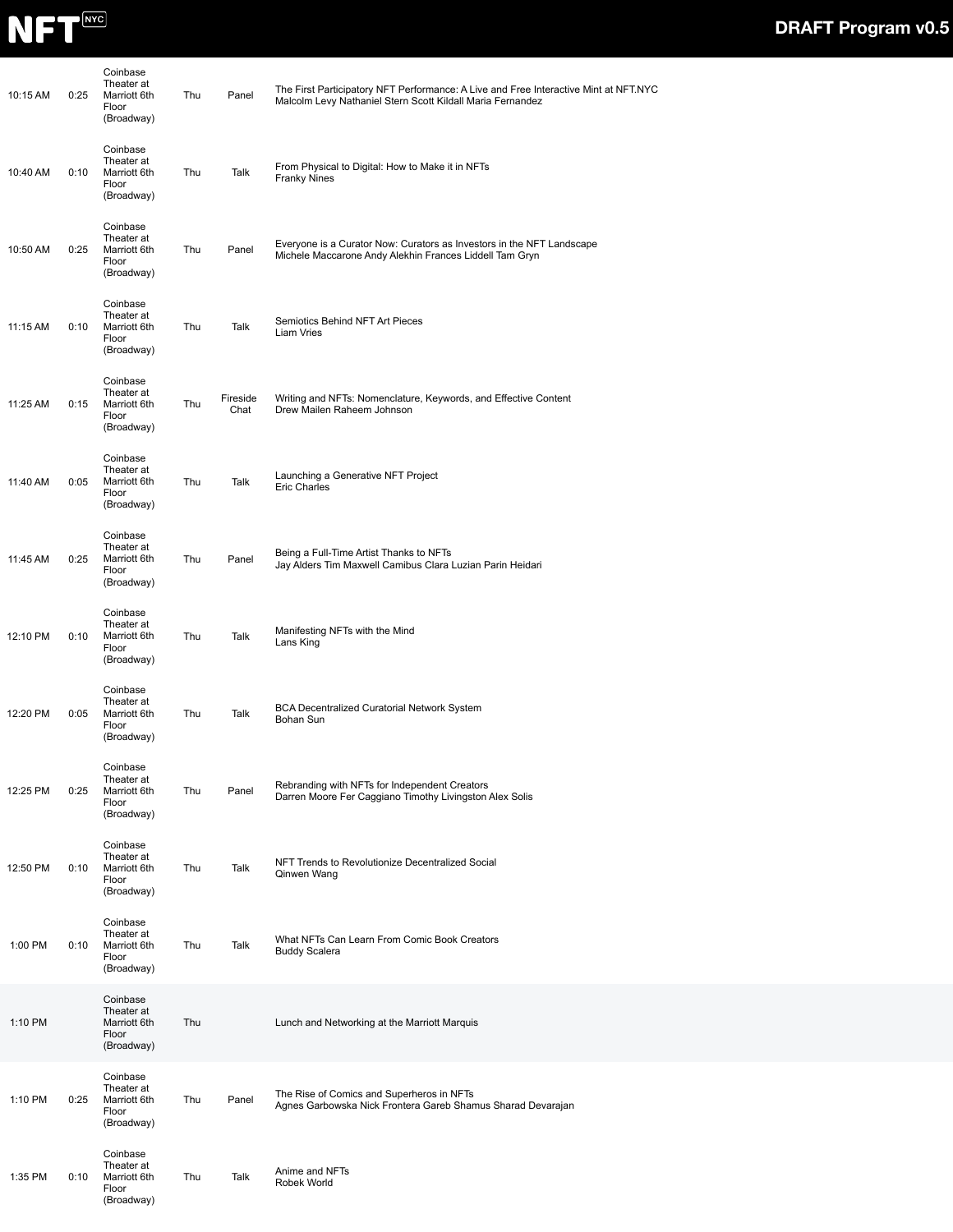

| 1:45 PM | 0:05 | Coinbase<br>Theater at<br>Marriott 6th<br>Floor<br>(Broadway) | Thu | Talk  | Art Track - MC Intro<br>Lex Marcano                                                                                                 |
|---------|------|---------------------------------------------------------------|-----|-------|-------------------------------------------------------------------------------------------------------------------------------------|
| 1:50 PM | 0:10 | Coinbase<br>Theater at<br>Marriott 6th<br>Floor<br>(Broadway) | Thu | Talk  | Breakthroughs in NFT Preservation & Accessibility<br>Molly Mackinlay                                                                |
| 2:00 PM | 0:25 | Coinbase<br>Theater at<br>Marriott 6th<br>Floor<br>(Broadway) | Thu | Panel | Poetry and Literature in NFTs<br>Amelie Lasker Garrett Brill Marcos De La Fuente                                                    |
| 2:25 PM | 0:10 | Coinbase<br>Theater at<br>Marriott 6th<br>Floor<br>(Broadway) | Thu | Talk  | "Freedom with NFTs" Spoken word<br>Doc Peace                                                                                        |
| 2:35 PM | 0:10 | Coinbase<br>Theater at<br>Marriott 6th<br>Floor<br>(Broadway) | Thu | Talk  | Exploring NFT traits through creative data visualization<br>Outer Lumen                                                             |
| 2:45 PM | 0:25 | Coinbase<br>Theater at<br>Marriott 6th<br>Floor<br>(Broadway) | Thu | Panel | theVERSEverse: The Future of Poetry on the Blockchain<br>Sasha Stiles Kalen Iwamoto Gisel Florez Ana Caballero                      |
| 3:10 PM | 0:05 | Coinbase<br>Theater at<br>Marriott 6th<br>Floor<br>(Broadway) | Thu | Talk  | Michelangelo Labs - Fine Art NFT Sculptors<br>Jake Stjepanovic                                                                      |
| 3:15 PM | 0:25 | Coinbase<br>Theater at<br>Marriott 6th<br>Floor<br>(Broadway) | Thu | Panel | Dance, Culture and Value<br>Kwasi Ohene-Adu Beatriz Castañeda Nicolás Gatica Dylan Mayoral                                          |
| 3:40 PM | 0:10 | Coinbase<br>Theater at<br>Marriott 6th<br>Floor<br>(Broadway) | Thu | Talk  | Opportunities and Challenges for NFT Artists Using AI<br>Ivona Tau                                                                  |
| 3:50 PM | 0:05 | Coinbase<br>Theater at<br>Marriott 6th<br>Floor<br>(Broadway) | Thu | Talk  | How to Make No-Code Generative Music<br>Shannon Chen See                                                                            |
| 3:55 PM | 0:10 | Coinbase<br>Theater at<br>Marriott 6th<br>Floor<br>(Broadway) | Thu | Talk  | Play with NFTs Through Light<br>Rebecca Rose                                                                                        |
| 4:05 PM | 0:25 | Coinbase<br>Theater at<br>Marriott 6th<br>Floor<br>(Broadway) | Thu | Panel | What's Next for Generative Art in NFTs?<br>Aslan Ruby Valentina Pachon Mobius Strip Tayodamnshoes Lapido Conlan Rios Sach Chandaria |
| 4:30 PM | 0:10 | Coinbase<br>Theater at<br>Marriott 6th<br>Floor<br>(Broadway) | Thu | Talk  | Insights from an Erotic NFT Artist<br>Polyannie                                                                                     |
| 4:40 PM | 0:10 | Coinbase<br>Theater at<br>Marriott 6th<br>Floor<br>(Broadway) | Thu | Talk  | NFTs in VR Art: Afro-Fantasy<br>Nygilia Mcclain                                                                                     |
| 4:50 PM | 0:25 | Coinbase<br>Theater at<br>Marriott 6th<br>Floor<br>(Broadway) | Thu | Panel | Social Change Art and NFTs as a Lever of Influence<br>Fiona Aboud David All Aleksandra Artamonovskaja Holly Wood                    |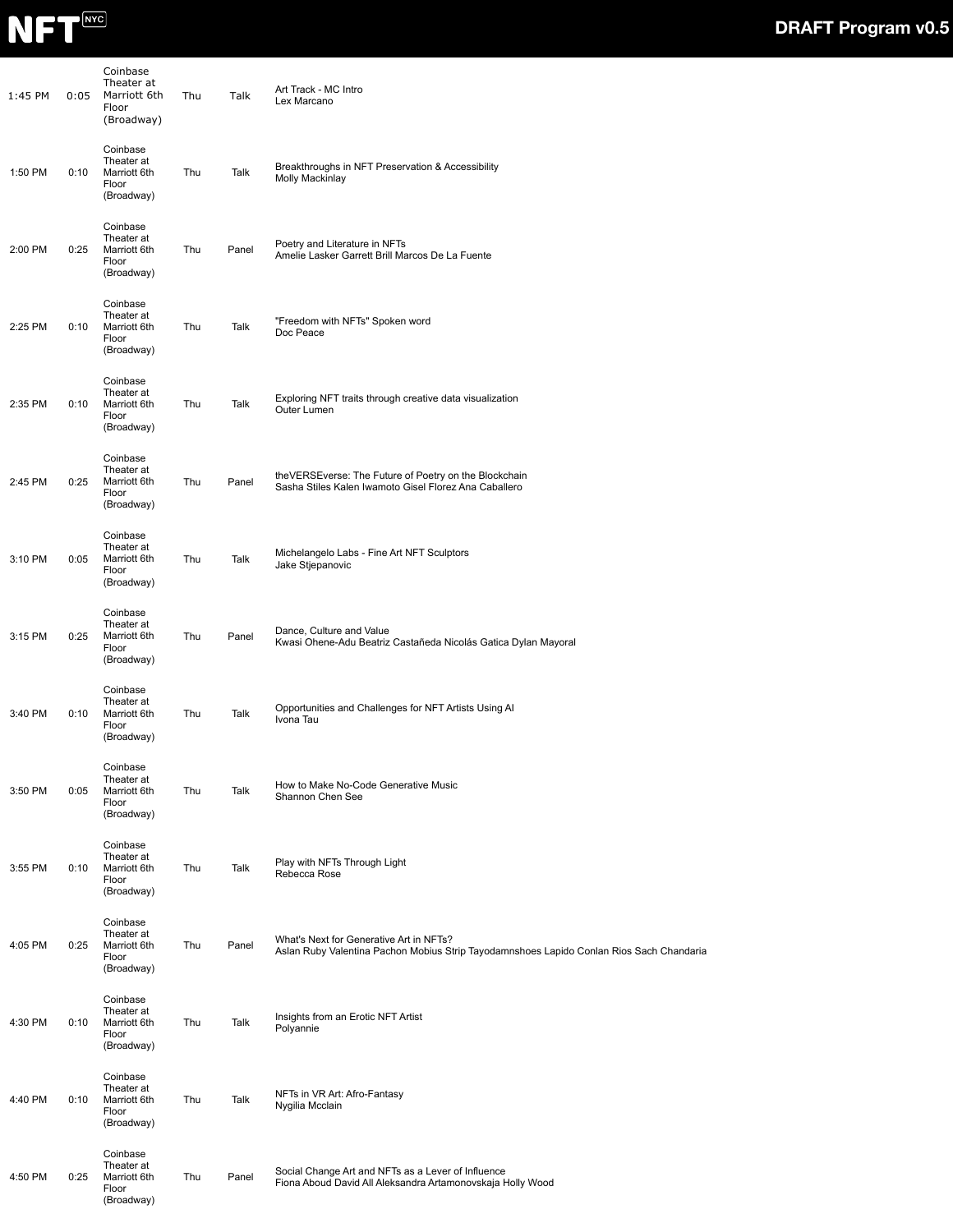

| 5:15 PM  | 0:25 | Coinbase<br>Theater at<br>Marriott 6th<br>Floor<br>(Broadway)    | Thu | Panel | NFT Art and Communities from Around the World<br>Dennis Peqas Funky Pugs Donglee Han                                                                   |
|----------|------|------------------------------------------------------------------|-----|-------|--------------------------------------------------------------------------------------------------------------------------------------------------------|
| 5:40 PM  |      | Coinbase<br>Theater at<br>Marriott 6th<br>Floor<br>(Broadway)    | Thu |       | End - June 23: Art Track at Coinbase Theater at Marriott 6th Floor (Broadway)                                                                          |
| 9:00 AM  |      | Tron DAO<br>Theater at the<br>Marriott<br>Marquis (7th<br>Floor) | Thu |       | Start - June 23: Investing Track at Tron DAO Theater at the Marriott Marquis (7th Floor)                                                               |
| 9:00 AM  | 0:05 | Tron DAO<br>Theater at<br>the Marriott<br>Marquis (7th<br>Floor) | Thu | Talk  | Investing Track - MC Intro<br><b>Christos Makridis</b>                                                                                                 |
| 9:05 AM  | 0:10 | Tron DAO<br>Theater at the<br>Marriott<br>Marquis (7th<br>Floor) | Thu | Talk  | The Future of NFT Marketplaces<br>Victoria Feng                                                                                                        |
| 9:15 AM  | 0:25 | Tron DAO<br>Theater at the<br>Marriott<br>Marquis (7th<br>Floor) | Thu | Panel | DeFi Serving the Bottom Billion: How to Value NFTs as an Investment Class<br>Scott Fitsimones Bryan Myint Hassan Aldahan Ryan Hall Sriya Chintalapalli |
| 9:40 AM  | 0:10 | Tron DAO<br>Theater at the<br>Marriott<br>Marquis (7th<br>Floor) | Thu | Talk  | The Next Chapter of Financial Analysis: Predicting NFT Asset Performance through YouTube, Social Media and Metcalfe's law<br>Isabell Welpe             |
| 9:50 AM  | 0:05 | Tron DAO<br>Theater at the<br>Marriott<br>Marquis (7th<br>Floor) | Thu | Talk  | Breaking the Myth: Payment Fraud Prevention in Crypto Isn't the Hardest to Protect<br>Alex Zeltcer                                                     |
| 9:55 AM  | 0:10 | Tron DAO<br>Theater at the<br>Marriott<br>Marquis (7th<br>Floor) | Thu | Talk  | Building Hotels in the Metaverse<br>Lees Garcia Thomas Farr                                                                                            |
| 10:05 AM | 0:10 | Tron DAO<br>Theater at the<br>Marriott<br>Marquis (7th<br>Floor) | Thu | Talk  | How to Invest in NFTs: Utility and Future Use Cases for NFTs<br>Justin Williams                                                                        |
| 10:15 AM | 0:25 | Tron DAO<br>Theater at the<br>Marriott<br>Marquis (7th<br>Floor) | Thu | Panel | NFT Due Diligence: Everything You Need to Know<br>Teng Yan Yau Amber Treshnell David Mokos Gavriel Blaxberg                                            |
| 10:40 AM | 0:10 | Tron DAO<br>Theater at the<br>Marriott<br>Marquis (7th<br>Floor) | Thu | Talk  | The Financialization of NFTs: A New Asset Class<br>Gabe Frank                                                                                          |
| 10:50 AM | 0:25 | Tron DAO<br>Theater at the<br>Marriott<br>Marquis (7th<br>Floor) | Thu | Panel | What's Real? NFT Real Estate Physical vs. Digital<br>Dean Tribble Alvaro Nunez Jenny Guo Todd Miller                                                   |
| 11:15 AM | 0:10 | Tron DAO<br>Theater at the<br>Marriott<br>Marquis (7th<br>Floor) | Thu | Talk  | How Fractionalized and NFT Perpertuals Trading Empowers the Creator Econoomy<br>Derek Alia                                                             |
| 11:25 AM | 0:10 | Tron DAO<br>Theater at the<br>Marriott<br>Marquis (7th<br>Floor) | Thu | Talk  | Where We were in NFTs and Where We are Now<br>Kelly Levalley Hunt                                                                                      |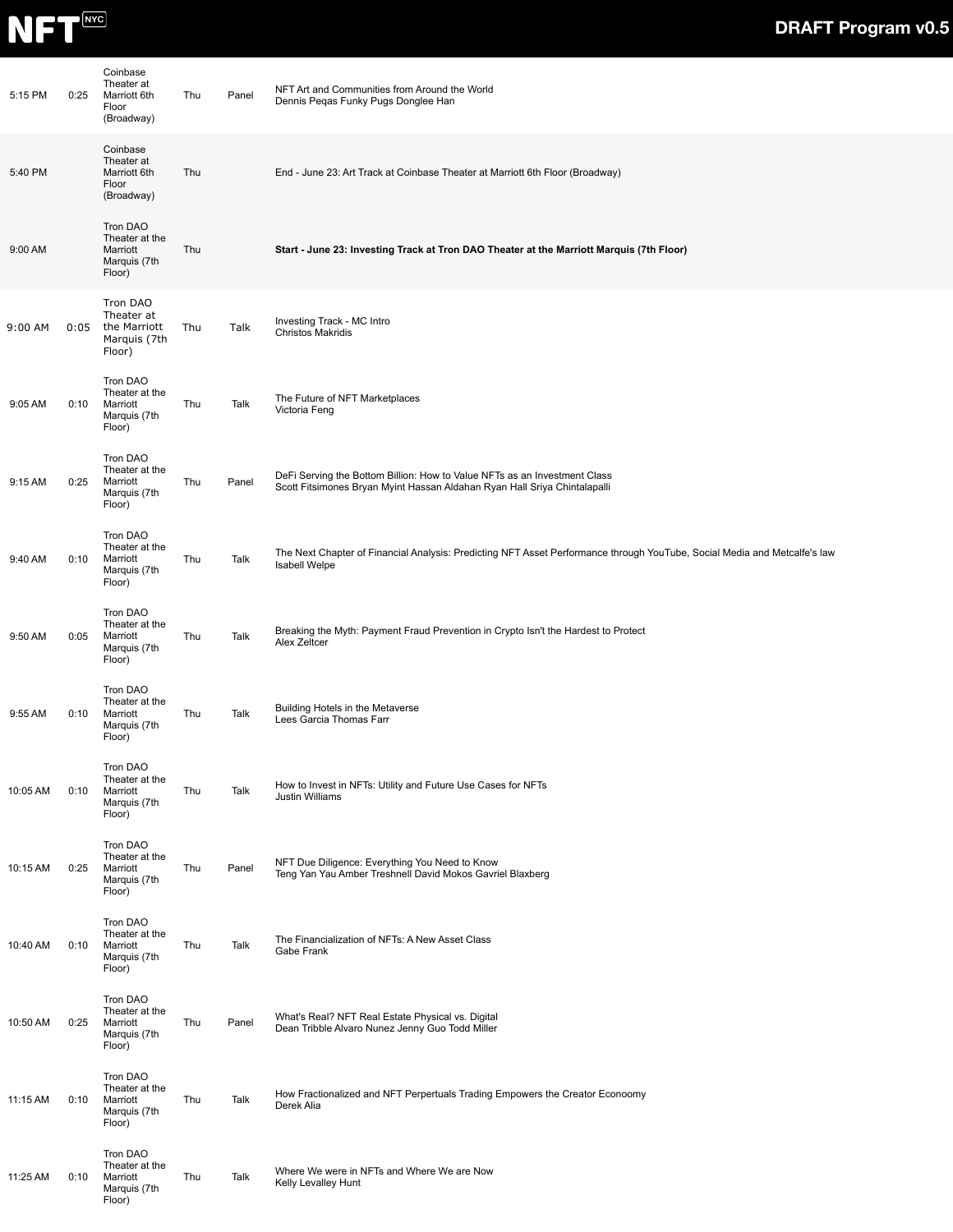

| 11:35 AM | 0:10 | Tron DAO<br>Theater at the<br>Marriott<br>Marquis (7th<br>Floor) | Thu | Talk  | How WGMI: The Transformative Future of NFTs and How We Get There<br>Elena Ikonomovska                                                   |
|----------|------|------------------------------------------------------------------|-----|-------|-----------------------------------------------------------------------------------------------------------------------------------------|
| 11:45 AM | 0:05 | Tron DAO<br>Theater at the<br>Marriott<br>Marquis (7th<br>Floor) | Thu | Talk  | The Wallet as the NFT Super App<br>Serafin Lion Engel                                                                                   |
| 11:50 AM | 0:10 | Tron DAO<br>Theater at the<br>Marriott<br>Marquis (7th<br>Floor) | Thu | Talk  | How I Bootstrapped an NFT Project and How You Can Do The Same<br>Zachary Yungblut                                                       |
| 12:00 PM |      | Tron DAO<br>Theater at the<br>Marriott<br>Marquis (7th<br>Floor) | Thu |       | Lunch and Networking at the Marriott Marquis                                                                                            |
| 12:00 PM | 0:10 | Tron DAO<br>Theater at the<br>Marriott<br>Marquis (7th<br>Floor) | Thu | Talk  | Alternative Revenue Streams in the Metaverse by "bitpixi"<br>Kasey Robinson                                                             |
| 12:10 PM | 0:05 | Tron DAO<br>Theater at the<br>Marriott<br>Marquis (7th<br>Floor) | Thu | Talk  | MetaFi: How NFT JPEGs Can Work for You<br>Darius Kozlovskis                                                                             |
| 12:15 PM | 0:25 | Tron DAO<br>Theater at the<br>Marriott<br>Marquis (7th<br>Floor) | Thu | Panel | NFTs in DeFi: NFT Marketplaces are the New Stock Exchanges<br>Paul Fidika Christos Makridis Pranav Sharma Blake Finucane Lindsey Winder |
| 12:40 PM | 0:10 | Tron DAO<br>Theater at the<br>Marriott<br>Marquis (7th<br>Floor) | Thu | Talk  | NFT Collateralized Lending<br>Ryan Hall                                                                                                 |
| 12:50 PM | 0:10 | Tron DAO<br>Theater at the<br>Marriott<br>Marquis (7th<br>Floor) | Thu | Talk  | After the PFP Craze: The True Potential of NFTs<br><b>Bruce Woodruff</b>                                                                |
| 1:00 PM  | 0:25 | Tron DAO<br>Theater at the<br>Marriott<br>Marquis (7th<br>Floor) | Thu | Panel | Commercial Real Estate Applications for Digital Land<br>Jakob Drzazga Luis Fernandez Karthik Jayaraman Kostas Ketikidis Yael Tamar      |
| 1:25 PM  | 0:10 | Tron DAO<br>Theater at the<br>Marriott<br>Marquis (7th<br>Floor) | Thu | Talk  | This is Finance's 1995 Moment: The Tech and Legal Framework for NFTs is a Critical Piece of the Puzzle<br>Morgan Mckenney               |
| 1:35 PM  | 0:05 | Tron DAO<br>Theater at<br>the Marriott<br>Marquis (7th<br>Floor) | Thu | Talk  | Investing Track - MC Intro<br>Peg Samuel                                                                                                |
| 1:40 PM  | 0:05 | Tron DAO<br>Theater at the<br>Marriott<br>Marquis (7th<br>Floor) | Thu | Talk  | Simplify Your Search for the Best NFTs<br>Mike Roth                                                                                     |
| 1:45 PM  | 0:10 | Tron DAO<br>Theater at the<br>Marriott<br>Marquis (7th<br>Floor) | Thu | Talk  | How to Integrate Foreign Investment into NFTs<br>Nick Harmon                                                                            |
| 1:55 PM  | 0:25 | Tron DAO<br>Theater at the<br>Marriott<br>Marquis (7th<br>Floor) | Thu | Panel | How to Determine Which NFTs to Buy<br>Gauthier Zuppinger Kyle Gordon July Grullon Edouard Bessire Alcides Aguasvivas                    |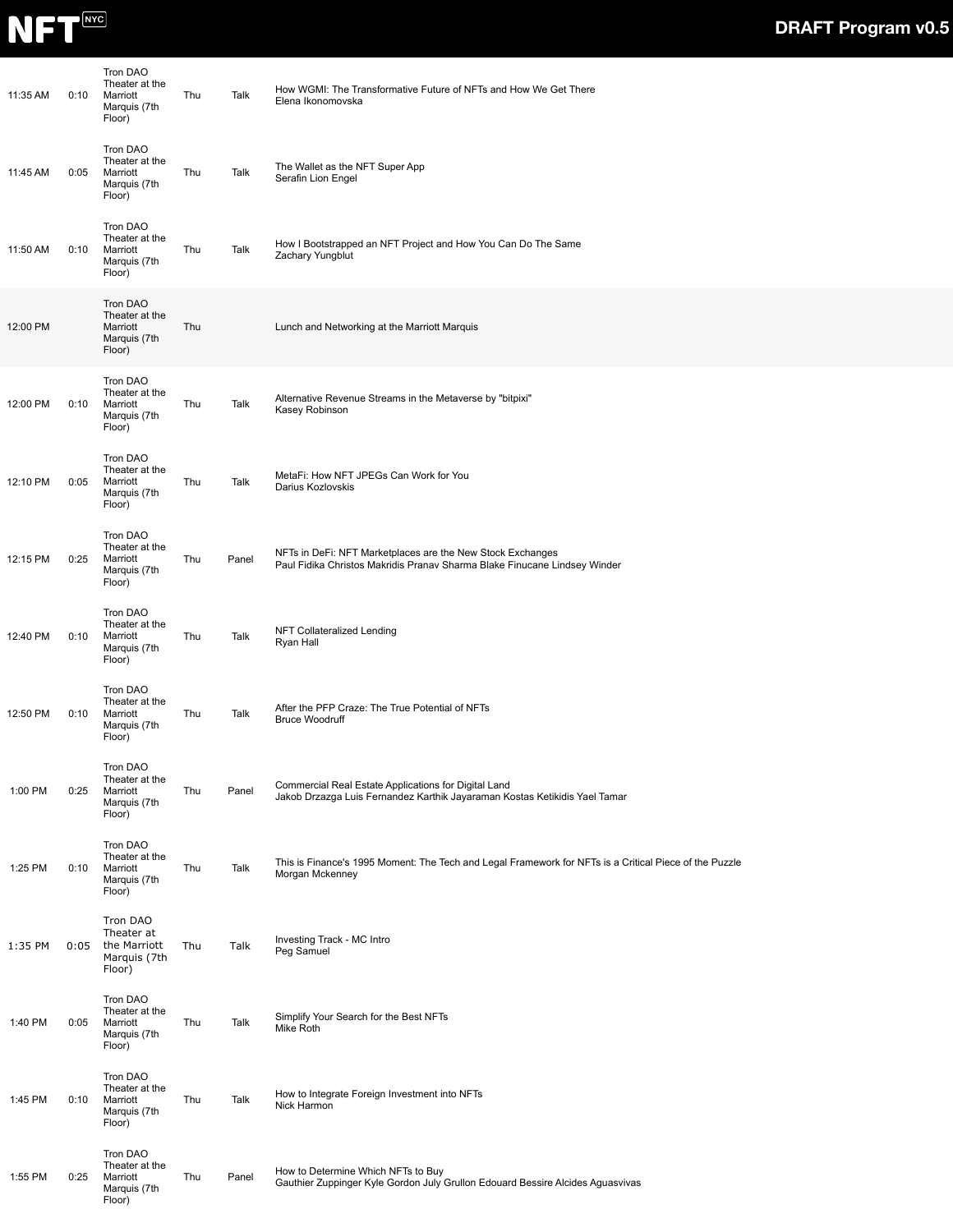

| 2:20 PM | 0:10 | Tron DAO<br>Theater at the<br>Marriott<br>Marquis (7th<br>Floor) | Thu | Talk  | Rebuilding DeFi with NFTs as the Base Layer<br>John Patten                                                                   |
|---------|------|------------------------------------------------------------------|-----|-------|------------------------------------------------------------------------------------------------------------------------------|
| 2:30 PM | 0:05 | Tron DAO<br>Theater at the<br>Marriott<br>Marquis (7th<br>Floor) | Thu | Talk  | Launch Announcement: RLBLC Exclusive Pre-Sale Mint for NFT.NYC Attendees<br>Ari Goldberg                                     |
| 2:35 PM | 0:10 | Tron DAO<br>Theater at the<br>Marriott<br>Marquis (7th<br>Floor) | Thu | Talk  | Investing in NFTs, GameFi, and Play-to-Earn: Market Insights from On-Chain Analytics<br>John Calabrese                       |
| 2:45 PM | 0:10 | Tron DAO<br>Theater at the<br>Marriott<br>Marquis (7th<br>Floor) | Thu | Talk  | A Deep Dive into NFT Market Microstructure<br>Tom Schmidt                                                                    |
| 2:55 PM | 0:10 | Tron DAO<br>Theater at the<br>Marriott<br>Marquis (7th<br>Floor) | Thu | Talk  | Fragmentation of NFT Marketplacesand why that's a good thing<br><b>Matthew Liu</b>                                           |
| 3:05 PM | 0:25 | Tron DAO<br>Theater at the<br>Marriott<br>Marquis (7th<br>Floor) | Thu | Panel | NFTs as an Investment: Selecting the Right Projects<br>Joyce Lai Rebecca Jones Samuel Rosen Capone Vega                      |
| 3:30 PM | 0:10 | Tron DAO<br>Theater at the<br>Marriott<br>Marquis (7th<br>Floor) | Thu | Talk  | Financing Small Businesses with NFTs<br>Sean Murray                                                                          |
| 3:40 PM | 0:10 | Tron DAO<br>Theater at the<br>Marriott<br>Marquis (7th<br>Floor) | Thu | Talk  | Does NFT Alpha Exist?<br>Robert Masiello                                                                                     |
| 3:50 PM | 0:05 | Tron DAO<br>Theater at the<br>Marriott<br>Marquis (7th<br>Floor) | Thu | Talk  | AscendEX Introduces NFT Features<br>Shane Molidor                                                                            |
| 3:55 PM | 0:25 | Tron DAO<br>Theater at the<br>Marriott<br>Marquis (7th<br>Floor) | Thu | Panel | NFT Degeneracy: Flipping From Failure To Fortunes<br>Gabriel Kho Pio Dibenedetto Alexandro Silver Joseph Wilcox Nick O'Neill |
| 4:20 PM | 0:10 | Tron DAO<br>Theater at the<br>Marriott<br>Marquis (7th<br>Floor) | Thu | Talk  | DNAVERSE: DNA and NFTs for Metaverse Utility<br>Javier Floren                                                                |
| 4:30 PM | 0:10 | Tron DAO<br>Theater at the<br>Marriott<br>Marquis (7th<br>Floor) | Thu | Talk  | NFT Talks for Weebs<br>William Wang                                                                                          |
| 4:40 PM | 0:05 | Tron DAO<br>Theater at the<br>Marriott<br>Marquis (7th<br>Floor) | Thu | Talk  | Realloop: Real Estate Platform Built on ETH Layer2<br>Bo Wu                                                                  |
| 4:45 PM | 0:10 | Tron DAO<br>Theater at the<br>Marriott<br>Marquis (7th<br>Floor) | Thu | Talk  | Does NFT Alpha Exist?<br>Grace Yu                                                                                            |
| 4:55 PM | 0:05 | Tron DAO<br>Theater at the<br>Marriott<br>Marquis (7th<br>Floor) | Thu | Talk  | How to Find Profitable NFT Trades<br>Derek Pankaew                                                                           |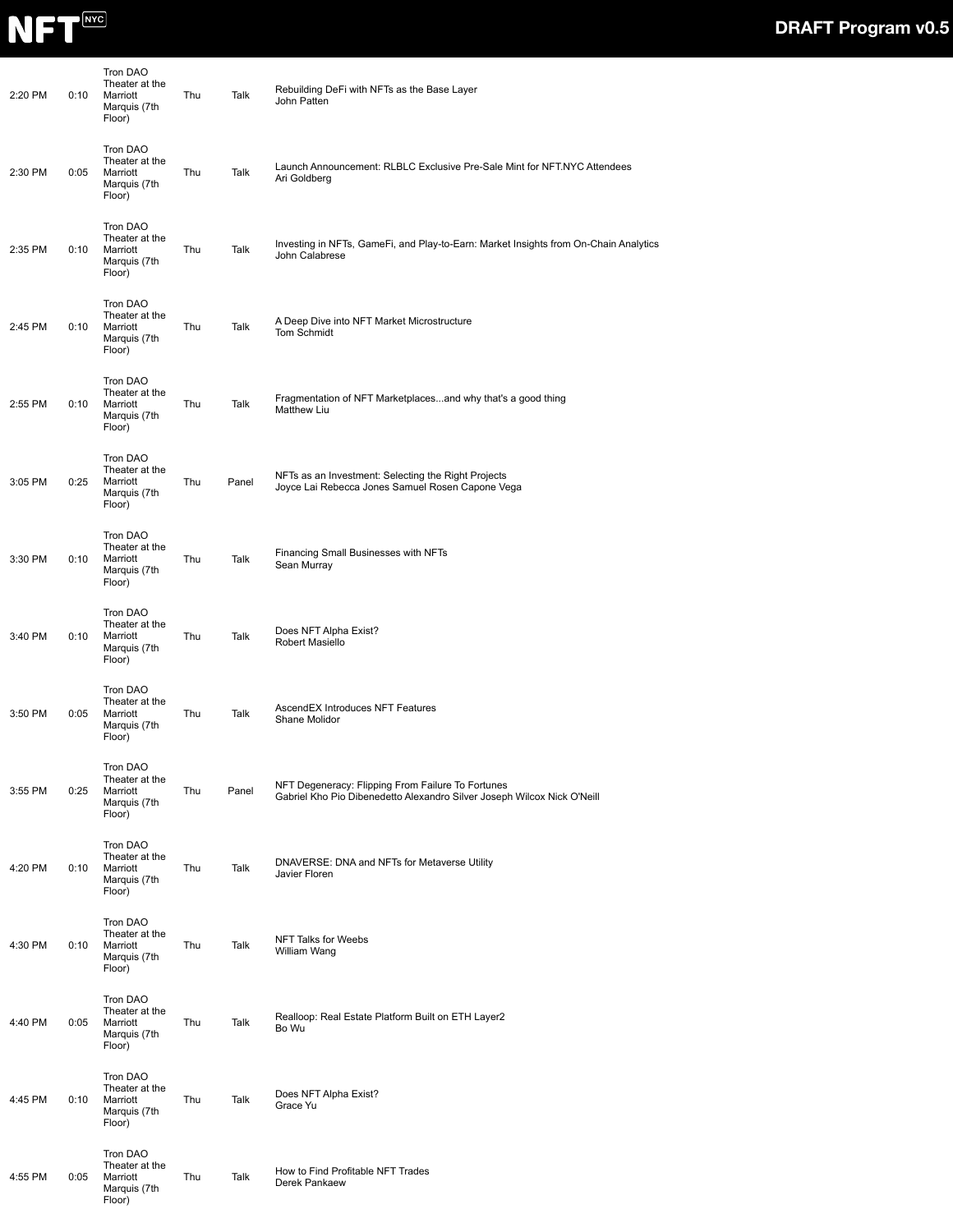

| 5:00 PM  | 0:10 | Tron DAO<br>Theater at the<br>Marriott<br>Marquis (7th<br>Floor) | Thu | Talk  | ZR_X: NFT and Gamefi Talk with Chads<br>Jiammy Zhang                                                                         |
|----------|------|------------------------------------------------------------------|-----|-------|------------------------------------------------------------------------------------------------------------------------------|
| 5:10 PM  | 0:05 | Tron DAO<br>Theater at the<br>Marriott<br>Marquis (7th<br>Floor) | Thu | Talk  | Project NFT Investment in Key Areas<br>Justin Chou                                                                           |
| 5:15 PM  | 0:10 | Tron DAO<br>Theater at the<br>Marriott<br>Marquis (7th<br>Floor) | Tue | Talk  | Partying Like It's 1999: The Similarities and Differences Between NFTs Now vs. Digital Assests Back Then<br>Jalak Jobanputra |
| 5:25 PM  | 0:10 | Tron DAO<br>Theater at the<br>Marriott<br>Marquis (7th<br>Floor) | Thu | Talk  | Insurance Backed Protection for NFTs<br>Sharon Henley                                                                        |
| 5:35 PM  | 0:05 | Tron DAO<br>Theater at the<br>Marriott<br>Marquis (7th<br>Floor) | Thu | Talk  | Onboarding the Next Billion NFT Users<br>Rodri Fernandez Touza                                                               |
| 5:40 PM  |      | Tron DAO<br>Theater at the<br>Marriott<br>Marquis (7th<br>Floor) | Thu |       | End - June 23: Investing Track at Tron DAO Theater at the Marriott Marquis (7th Floor)                                       |
| 9:00 AM  |      | Palladium<br>hosted by<br>Outside.io                             | Thu |       | Start - June 23: Gaming Track at Palladium Theater hosted by Outside                                                         |
| 9:00 AM  | 0:05 | Palladium<br>hosted by<br>Outside.io                             | Thu | Talk  | Gaming Track - MC Intro<br>Angela Dalton                                                                                     |
| 9:05 AM  | 0:10 | Palladium<br>hosted by<br>Outside.io                             | Thu | Talk  | Why Gamers Hate NFTs<br><b>Trevor Dietz</b>                                                                                  |
| 9:15 AM  | 0:10 | Palladium<br>hosted by<br>Outside.io                             | Thu | Talk  | Scaling NFT Gaming Companies<br>James Ferguson                                                                               |
| 9:25 AM  | 0:25 | Palladium<br>hosted by<br>Outside.io                             | Thu | Panel | How NFTs are Changing Game Development<br>Ben Heidorn Michael Arnold Ashish Vaja Michael Rubinelli Marcus Blasche            |
| 9:50 AM  | 0:10 | Palladium<br>hosted by<br>Outside.io                             | Thu | Talk  | NFTs for Weebs<br>Alex Xie                                                                                                   |
| 10:00 AM | 0:25 | Palladium<br>hosted by<br>Outside.io                             | Thu | Panel | Next-Gen NFT Gaming<br>Marty Caplan Marc Seal Eaven Portillo                                                                 |
| 10:25 AM | 0:05 | Palladium<br>hosted by<br>Outside.io                             | Thu | Talk  | Promoting Blockchain and NFTs within the Gaming Industry<br>Flavien Defraire                                                 |
| 10:30 AM | 0:10 | Palladium<br>hosted by<br>Outside.io                             | Thu | Talk  | The Future of Blockchain Gaming and NFTs: Looking Back to Predict What's Ahead<br>Ben Nolan                                  |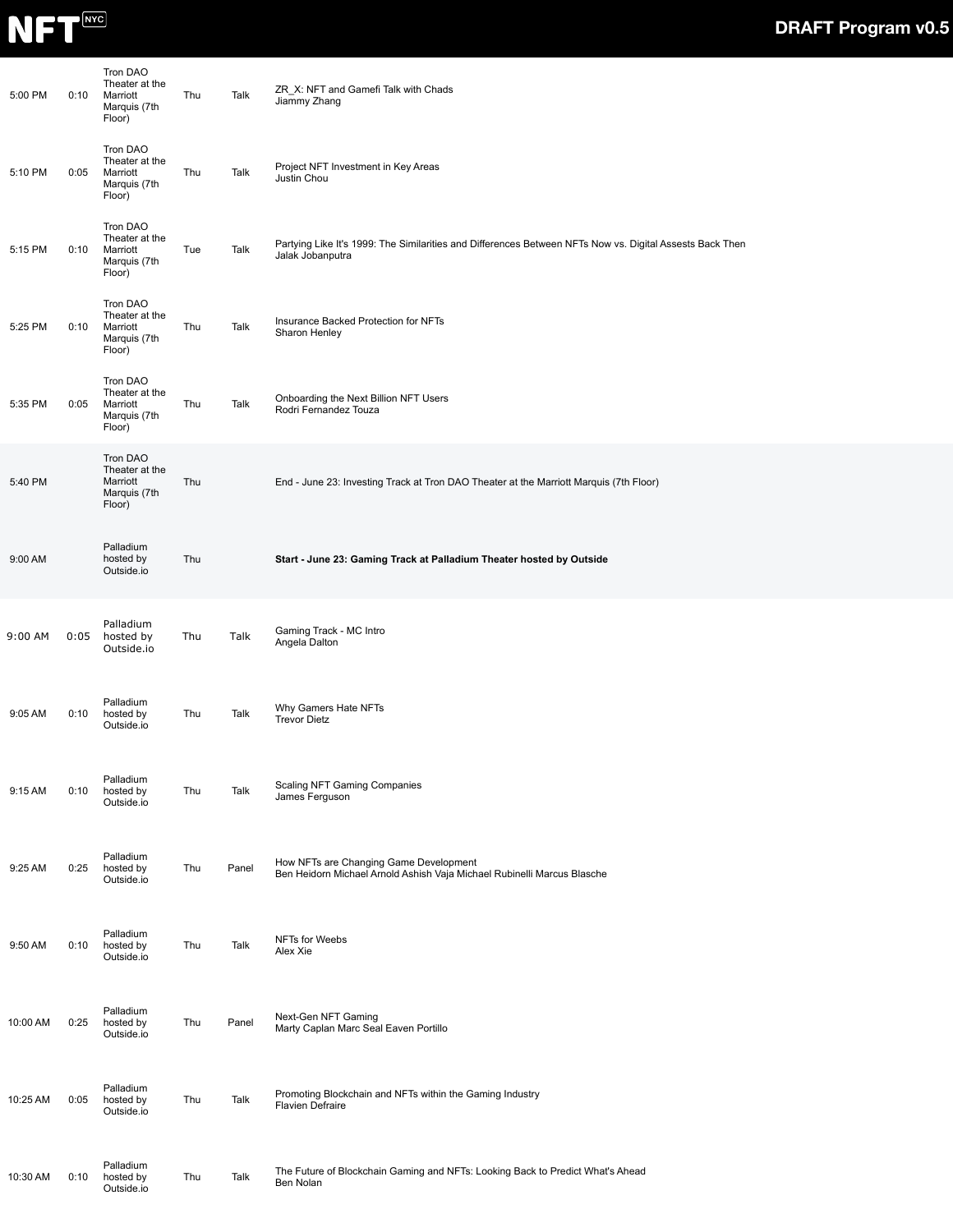

| 10:40 AM | 0:10 | Palladium<br>hosted by<br>Outside.io | Thu | Talk  | Integrating NFTs into Mobile Games<br>Adrian Krion                                                                 |
|----------|------|--------------------------------------|-----|-------|--------------------------------------------------------------------------------------------------------------------|
| 10:50 AM | 0:25 | Palladium<br>hosted by<br>Outside.io | Thu | Panel | Building Sustainable Communities in NFT Gaming<br>Chris Price Harrison Seletsky Seth Pyrzynski Akhil Jindal        |
| 11:15 AM | 0:10 | Palladium<br>hosted by<br>Outside.io | Thu | Talk  | Finding NFT Utility Through Gaming and Gamification<br>Igor Tanzil                                                 |
| 11:25 AM | 0:10 | Palladium<br>hosted by<br>Outside.io | Thu | Talk  | I Really Like You, but You Guys Need to Stop with Crypto and NFT<br>Jona Wilmsmann                                 |
| 11:35 AM | 0:05 | Palladium<br>hosted by<br>Outside.io | Thu | Talk  | Infinity Skies Play-to-Earn Game Built Differently: Build, Socialize, Trade and Adventure<br>Tricia Dougan         |
| 11:40 AM | 0:25 | Palladium<br>hosted by<br>Outside.io | Thu | Panel | How NFTs Will Alter a Stale, \$90 Billion Yearly Industry<br>Brian O'Hagan Caution Fun John Wolff Nicholas Kelland |
| 12:05 PM |      | Palladium<br>hosted by<br>Outside.io | Thu |       | Lunch and Networking at the Marriott Marquis                                                                       |
| 12:05 PM | 0:10 | Palladium<br>hosted by<br>Outside.io | Thu | Talk  | Gaming NFTs: Possibilities, Limitations and Inevitable Future Trends<br>Robbie Ferguson                            |
| 12:15 PM | 0:10 | Palladium<br>hosted by<br>Outside.io | Thu | Talk  | What the F*** Can NFTs do for Games?<br>Peter Morales                                                              |
| 12:25 PM | 0:05 | Palladium<br>hosted by<br>Outside.io | Thu | Talk  | Building Games on Cronos Chain: How to Reach the Next Billion Web3.0 Users<br>Danielle Hrin Kuek                   |
| 12:30 PM | 0:15 | Palladium<br>hosted by<br>Outside.io | Thu | Talk  | The Anatomy of a Play-to-Own and Earn Game Ecosystem<br>Sebastiano Bea                                             |
| 12:45 PM | 0:10 | Palladium<br>hosted by<br>Outside.io | Thu | Talk  | Gaming Will Lead us to the Metaverse with NFTs<br>Haydn Snape                                                      |
| 12:55 PM | 0:05 | Palladium<br>hosted by<br>Outside.io | Thu | Talk  | Mechanic Survival BattleRoyal 'PixelBatte'<br>James Park                                                           |
| 1:00 PM  | 0:25 | Palladium<br>hosted by<br>Outside.io | Thu | Panel | NFTs and the Future of Gaming on the Blockchain<br>Dylan Bushnell Ez Bucko Rich Cabrera Grant Haseley David Shin   |
| 1:25 PM  | 0:05 | Palladium<br>hosted by<br>Outside.io | Thu | Talk  | Gaming Track - MC Intro<br>Rebekah Keida                                                                           |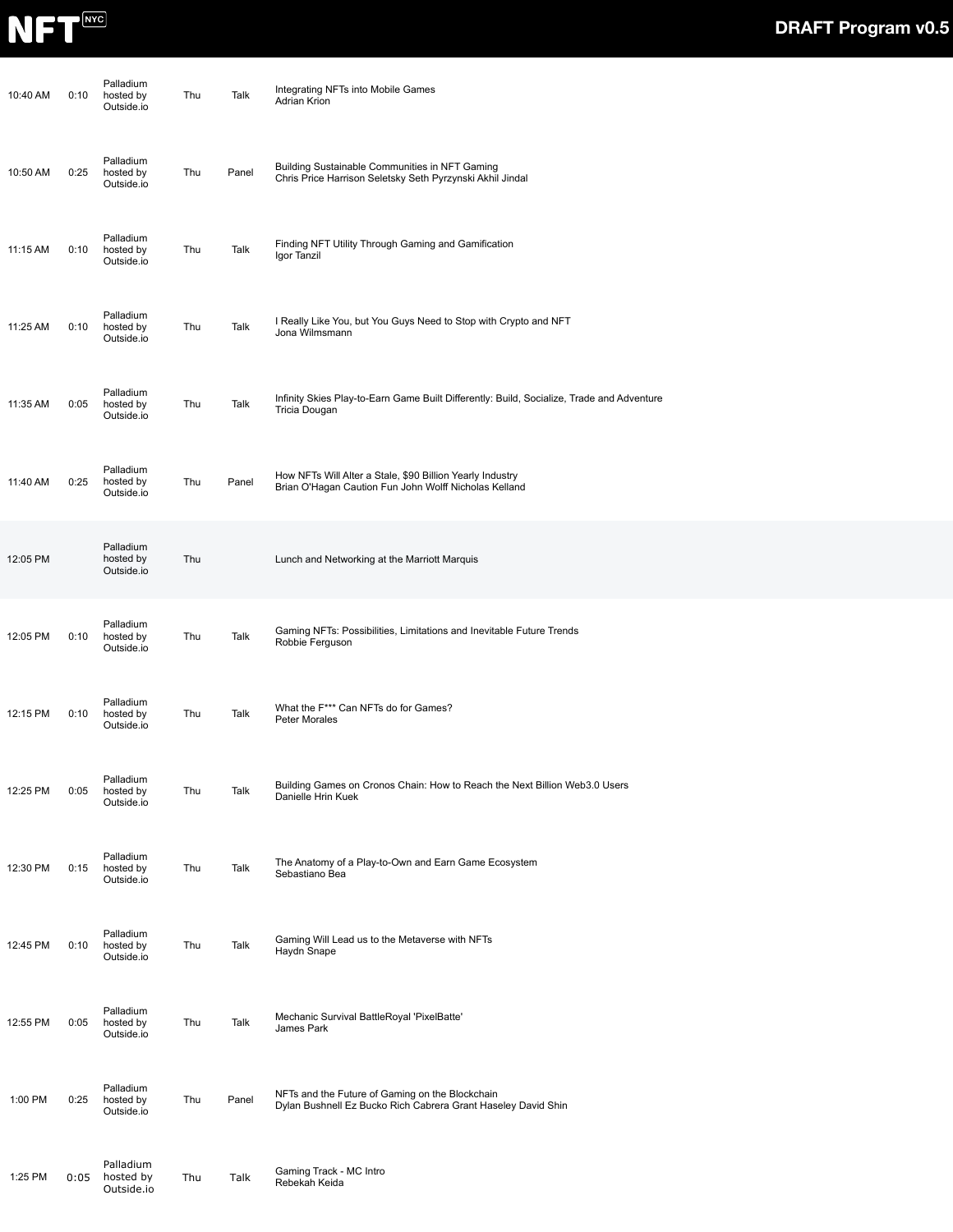

| 1:30 PM | 0:10 | Palladium<br>hosted by<br>Outside.io | Thu | Talk  | How to Balance Inflation and Design for Happiness: NFTs in AAA Games that Don't Alienate Masses<br>Sumit Gupta               |
|---------|------|--------------------------------------|-----|-------|------------------------------------------------------------------------------------------------------------------------------|
| 1:40 PM | 0:05 | Palladium<br>hosted by<br>Outside.io | Thu | Talk  | Opportunities in NFTs and Play-to-Earn<br>Kyle Zappitell                                                                     |
| 1:45 PM | 0:25 | Palladium<br>hosted by<br>Outside.io | Thu | Panel | <b>NFT Platform Economics</b><br>Dirk Lueth                                                                                  |
| 2:10 PM | 0:10 | Palladium<br>hosted by<br>Outside.io | Thu | Talk  | Why All NFT & DAO Roads Lead to Game in the Metaverse<br>Angela Dalton                                                       |
| 2:20 PM | 0:05 | Palladium<br>hosted by<br>Outside.io | Thu | Talk  | Klaydice Project: An Overview of NFT Game Ecosystems<br>Andrea Yoon                                                          |
| 2:25 PM | 0:25 | Palladium<br>hosted by<br>Outside.io | Thu | Panel | How NFT Gaming Will Lead to Mass Adoption of Crypto<br>Antonio Viggiano Jefferlyn Alimurong Michael Christine Sasha Novosad  |
| 2:50 PM | 0:10 | Palladium<br>hosted by<br>Outside.io | Thu | Talk  | The Future of NFTs and Gaming<br>Ciara Sun                                                                                   |
| 3:00 PM | 0:05 | Palladium<br>hosted by<br>Outside.io | Thu | Talk  | Metaverse Entertainment Studios<br>Jason Melo                                                                                |
| 3:05 PM | 0:10 | Palladium<br>hosted by<br>Outside.io | Thu | Talk  | Play-to-Earn Games: Tokenomics, Guilds, and NFTs<br>David Zastrow                                                            |
| 3:15 PM | 0:05 | Palladium<br>hosted by<br>Outside.io | Thu | Talk  | Case Study on Doctor Who and Thunderbirds<br><b>Tony Pearce</b>                                                              |
| 3:20 PM | 0:05 | Palladium<br>hosted by<br>Outside.io | Thu | Talk  | BLOCKLORDS: Define Your Worth - Reimagining NFTs in Games<br>David Johansson                                                 |
| 3:25 PM | 0:25 | Palladium<br>hosted by<br>Outside.io | Thu | Panel | Level Up: The Polygon Studios Roadmap for Supporting Top NFT Projects<br>Charnjit Bansi Jac Vaca Will Matteson Chad Hugghins |
| 3:50 PM | 0:10 | Palladium<br>hosted by<br>Outside.io | Thu | Talk  | The Path Towards Mass Adoption in NFT Gaming is Freemium<br>Alexander Mitrovich                                              |
| 4:00 PM | 0:05 | Palladium<br>hosted by<br>Outside.io | Thu | Talk  | Game First Play-to-Earn Development: The Importance of a Playable Game at Launch<br>Srini Anala                              |
| 4:05 PM | 0:10 | Palladium<br>hosted by<br>Outside.io | Thu | Talk  | Bringing NFTs to Life: Your Digital Identity<br>Srini Anala                                                                  |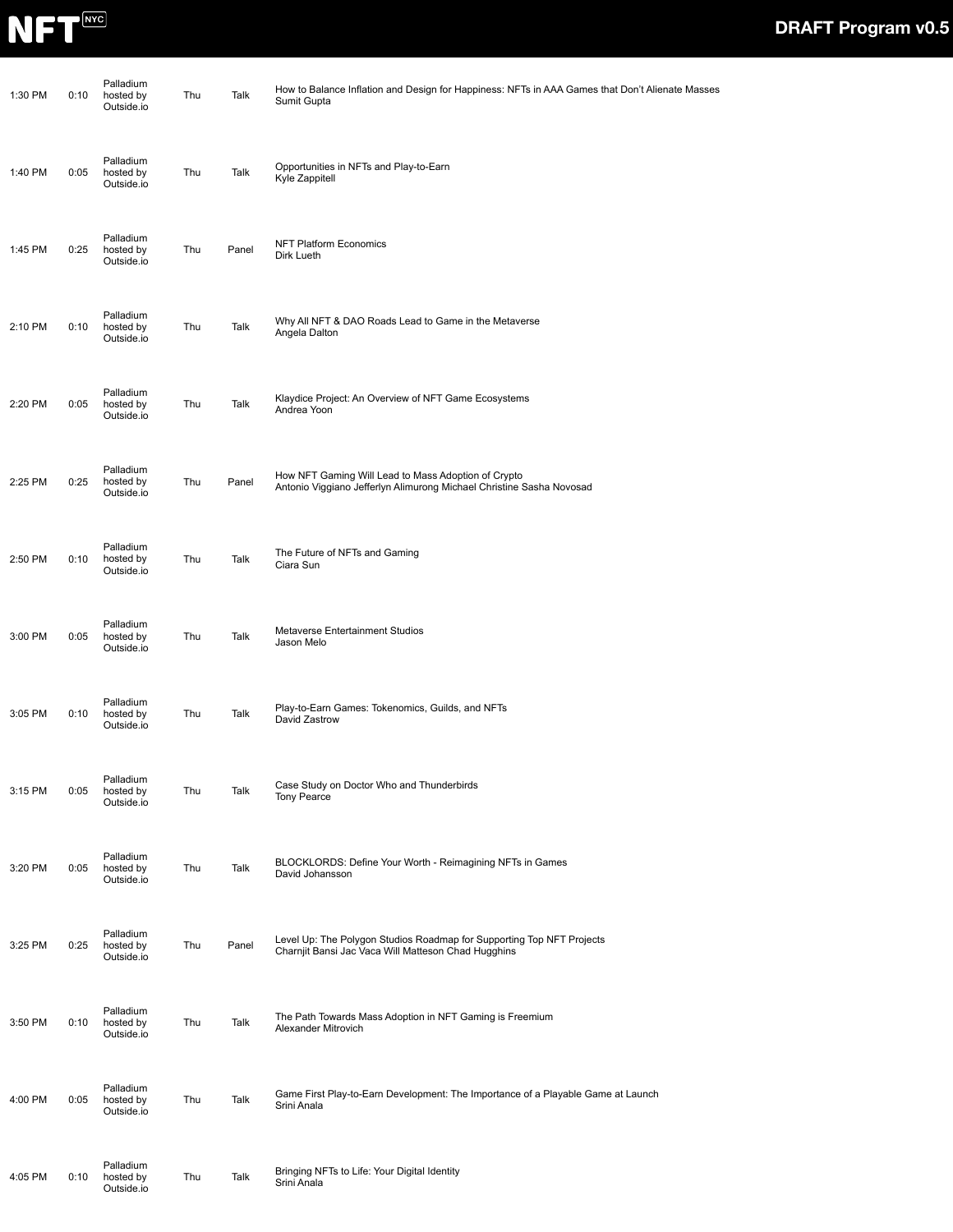

| 4:15 PM  | 0:25 | Palladium<br>hosted by<br>Outside.io | Thu | Panel | Sustainable Yield Bearing NFTs: NFTs and Play-to-Earn Gaming<br>Rich Robinson Anastasia Drinevskaya Bonz Cannon Jesse Johnson        |
|----------|------|--------------------------------------|-----|-------|--------------------------------------------------------------------------------------------------------------------------------------|
| 4:40 PM  | 0:10 | Palladium<br>hosted by<br>Outside.io | Thu | Talk  | Atmos and Metaverse-Native Sports<br>Kevin Beauregard                                                                                |
| 4:50 PM  | 0:10 | Palladium<br>hosted by<br>Outside.io | Thu | Talk  | Novopangea Project and MPOG Overview: An Immersive Gaming Experience with Real-World Impact<br>Warwick McLaren                       |
| 5:00 PM  | 0:10 | Palladium<br>hosted by<br>Outside.io | Thu | Talk  | The Nemesis Metaverse: Opportunities Offered through Gamification<br>Alessandro De Grandi                                            |
| 5:10 PM  |      | Palladium<br>hosted by<br>Outside.io | Thu |       | End - June 23: Gaming Track at Palladium Theater hosted by Outside                                                                   |
| 9:00 AM  |      | <b>Town Hall</b><br>Theater          | Thu |       | Start - June 23: Future Track at Town Hall Theater                                                                                   |
| 9:00 AM  | 0:05 | Town Hall<br>Theater                 | Thu | Talk  | Future Track - MC Intro<br>lan Utile                                                                                                 |
| 9:05 AM  | 0:10 | Town Hall<br>Theater                 | Thu | Talk  | Meaningful Use of NFTs in Healthcare<br>Benjamin Neenan                                                                              |
| 9:15 AM  | 0:10 | Town Hall<br>Theater                 | Thu | Talk  | Why Dynamic, Programmable NFTs are the Future<br>Lisa Liang                                                                          |
| 9:25 AM  | 0:25 | <b>Town Hall</b><br>Theater          | Thu | Panel | NFTs in Neuroscience, DNA, and BioTech<br>Daniel Uribe Amit Roy Erin Magennis Jon Rowley                                             |
| 9:50 AM  | 0:10 | <b>Town Hall</b><br>Theater          | Thu | Talk  | The Greatest Paradigm Shift Since the Creation of the Internet and NFTs are Leading the Way<br>Malachi Threadgill                    |
| 10:00 AM | 0:30 | <b>Town Hall</b><br>Theater          | Thu | Talk  | The Year of NFTs with Roham Gharegozlou<br>Roham Gharegoziou Jodee Rich                                                              |
| 10:30 AM | 0:10 | <b>Town Hall</b><br>Theater          | Thu | Talk  | Data is Art: NFTs Using Al<br>Refik Anadol                                                                                           |
| 10:40 AM | 0:10 | <b>Town Hall</b><br>Theater          | Thu | Talk  | NFTs are the Top of a New Application Stack: Where UI is Replaced by Human Experience<br>Andrew Hill                                 |
| 10:50 AM | 0:25 | <b>Town Hall</b><br>Theater          | Thu | Panel | Next-Gen Possibilities and Opportunities for Non-Fungible Tokens<br>Michael Jenson Alun Evans Ali Iravani Adam Eisenman Halsey Minor |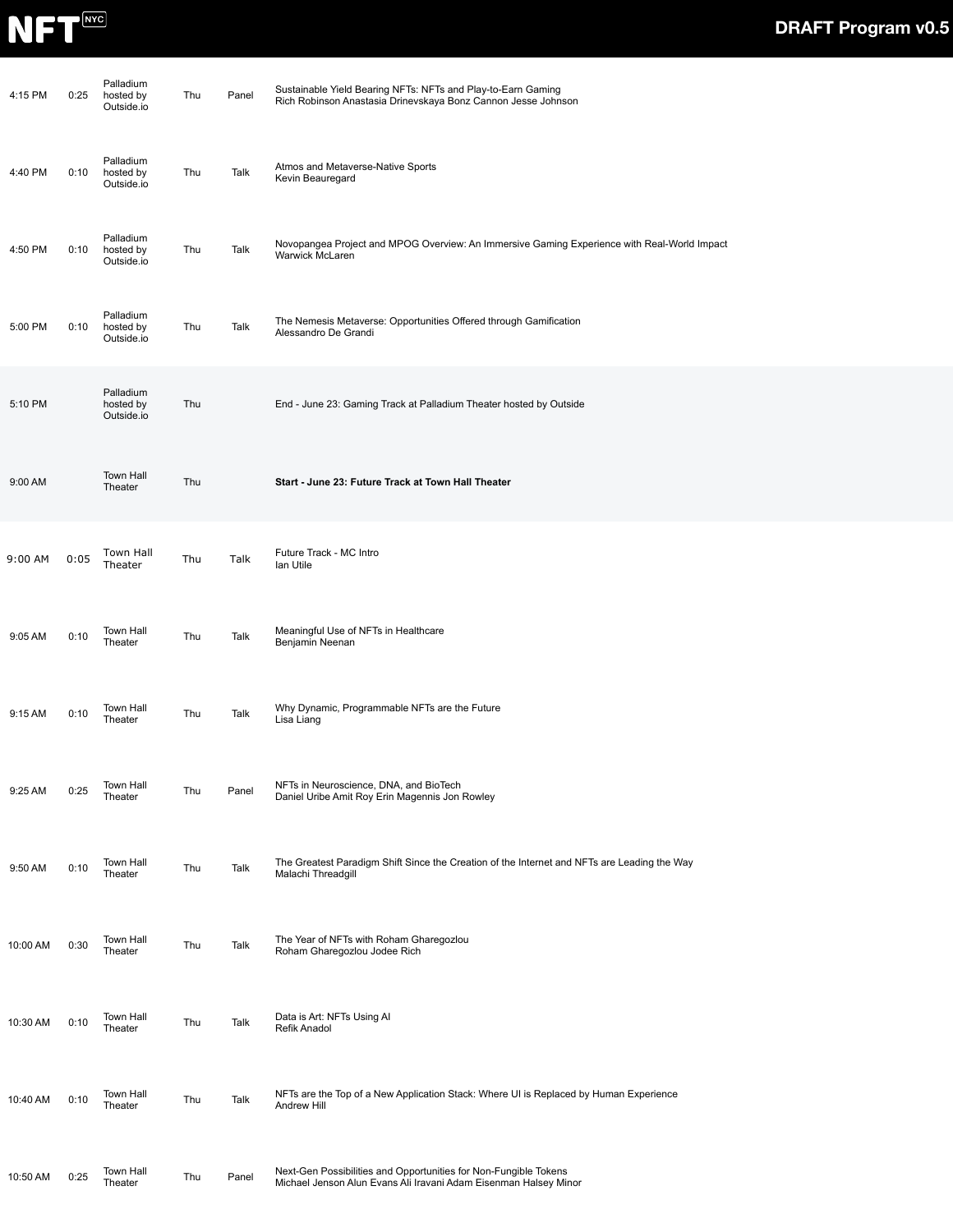

| 11:15 AM | 0:10 | Town Hall<br>Theater | Thu | Talk             | Blockchain Doesn't Make Games Better: Why NFTs and Blockchain Should be a Feature, Not a Focus<br>John Linden                          |
|----------|------|----------------------|-----|------------------|----------------------------------------------------------------------------------------------------------------------------------------|
| 11:25 AM | 0:10 | Town Hall<br>Theater | Thu | Talk             | Designing NFTs for Forever: A World Built on Hyperstructures<br>Yang You                                                               |
| 11:35 AM | 0:15 | Town Hall<br>Theater | Thu | Fireside<br>Chat | 3D to AI NFTs: How the World Will Change Drastically with the Intertwining of AI and NFTs<br>Xi Li Hrish Lotlikar                      |
| 11:50 AM | 0:10 | Town Hall<br>Theater | Thu | Talk             | The Future of Insuring NFTs: Decentralized Insurance Risk Pools as Part of the NFT Minting and Selling Process<br>Adam Hofmann         |
| 12:00 PM | 0:25 | Town Hall<br>Theater | Thu | Panel            | Creators Evolving Web3.0 with NFTs<br>Rebekah Keida Kai Henry Shawn Doc Donnell Wright Fvckrender                                      |
| 12:25 PM | 0:25 | Town Hall<br>Theater | Thu | Panel            | NFT: Their Impact on our Future - Verifying All that we Do<br>Harmon Leon Nicolas Ruggieri Christian Chalfoun Jake Choi Pierina Merino |
| 12:50 PM | 0:10 | Town Hall<br>Theater | Thu | Talk             | The Rise of NFTs and the Future Tangible Use Cases for Them: NFTs for Access to Apps and Services<br>Ty Blackard                       |
| 1:00 PM  |      | Town Hall<br>Theater | Thu |                  | Lunch and Networking at the Marriott Marquis                                                                                           |
| 1:00 PM  | 0:10 | Town Hall<br>Theater | Thu | Talk             | Expanding the ENS Ecosystem with NFTs<br>Allen Hena                                                                                    |
| 1:10 PM  | 0:10 | Town Hall<br>Theater | Thu | Talk             | Elevating NFTs with Utility: Pavlovian Lens on Optimally Creating Reward Structures for Constant Engagement<br>Athan Slotkin           |
| 1:20 PM  | 0:10 | Town Hall<br>Theater | Thu | Talk             | Bringing Your NFTs From Your Wallet to Your Wall<br>Avner Ronen                                                                        |
| 1:30 PM  | 0:25 | Town Hall<br>Theater | Thu | Panel            | The Future of NFT Ticketing<br>Joe Freire Josh Katz Maarten Bloemers Tom Knight                                                        |
| 1:55 PM  | 0:10 | Town Hall<br>Theater | Thu | Talk             | "Sustainable Ways to Raise Funds with NFTs and Create Projects from "In Virtual Life" to "In Real Life<br>Nizzar Ben Chekroune         |
| 2:05 PM  | 0:05 | Town Hall<br>Theater | Thu | Talk             | Real World Use Cases for NFTs<br><b>Griffin Wheeler</b>                                                                                |
| 2:10 PM  | 0:10 | Town Hall<br>Theater | Thu | Talk             | 0x: The Future Of NFTs Powered By Public Exchange Infrastructure<br>Will Warren                                                        |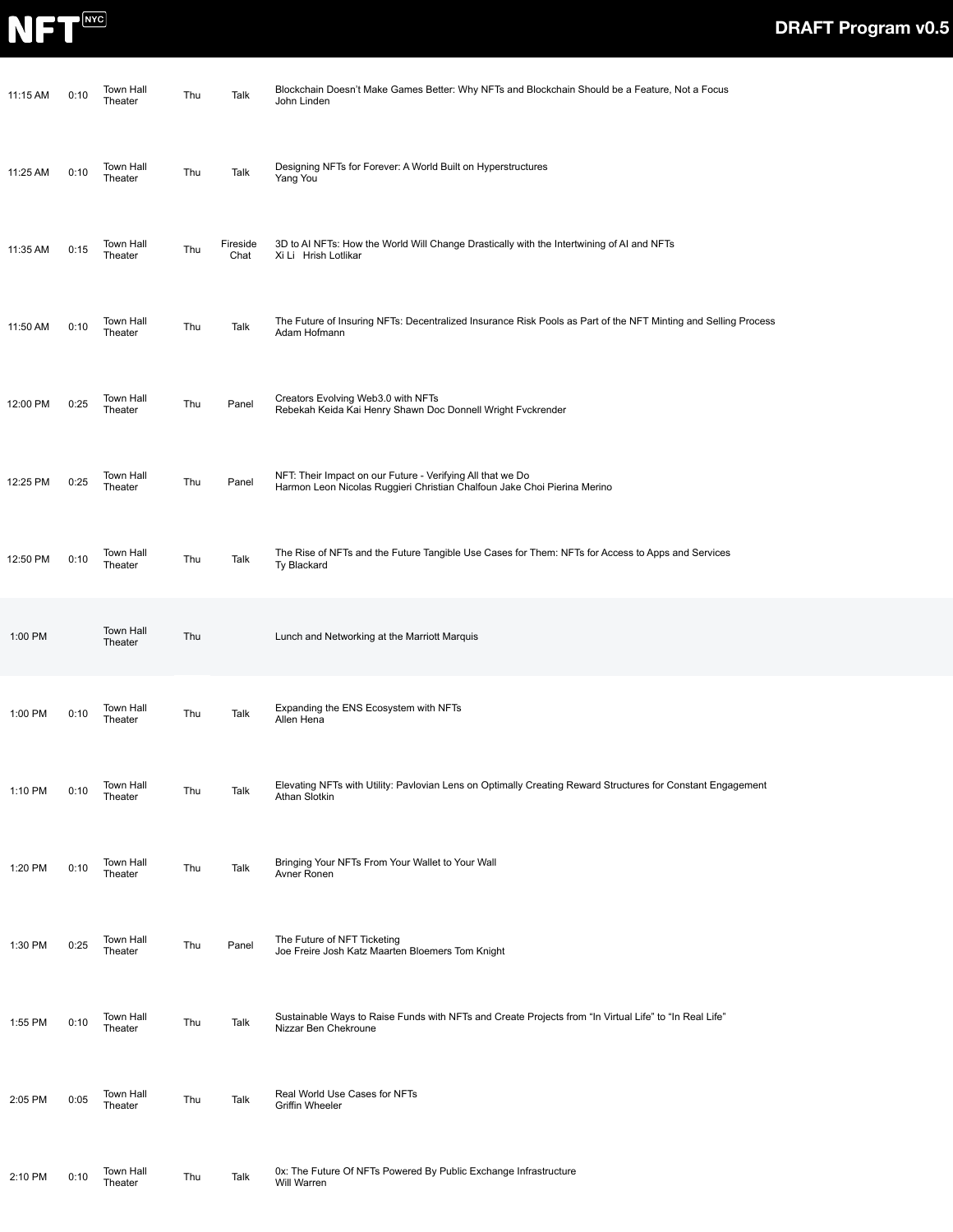

| 2:20 PM | 0:25 | Town Hall<br>Theater        | Thu | Panel | The Future of NFTs: Gamification and Utility<br>Arun Benty Brian Christensen Nhan Phan Michael Adler                                                                                                   |
|---------|------|-----------------------------|-----|-------|--------------------------------------------------------------------------------------------------------------------------------------------------------------------------------------------------------|
| 2:45 PM | 0:10 | Town Hall<br>Theater        | Thu | Talk  | Live VR Performance by Mexican-American Artist Creatress Sarai: Inspired by the Energy and Sound in the Room<br>Sarai Mora                                                                             |
| 2:55 PM | 0:25 | Town Hall<br>Theater        | Thu | Panel | Rise of the NFT Architects: How the Most Talented 3D Designers and VR/AR Artists are Bringing their Imagination to Life<br>Justin Melillo Jason Rosenstein Zach Bush Jacob Loewenstein Jake Steinerman |
| 3:20 PM | 0:10 | Town Hall<br>Theater        | Thu | Talk  | The Future of NFTs Far Beyond Digital Art: ARTECHOUSE<br>Sandro Kereselidze                                                                                                                            |
| 3:30 PM | 0:10 | Town Hall<br>Theater        | Thu | Talk  | The Future of NFT UX: How We Can Build Products that are Designed for the Next Billion Users<br>Chris Maddern                                                                                          |
| 3:40 PM | 0:25 | <b>Town Hall</b><br>Theater | Thu | Panel | Revolutionizing the Future of Work with NFTs<br>Nathaniel Broughton Phillip Shoemaker Dan Westgarth Pooja Shah Mic Mann                                                                                |
| 4:05 PM | 0:05 | Town Hall<br>Theater        | Thu | Talk  | Map-2-Earn: The first Decentralized 3D Map of the World<br>Diego Di Tommaso                                                                                                                            |
| 4:10 PM | 0:10 | Town Hall<br>Theater        | Thu | Talk  | The Opportunities Within NFTs in the Digital Multiverse<br>Mario Nawfal                                                                                                                                |
| 4:20 PM | 0:25 | Town Hall<br>Theater        | Thu | Panel | Level the Playing Field: How to Learn, Earn, and Work via NFTs<br>Steve Mcgarry De'Andre Bush Morgan Stone Sheila Lirio Marcelo                                                                        |
| 4:45 PM | 0:10 | Town Hall<br>Theater        | Thu | Talk  | Talent Development in the NFT Space<br>Aicha Mckenzie                                                                                                                                                  |
| 4:55 PM | 0:05 | Town Hall<br>Theater        | Thu | Talk  | Paperwallets: Easy Entrance into NFTs<br>Dominik Koegler                                                                                                                                               |
| 5:00 PM | 0:10 | Town Hall<br>Theater        | Thu | Talk  | NFT Community Service Hour<br>William Entriken                                                                                                                                                         |
| 5:10 PM | 0:25 | Town Hall<br>Theater        | Thu | Panel | A New Horizon For Live Event NFT Ticketing<br>Christiane Rinke Elena Obukhova Ahmed Nimale                                                                                                             |
| 5:35 PM | 0:10 | Town Hall<br>Theater        | Thu | Talk  | What I've Learned about NFTs from Interviewing Some of the Biggest Players in NFT Projects<br>Carly Reilly                                                                                             |
| 5:45 PM | 0:15 | Town Hall<br>Theater        | Thu | Talk  | Tron, NFTs, and the Future<br>Dave Uhryniak                                                                                                                                                            |